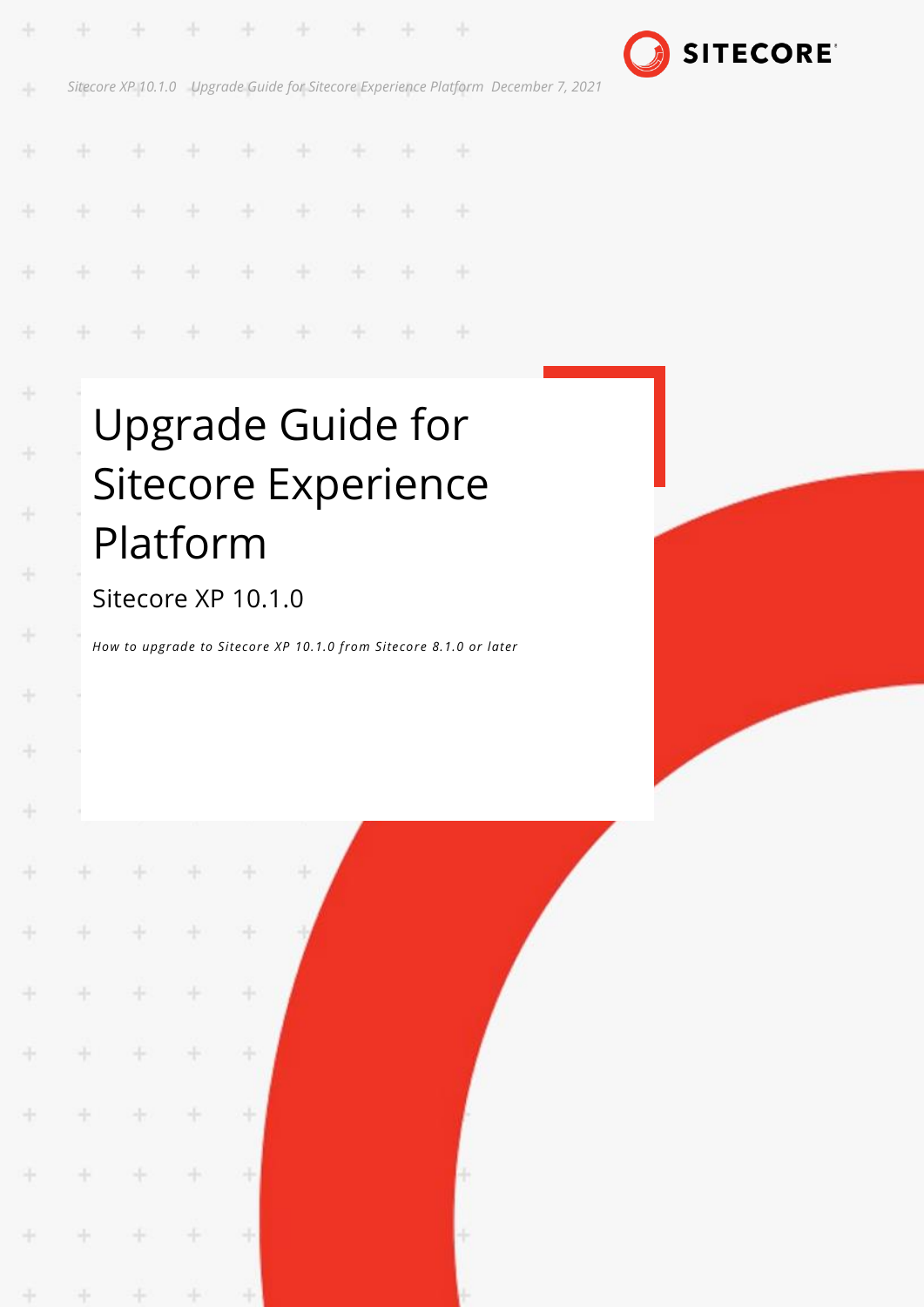

## **Table of Contents**

| Chapter 1 |                                                                    |  |
|-----------|--------------------------------------------------------------------|--|
| Chapter 2 |                                                                    |  |
| 2.1       |                                                                    |  |
| 2.1.1     |                                                                    |  |
| 2.1.2     |                                                                    |  |
| 2.1.3     |                                                                    |  |
| 2.2       |                                                                    |  |
| 2.2.1     |                                                                    |  |
| 2.2.2     |                                                                    |  |
| 2.2.3     |                                                                    |  |
| 2.2.4     |                                                                    |  |
| 2.3       |                                                                    |  |
| 2.3.1     |                                                                    |  |
| 2.3.2     |                                                                    |  |
| Chapter 3 |                                                                    |  |
| 3.1       |                                                                    |  |
| 3.2       |                                                                    |  |
| 3.2.1     |                                                                    |  |
| 3.2.2     |                                                                    |  |
| 3.2.3     |                                                                    |  |
| 3.3       |                                                                    |  |
| 3.3.1     |                                                                    |  |
| 3.3.2     |                                                                    |  |
| 3.3.3     |                                                                    |  |
| 3.3.4     |                                                                    |  |
| Chapter 4 |                                                                    |  |
| 4.1       |                                                                    |  |
| 4.1.1     |                                                                    |  |
| 4.1.2     |                                                                    |  |
| 4.2       |                                                                    |  |
| 4.2.1     |                                                                    |  |
| 4.2.2     |                                                                    |  |
| 4.2.3     |                                                                    |  |
| 4.2.4     |                                                                    |  |
| 4.2.5     |                                                                    |  |
| 4.2.6     |                                                                    |  |
| 4.3       |                                                                    |  |
| 4.4       |                                                                    |  |
| 4.4.1     |                                                                    |  |
| 4.4.2     |                                                                    |  |
| Chapter 5 |                                                                    |  |
| 5.1       |                                                                    |  |
| 5.1.1     |                                                                    |  |
| 5.1.2     |                                                                    |  |
| 5.1.3     |                                                                    |  |
| 5.2       |                                                                    |  |
| 5.3       | Appendix B - Generating shard keys and missed percentile values 43 |  |
| 5.3.1     |                                                                    |  |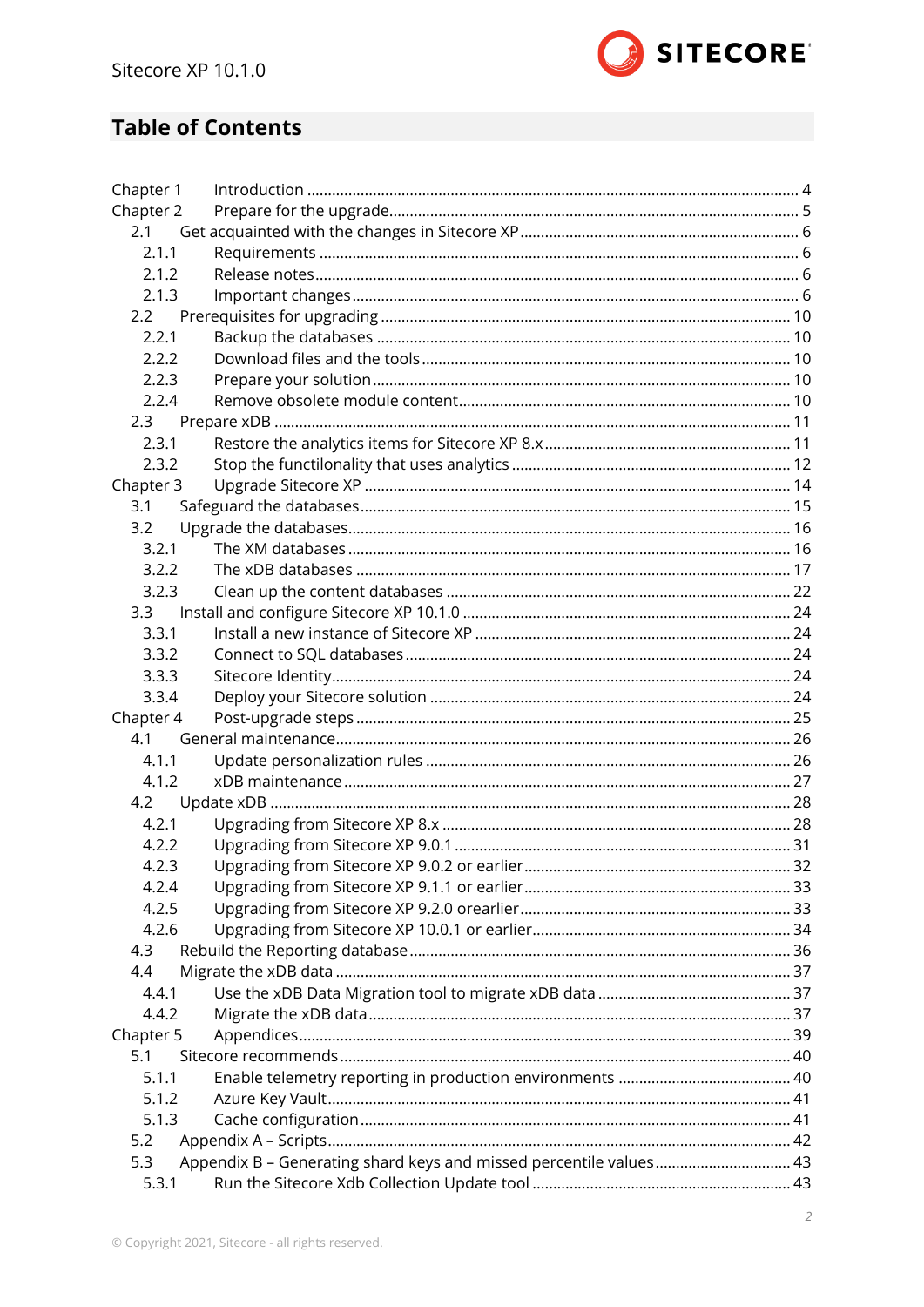

| 5.4 |  |  |
|-----|--|--|
|     |  |  |

*Sitecore® is a registered trademark. All other brand and product names are the property of their respective holders. The contents of this document are the property of Sitecore. Copyright © 2001-2021 Sitecore. All rights reserved.*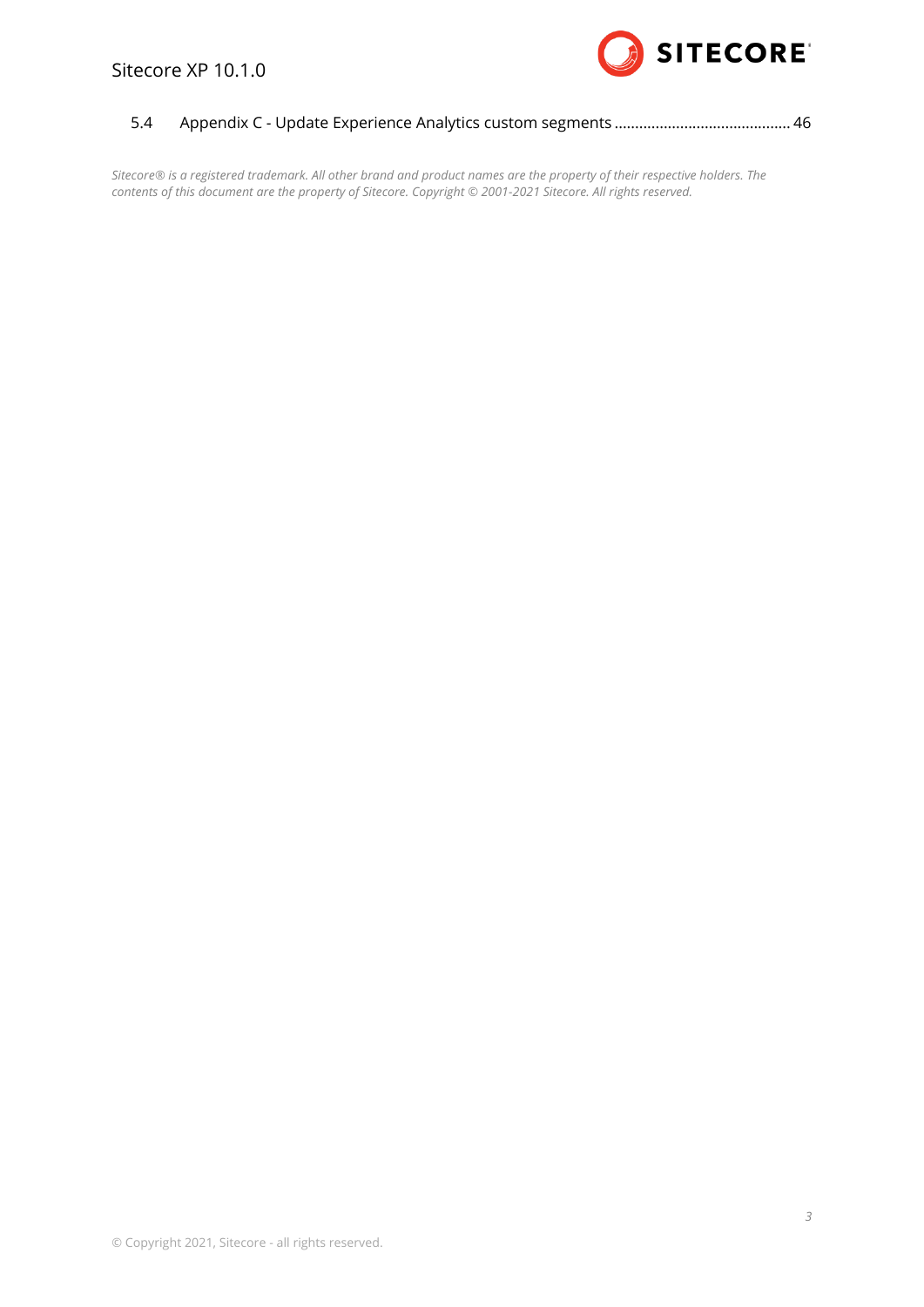

## **Chapter 1**

## <span id="page-3-0"></span>**Introduction**

This guide describes how to upgrade to Sitecore Experience Platform 10.1.0 from Sitecore Experience Platform 8.1.0 or later.

The instructions in this guide are not valid for containerized solutions.

For more information about upgrading in containers, see the *Upgrade Container Deployment Guide*.

Starting with Sitecore XP 10.1.0, Sitecore uses a new upgrade methodology where you:

- o Upgrade the databases.
- o Install the new version of Sitecore XP beside your existing Sitecore XP installation.
- o Attach the databases to the new installation.
- o Deploy your solution on top of the new installation.
- o Perform some post-upgrade steps.

Before upgrading your Sitecore XP production system, we recommend that you test the upgrade process on a test or developer system. This can highlight issues that may be caused by any custom tools and applications that you are using.

If you are upgrading from Sitecore XP 8.1.0 – 10.0.1, you can upgrade directly to Sitecore XP 10.1.0. However, if your solution is based on an earlier version of Sitecore, you must first upgrade to Sitecore XP 8.1.0 before you can upgrade to Sitecore XP 10.1.0.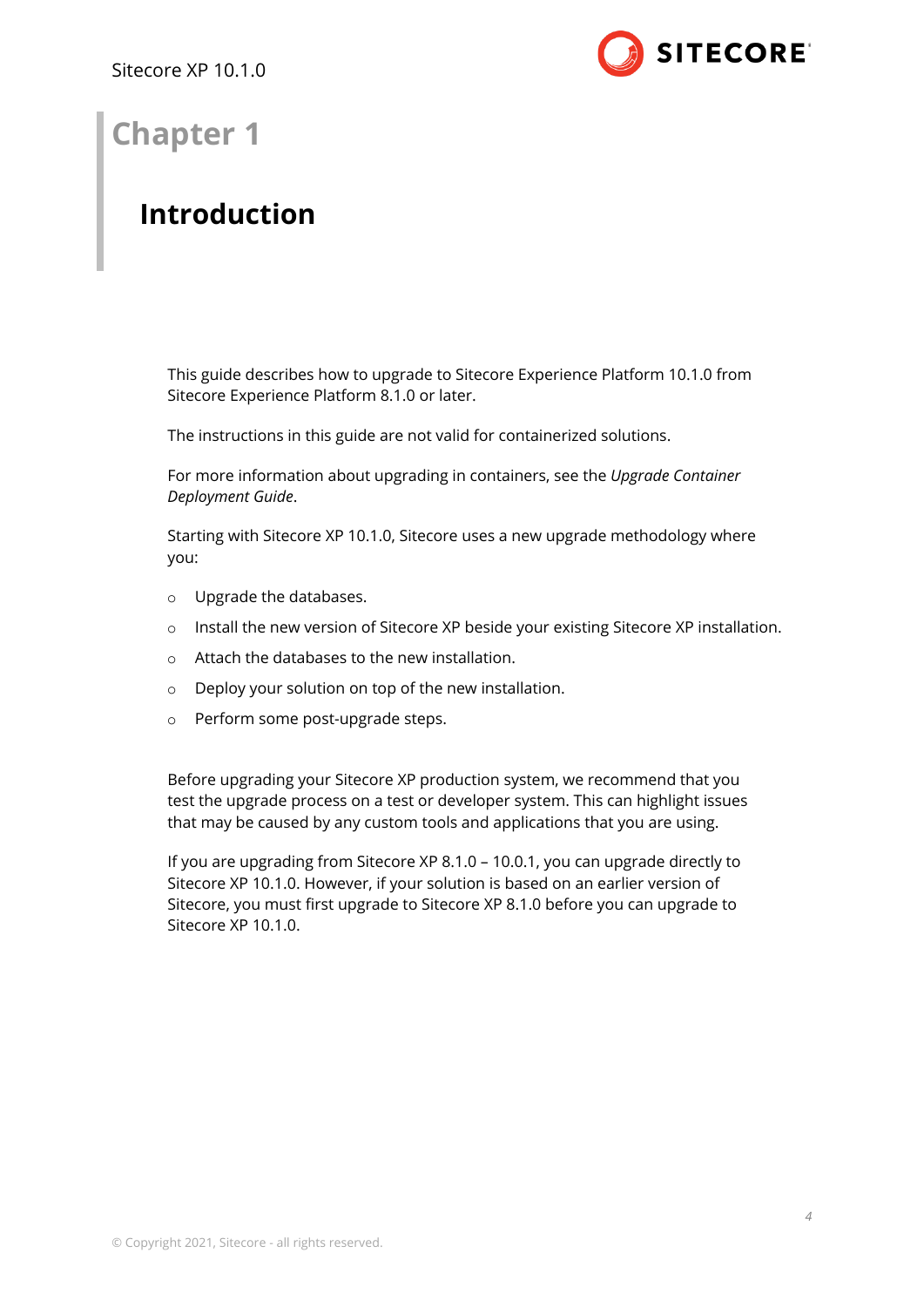

## **Chapter 2**

## <span id="page-4-0"></span>**Prepare for the upgrade**

This chapter describes the prerequisites that are required to upgrade to Sitecore XP 10.1.0 and the steps that you must perform before you start the actual upgrade process.

This chapter contains the following sections:

- [Get acquainted with the changes in Sitecore XP](#page-5-0)
- [Prerequisites for upgrading](#page-9-0)
- [Prepare xDB](#page-10-0)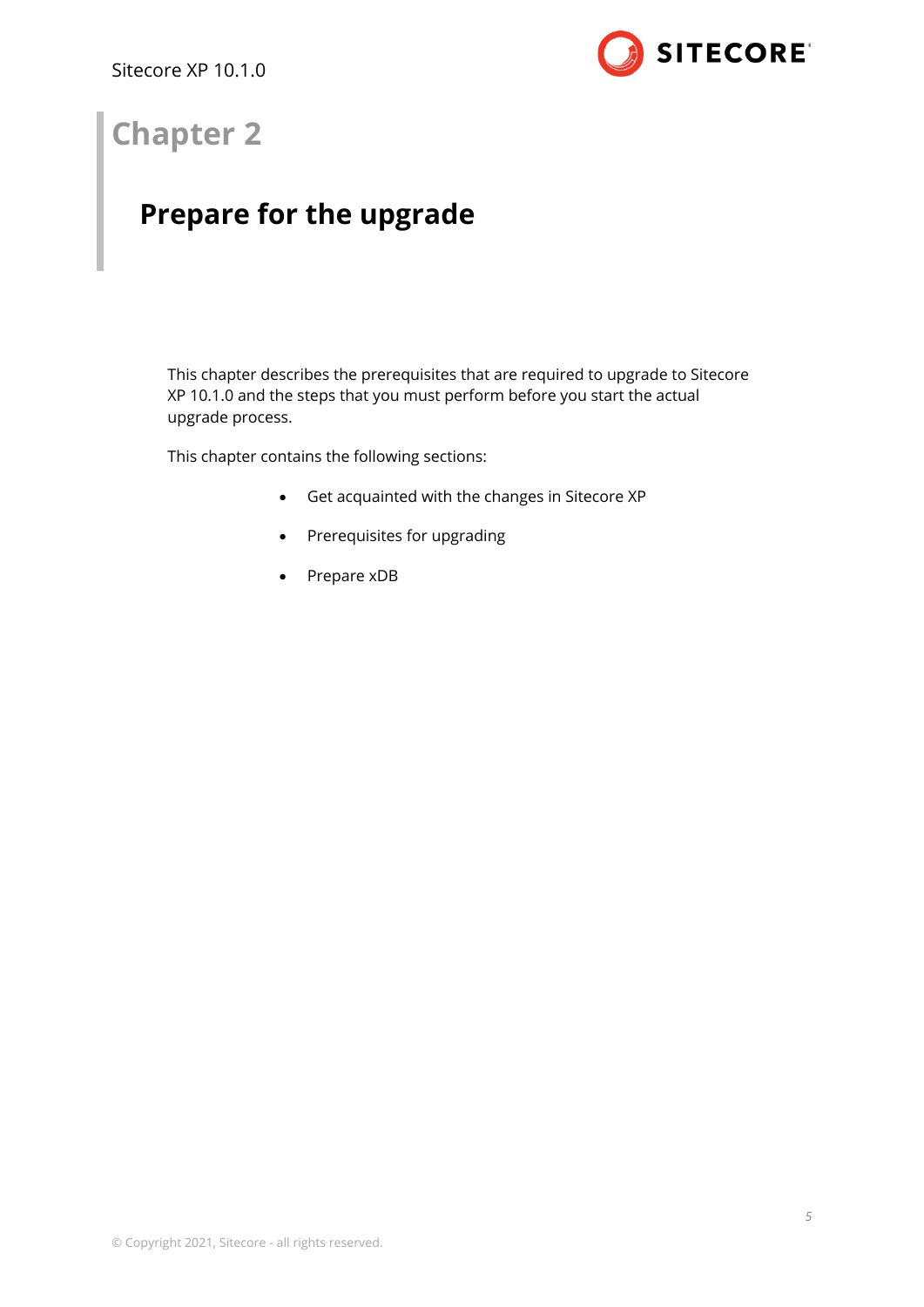

## <span id="page-5-1"></span><span id="page-5-0"></span>**2.1 Get acquainted with the changes in Sitecore XP**

## **2.1.1 Requirements**

Before you upgrade to the new version of Sitecore XP, you must ensure that you meet the software and hardware requirements for this new version.

For more information about the requirements, see the [Sitecore XP 10.1.0 Installation Guide.](https://dev.sitecore.net/Downloads/Sitecore_Experience_Platform/101/Sitecore_Experience_Platform_101.aspx)

#### **SQL Server**

Before you upgrade the databases, you must ensure that your SQL Server installation is compatible with the new version of Sitecore XP.

If your current version of SQL Server is not compatible, you must upgrade to a compatible version of SQL Server before you upgrade or deploy the Sitecore databases.

For more information, see the [Sitecore compatibility table.](https://kb.sitecore.net/articles/087164)

#### **Solr**

Ensure you have a compatible version of Solr. For more information, see the [Sitecore](https://kb.sitecore.net/articles/087164)  [compatibility table.](https://kb.sitecore.net/articles/087164)

When deploy the Sitecore XP 10.1.0 – XP Single topology – in a local development environment, Solr server and all the required cores and configurations are installed.

<span id="page-5-2"></span>If you use SolrCloud, add the authentication for SolrCloud to the appropriate connection strings.

## **2.1.2 Release notes**

Review the release notes for Sitecore XP 10.1.0 and the other releases that came between the version your are upgrading from and Sitecore XP 10.1.0:

- [Sitecore Experience Platform 10.1.0](https://dev.sitecore.net/Downloads/Sitecore%20Experience%20Platform/101/Sitecore%20Experience%20Platform%20101/Release%20Notes)
- [Sitecore Experience Platform 10.0.0](https://dev.sitecore.net/Downloads/Sitecore%20Experience%20Platform/100/Sitecore%20Experience%20Platform%20100/Release%20Notes)
- [Sitecore Experience Platform 9.3](https://dev.sitecore.net/Downloads/Sitecore%20Experience%20Platform/93/Sitecore%20Experience%20Platform%2093%20Initial%20Release/Release%20Notes)
- [Sitecore Experience Platform 9.2](https://dev.sitecore.net/Downloads/Sitecore%20Experience%20Platform/92/Sitecore%20Experience%20Platform%2092%20Initial%20Release/Release%20Notes)
- [Sitecore Experience Platform 9.1](https://dev.sitecore.net/Downloads/Sitecore%20Experience%20Platform/91/Sitecore%20Experience%20Platform%2091%20Initial%20Release/Release%20Notes)
- [Sitecore Experience Platform 9.0](https://dev.sitecore.net/Downloads/Sitecore%20Experience%20Platform/90/Sitecore%20Experience%20Platform%2090%20Initial%20Release/Release%20Notes)
- [Sitecore Experience Platform 8.2](https://dev.sitecore.net/Downloads/Sitecore%20Experience%20Platform/82/Sitecore%20Experience%20Platform%2082%20Initial%20Release/Release%20Notes)

## <span id="page-5-3"></span>**2.1.3 Important changes**

This section describes some of the major changes that have been made since Sitecore XP 9.0.0. You must follow the upgrade recommendations in this section.

#### **Sitecore XP 10.1.0**

• The MongoDB provider is no longer supported.

For the *Collection* database you must use SQL Server.

You can use [xDB Data Migration Tool](https://dev.sitecore.net/Downloads/Sitecore_xDB_Data_Migration_Tool.aspx) to migrate the *Collection* data from MongoDB to SQL Server.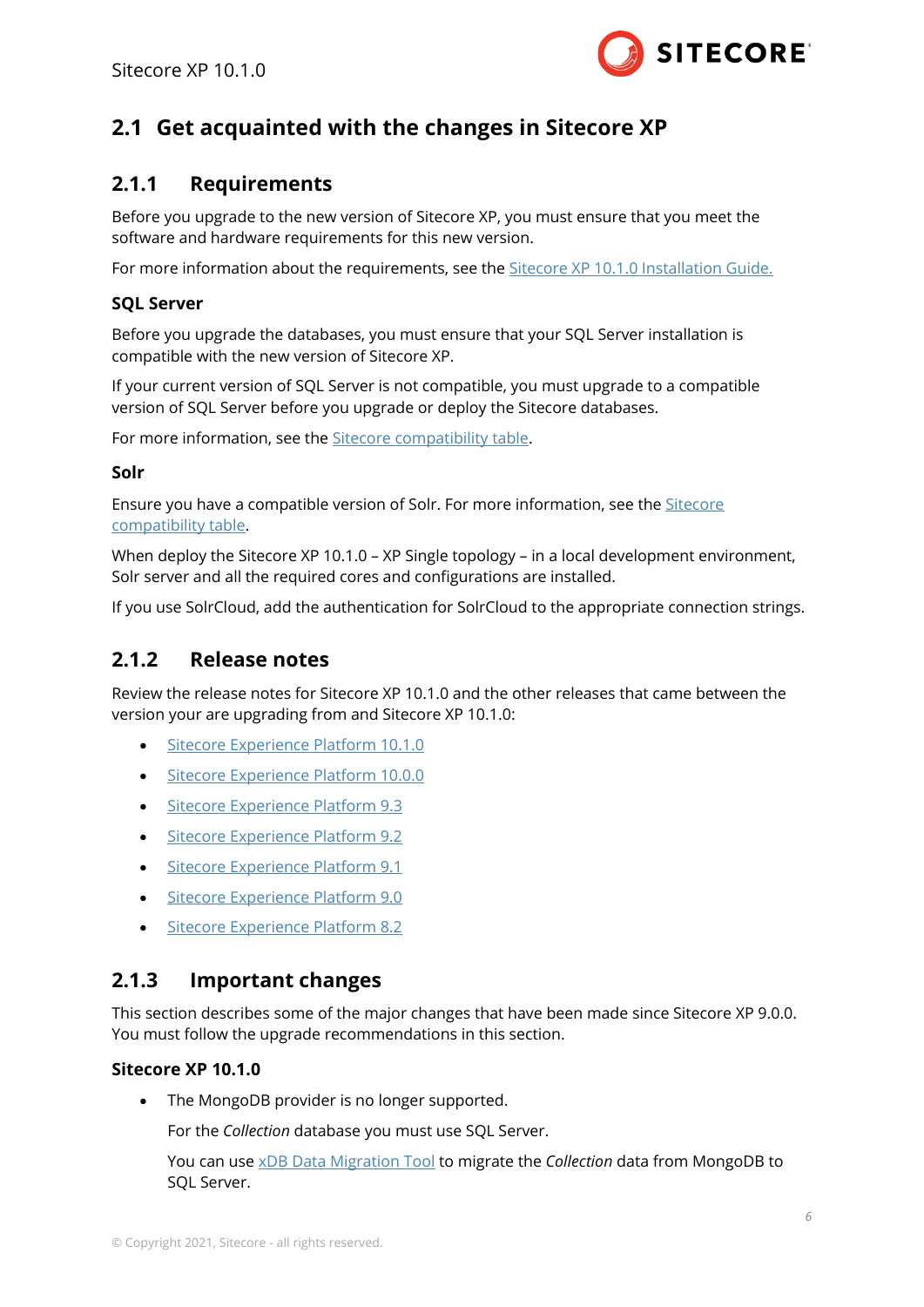

For the Session state you must use the Redis session state provider or the SQL session state provider.

• The dedicated *Reporting* server role has been combined with the *Content Management* (CM) server role to reduce hosting costs. If you have made any customizations to the *Reporting* server role in previous versions, you must apply these to the *CM* server role.

There is no need to update the *Reporting* server role, it can be removed from your architecture/hosting.

#### **Sitecore XP 10.0.0**

- The Xdb. MarketingAutomation connection string was removed and is no longer required on CM instances.
- Support for Azure Search was deprecated.
- The Experience Analytics configuration files were changed.

If you have enabled reaggregation before the upgrade, delete the old reaggregation configuration files. The reducer configuration files are now disabled by default. Make sure that the configuration files are not present in the App Config\Sitecore\ExperienceAnalytics folder.

New versions of the reaggregation and reducer configuration files are in the App\_Config\Include\Examples folder. Keep them disabled until the entire upgrade process is finished.

#### **Sitecore XP 9.3.0**

- The configuration of sites login, shell, and modules shell has been moved from the Sitecore.Config file to the new App\_Config\Sitecore\CMS.Core\Sitecore.Sites.config file.
- The configuration of the *Core* database, the *TaskDatabase* element, eventing, authentication, authorization, user management, roles, and access rights has been moved from the Sitecore.Config file to the new configuration files in the App\_Config\Sitecore\CMS.Core\ folder.
- The Lucene search provider is no longer supported.
- All communication with the *Content Management* server occurs over HTTPS. If you don't yet use HTTPS, obtain and set up certificates for the *Secure Sockets Layer (SSL)* before you upgrade the platform. For more information about how to set up SSL in IIS, see [Microsoft's documentation](https://docs.microsoft.com/en-us/iis/manage/configuring-security/configuring-ssl-in-iis-manager). For more information about how to install the server certificates, see the [Installation Guide.](https://dev.sitecore.net/Downloads/Sitecore_Experience_Platform/101/Sitecore_Experience_Platform_101.aspx)
- The concept of execution strategies on the SQL provider level was introduced in xConnect.

There are two types of execution strategies:

- o TVP
- o Staging Tables.

xConnect is configured to use the *TVP* strategy by default. However, it is not compatible with the *Always Encrypted* feature. If you use the *Always Encrypted* feature, you must change the execution strategy to *Staging Tables*. For more information about configuring the execution strategies, [see the Sitecore documentation.](https://doc.sitecore.com/developers/93/platform-administration-and-architecture/en/configure-the-tvp-or-staging-tables-execution-strategy-for-the-xdb-collection-sql-provider.html)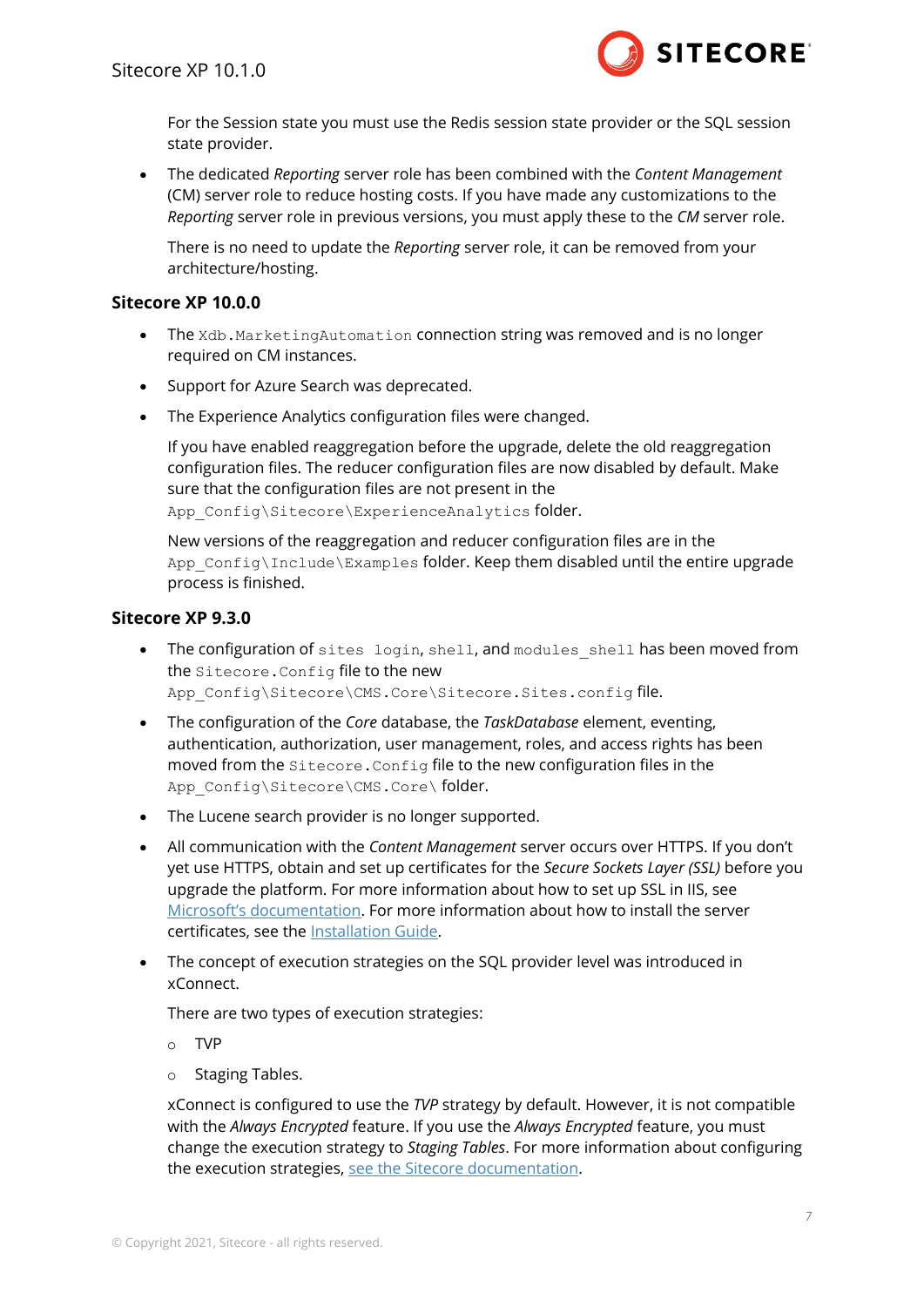

#### **Sitecore XP 9.2.0**

• A new *Indexing* sub-role was introduced to simplify the configuration of content indexing. For more information about role-based configuration, see the [Sitecore Documentation.](https://doc.sitecore.com/)

#### **Sitecore XP 9.1.0**

• The Sitecore configuration now supports th[e Helix](https://helix.sitecore.com/introduction/index.html) architecture principles.

The Website\App\_Config\Include folder contains folders and files that are loaded in the following order:

- o *Foundation* folder
- o *Feature* folder
- o *Project* folder
- o The files in the Website\App\_Config\Include folder.
- The security connection string became a required on the *CD*, *CM* and *Processing* roles.

You can [move security](https://doc.sitecore.com/developers/101/platform-administration-and-architecture/en/walkthrough--moving-security-data-to-a-separate-database.html) from the *Core* database to another database. If you do not intend to move security to another database, you must still ensure that the security connection string points to the *Core* database.

• Sitecore Identity (SI) mechanism for logging in to Sitecore was introduced.

It builds on the Federated Authentication functionality introduced in Sitecore 9.0 and the Sitecore Identity server, which is based on IdentityServer4. It uses a separate identity provider and allows you to set up Single Sign-On (SSO) across Sitecore services and applications.

#### **Sitecore XP 9.0.1**

• Sitecore Email Experience Manager (EXM) became a component of Sitecore XP.

For more information, see:

- o [Configuring EXM in a scaled environment](https://doc.sitecore.com/developers/exm/101/email-experience-manager/en/configuring-exm-in-a-scaled-environment.html)
- o [Configure a dedicated email dispatch server](https://doc.sitecore.com/developers/exm/101/email-experience-manager/en/configure-a-dedicated-email-dispatch-server.html)

If you are upgrading from Sitecore XP 8.1 - 9.0.0 with the *Email Experience Manager* (EXM) module, which is no longer supported, and want to keep your data in the EXM component, you must manually migrate your EXM data to Sitecore XP 10.1.0 – it is not migrated during the upgrade.

For more information about migrating EXM data, see the [Sitecore EXM Data Migration](https://dev.sitecore.net/Downloads/Email_Experience_Manager/90/Email_Experience_Manager_in_Sitecore_90_Update2.aspx)  [Guide.](https://dev.sitecore.net/Downloads/Email_Experience_Manager/90/Email_Experience_Manager_in_Sitecore_90_Update2.aspx)

• The Microsoft Visual C++ 2015 Redistributable is required. It might already be installed with Microsoft Windows. Without it, Sitecore XP will fail to start up with the message: *Could not load file or assembly 'ChilkatDotNet46.dll' or one of its dependencies. The specified module could not be found.*

For more information, see [https://www.microsoft.com/en](https://www.microsoft.com/en-us/download/details.aspx?id=53587)[us/download/details.aspx?id=53587](https://www.microsoft.com/en-us/download/details.aspx?id=53587)

#### **Sitecore XP 9.0.0**

• [Sitecore Forms](https://doc.sitecore.com/developers/101/sitecore-experience-manager/en/sitecore-forms.html) became a component of Sitecore XP.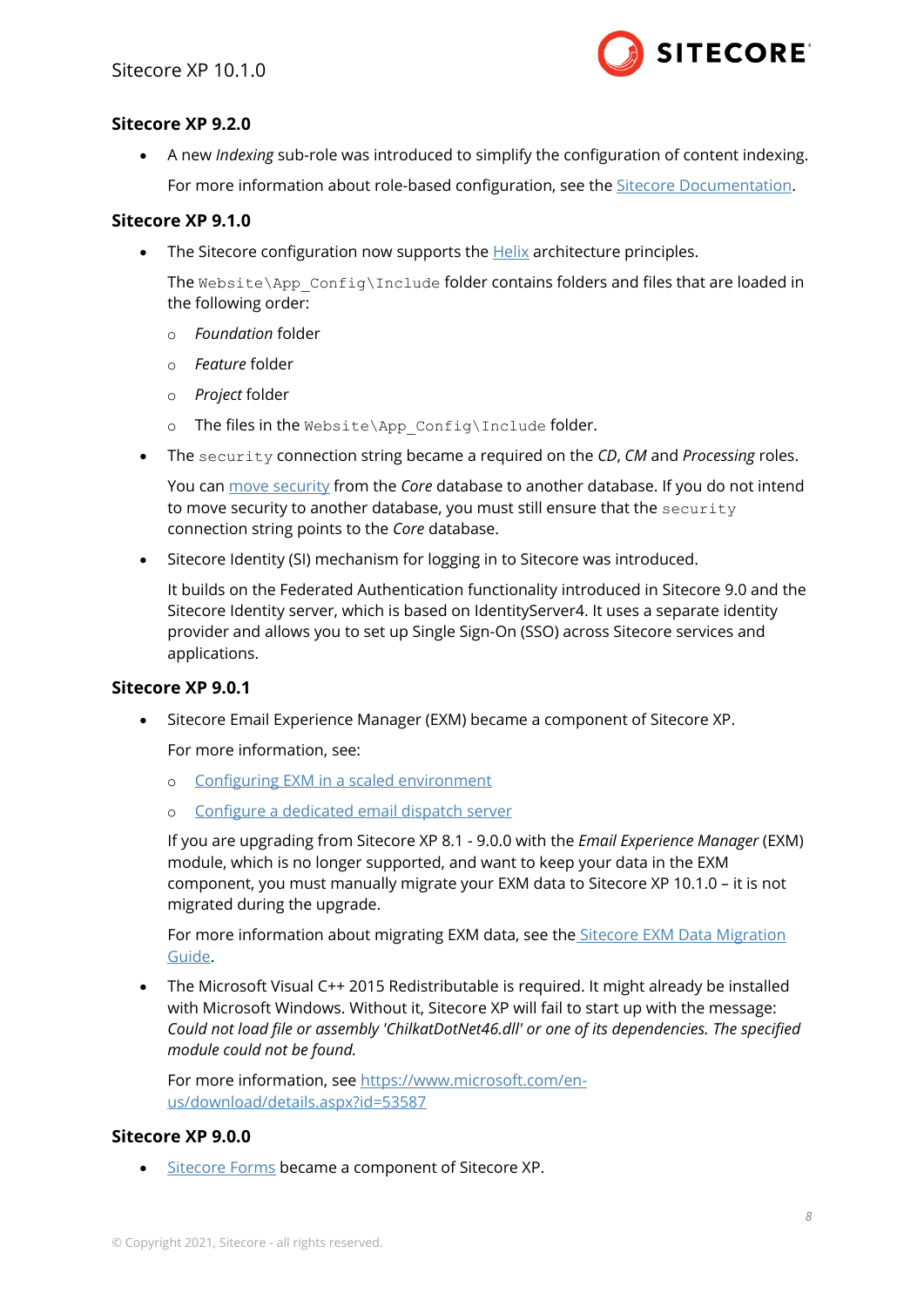Sitecore XP 10.1.0



- The format of all the databases changed and they are now distributed as *Data-tier Application Component Packages (DACPAC)*.
- Sitecore xConnect was introduced.

For more information, see [Getting Started with xConnect.](https://doc.sitecore.com/developers/101/sitecore-experience-platform/en/getting-started-with-xconnect.html)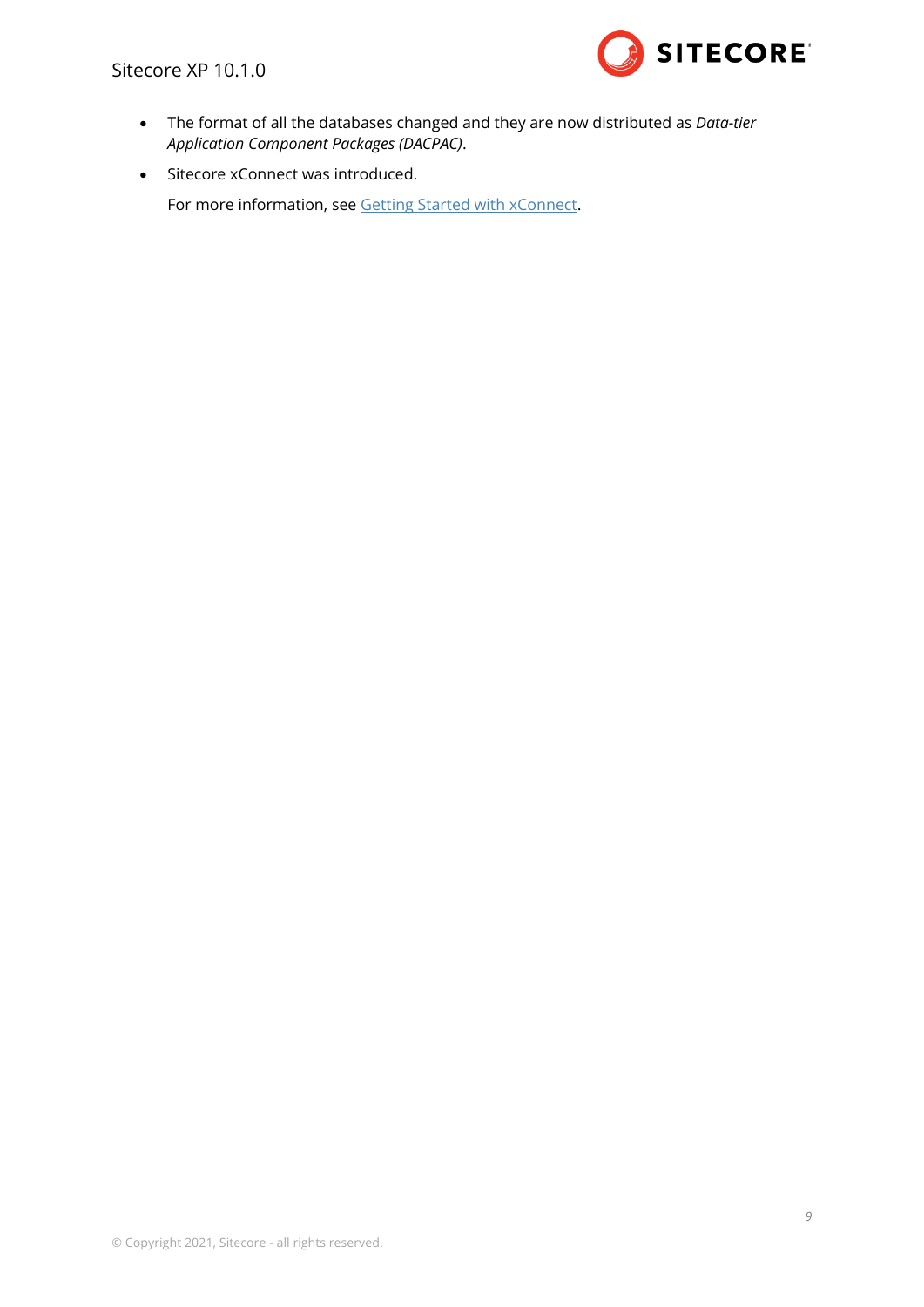

## <span id="page-9-0"></span>**2.2 Prerequisites for upgrading**

<span id="page-9-1"></span>This section describes the steps you must follow to prepare for the upgrade.

## **2.2.1 Backup the databases**

<span id="page-9-2"></span>Before you start the upgrade, make a backup of your databases.

## **2.2.2 Download files and the tools**

You must download the following files and tools:

• [Sitecore 10.1.0 rev. 005207](https://dev.sitecore.net/Downloads/Sitecore_Experience_Platform/101/Sitecore_Experience_Platform_101.aspx) (upgrade files).zip.

On the downloads page, in the *Upgrade options* section, this file is called *Configuration files for upgrade*.

Unpack the Sitecore 10.1.0 rev. 005207 (upgrade files).zip file and then unpack:

- o Database Upgrade Script.zip contains SQL scripts to upgrade databases schema and data.
- $o$  Databases.  $zip$  contains the DACPAC files that you need when deploy new database as part of this upgrade.
- o MarketingDefinitionsUpgrade.zip contains the .aspx pages that help you prepare your marketing definitions for the upgrade from Sitecore XP 8.x.
- [Sitecore.UpdateApp 1.1.0 for Sitecore X.X.X](https://dev.sitecore.net/Downloads/Sitecore%20UpdateApp%20Tool/1x/Sitecore%20UpdateApp%20Tool%20110) rev XXXXXX.zip

You must download the package for the version of Sitecore XP that you are upgrading from. This file contains the clean-up tool.

## <span id="page-9-3"></span>**2.2.3 Prepare your solution**

To prepare for the upgrade, you must:

- Update the Nuget package references.
- Recompile your solution with the updated Sitecore DLLs and fix any breaking changes.
- Adjust the configuration patches for the new Sitecore version.
- Prepare the artifacts for deployment containers images, WDP packages including the modules that you plan to use.

Before you deploy your solution in a production environment, we recommend that you test your customizations on a test system.

## <span id="page-9-4"></span>**2.2.4 Remove obsolete module content**

If you use any Sitecore modules, you must find the corresponding version of the module and then refer to its documentation. You must only execute the steps that relate to the databases, like removing previous versions of items, to ensure a smooth upgrade of Sitecore XP.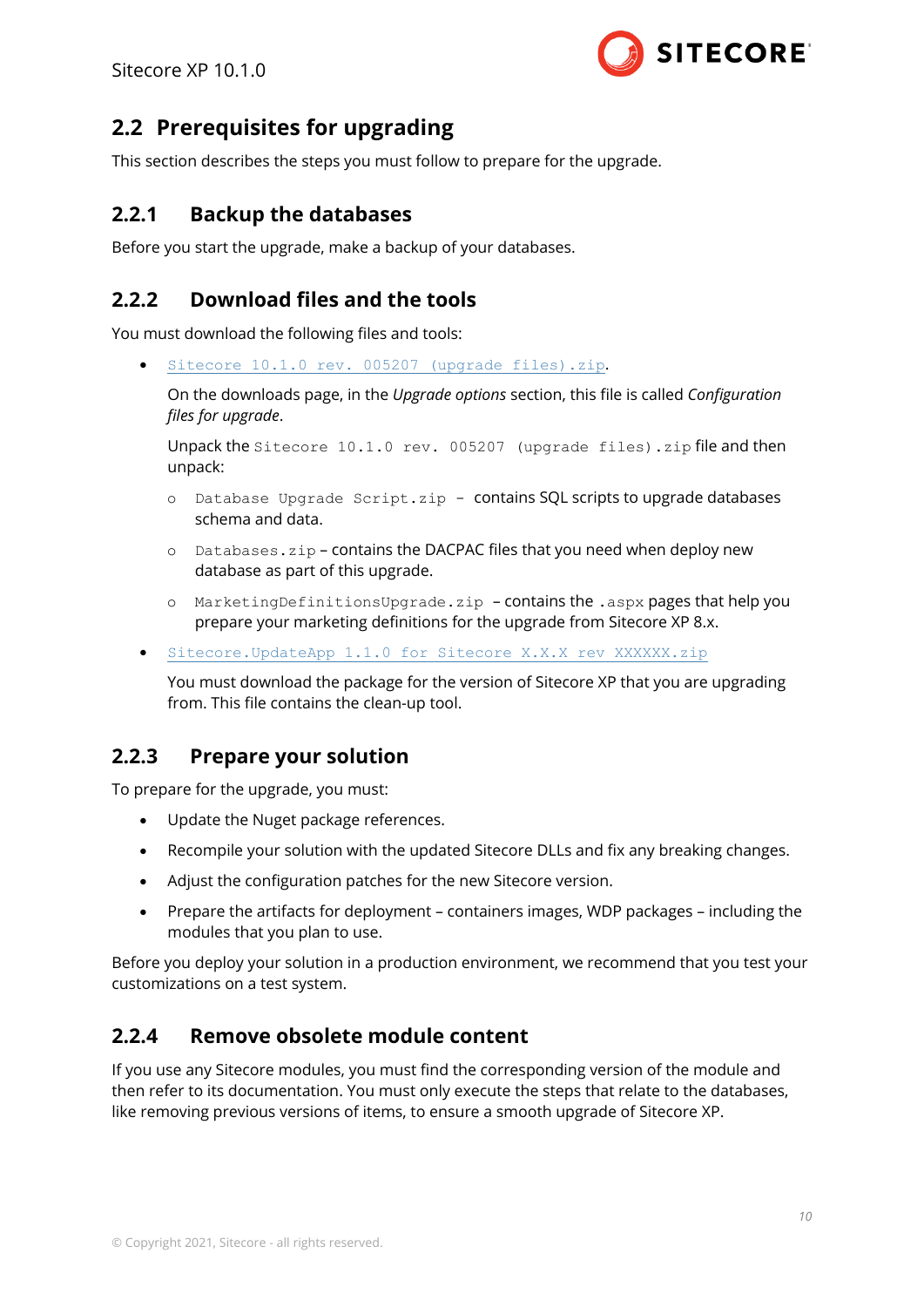

## <span id="page-10-0"></span>**2.3 Prepare xDB**

If you are using the Sitecore Experience Database (xDB) functionality, you must complete the steps described in this section.

## <span id="page-10-1"></span>**2.3.1 Restore the analytics items for Sitecore XP 8.x**

#### **Important**

If you are upgrading from Sitecore XP 8.1.0 – Sitecore XP 8.2 Update 7, review this section.

If you are upgrading from Sitecore XP 9.0.0 or later, skip this section.

Before you upgrade, you must restore any of the standard marketing taxonomies and marketing definitions that you have deleted from your Sitecore installation.

When the upgrade is completed, you can delete these unwanted marketing taxonomies and marketing definitions again. This process is described later in this document.

If you are using the xDB functionality or if you are using the tracking functionality (the Xdb.Tracking.Enabled setting is set to true), you must also validate the names of the marketing definition items and address any errors,

Before you restore anything:

- 1. Unpack the Marketing Definitions Upgrade. zip file.
- 2. Copy the following pages to the  $\simeq \simeq \simeq \simeq 1$  folder of your website:
	- o RestoreDeletedMarketingTaxonomies.aspx
	- o RestoreDeletedMarketingDefinitions.aspx
	- o DefinitionItemsNameValidator.aspx

#### **Important**

The RestoreDeletedMarketingTaxonomies.aspx and

RestoreDeletedMarketingDefinitions.aspx pages require direct access to the *Reporting* database. You must ensure that the  $\lambda_{\text{app}}$  Config $\cdot$ ConnectionStrings.config file contains the appropriate connection string and that the database is accessible.

You can access these pages from a CM instance.

To restore deleted marketing taxonomy items:

1. To open the *Restore Deleted Marketing Taxonomies* page, enter the following URL in a browser:

http://<hostname>/sitecore/admin/RestoreDeletedMarketingTaxonomies.aspx

#### 2. Click **Restore deleted taxonomy items**.

To restore deleted marketing definition items:

1. To open the *Restore Deleted Marketing Definitions* page, enter the following URL in a browser:

http://<hostname>/sitecore/admin/RestoreDeletedMarketingDefinitions.aspx

2. Click **Restore deleted definition items**.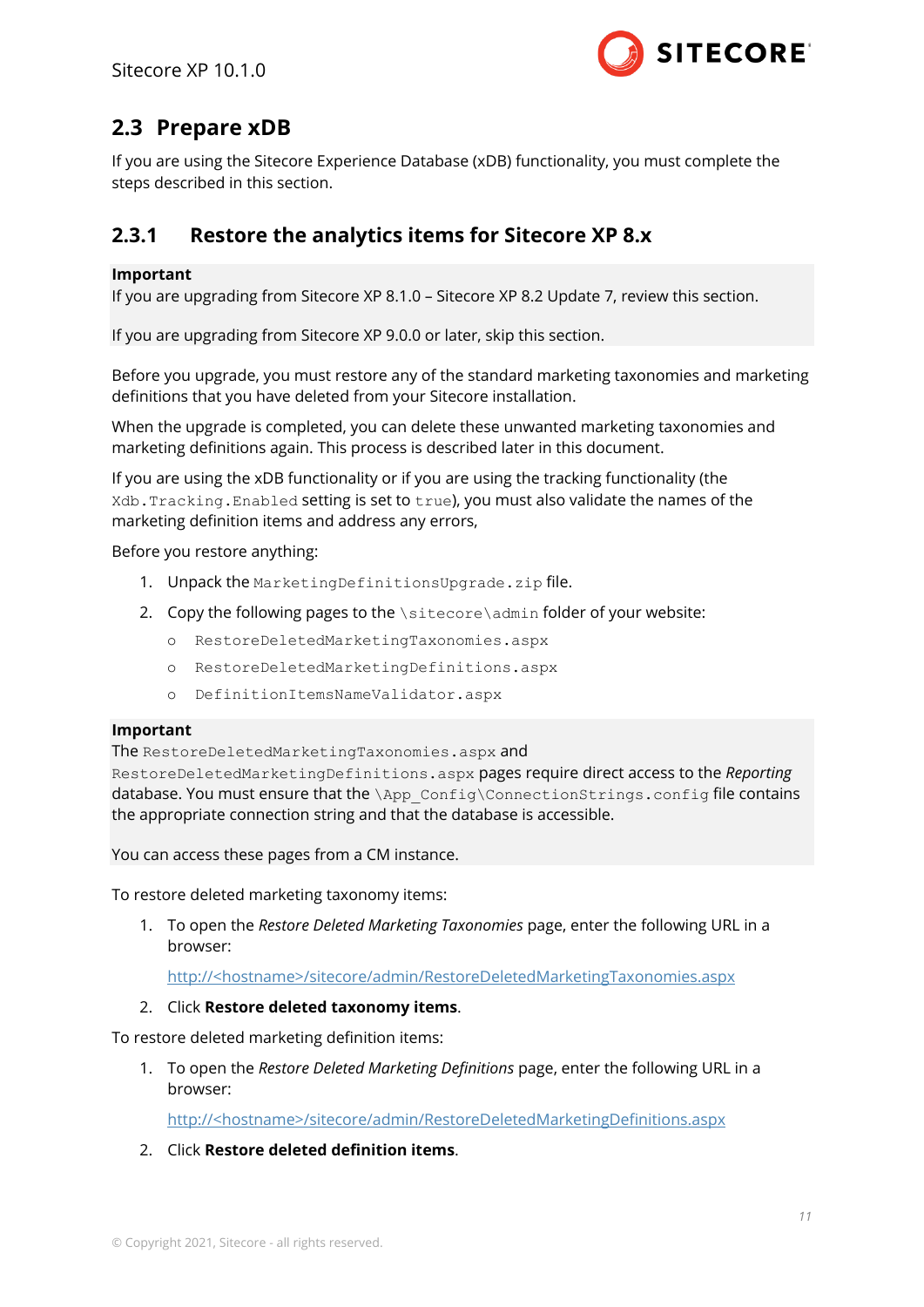

All the default marketing taxonomy items and marketing definition items are restored from the *Reporting* database to the *Master* database. The following files are created in the \App\_Data folder:

- o RestoredTaxonomies\_{timestamp}.dat
- o RestoredDefinitions {timestamp}.dat

These files list all the restored items. When the upgrade is completed, if you want to remove these items again, you can use these files to identify them.

### **Validate the marketing definition names**

The Marketing Operations API requires that the alias for each marketing definition is unique and by default consists only of letters, numbers, hyphens, and spaces or underscore characters.

The name of the marketing definition item is used as the value of the *Alias* property. The *Definition Items Name Validator* page validates the names of the marketing definition items so that the names can be edited before the upgrade.

In addition, you can make changes to the configuration and define your own rules for the permissible set of characters that can be used for aliases.

To validate the names of the marketing definition items:

- 1. To open the *Definition Items Name Validator* page, enter the following URL in a browser: http://<hostname>/sitecore/admin/DefinitionItemsNameValidator.aspx
- 2. Click **Validate**.

The names of the definition items are validated, and a report called DefinitionItemsNameValidationErrors\_{timestamp}.dat is saved in the \App\_Data folder.

This report lists all the validation errors that occurred.

3. Ensure you manually fix all the issues that were found, and then validate the names again.

<span id="page-11-0"></span>Repeat this procedure until all the names have been validated.

## **2.3.2 Stop the functilonality that uses analytics**

If you have any functionality that accesses the contact/interaction data extraction process from outside of xConnect, you must stop it. You can restart it when the upgrade is completed. An example of this kind of functionality is rebuilding the *Reporting* database.

#### **Important**

If you are upgrading from Sitecore XP 9.0.2 or earlier, you cannot pause these tasks before the upgrade and resume them afterwards because the extraction cursors were changed in Sitecore XP 9.1.0.

If you are upgrading from Sitecore XP 9.1.0 and later, all the cursors will still work correctly.

If you are upgrading from Sitecore XP 9.1.0 or later, before you start the upgrade, we recommend that you:

• Stop scheduling new processing tasks.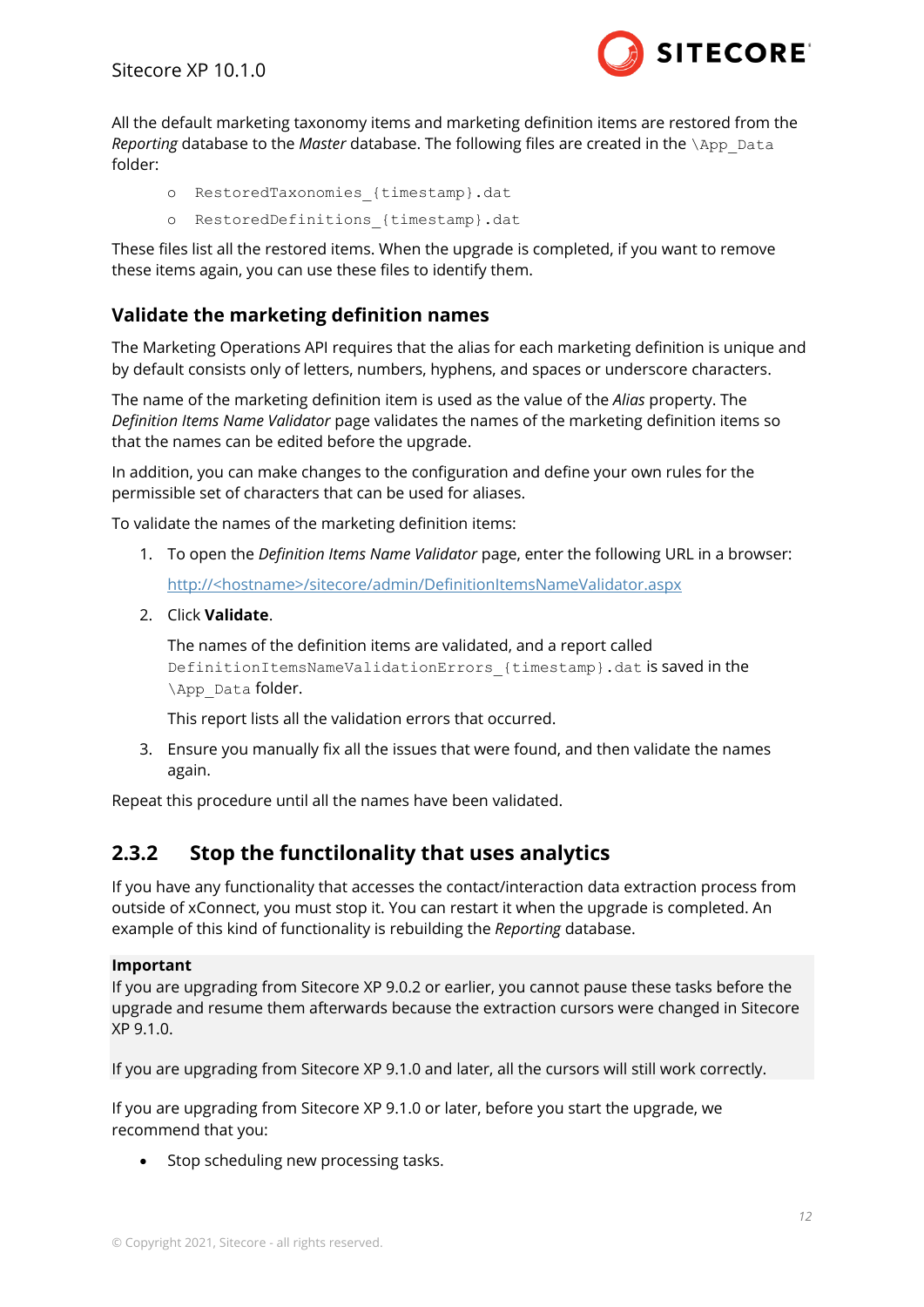

- Wait for all the ongoing and pending tasks to complete.
- Ensure that there are no more tasks in the queue.
- You can see the list of tasks in the *ProcessingEngineTasks* database, in the *Tasks* table.

If you do not wait for the ongoing tasks to complete, when you restart the *Sitecore Cortex Processing Engine Windows* service after the upgrade:

- o Any deferred tasks that are in the *InProgress* state are re-run.
- o Any distributed tasks that are in the *InProgress* state continue from the point they were at when you stopped the Windows service.

#### **Stop all content tests**

Content tests normally stop automatically after enough data has been gathered for a winner to be picked. However, before upgrading your Sitecore XP installation, you must stop all active [content tests](https://doc.sitecore.com/users/101/sitecore-experience-platform/en/cancel-active-tests.html) by either having the tests select a winner or by manually cancelling the tests.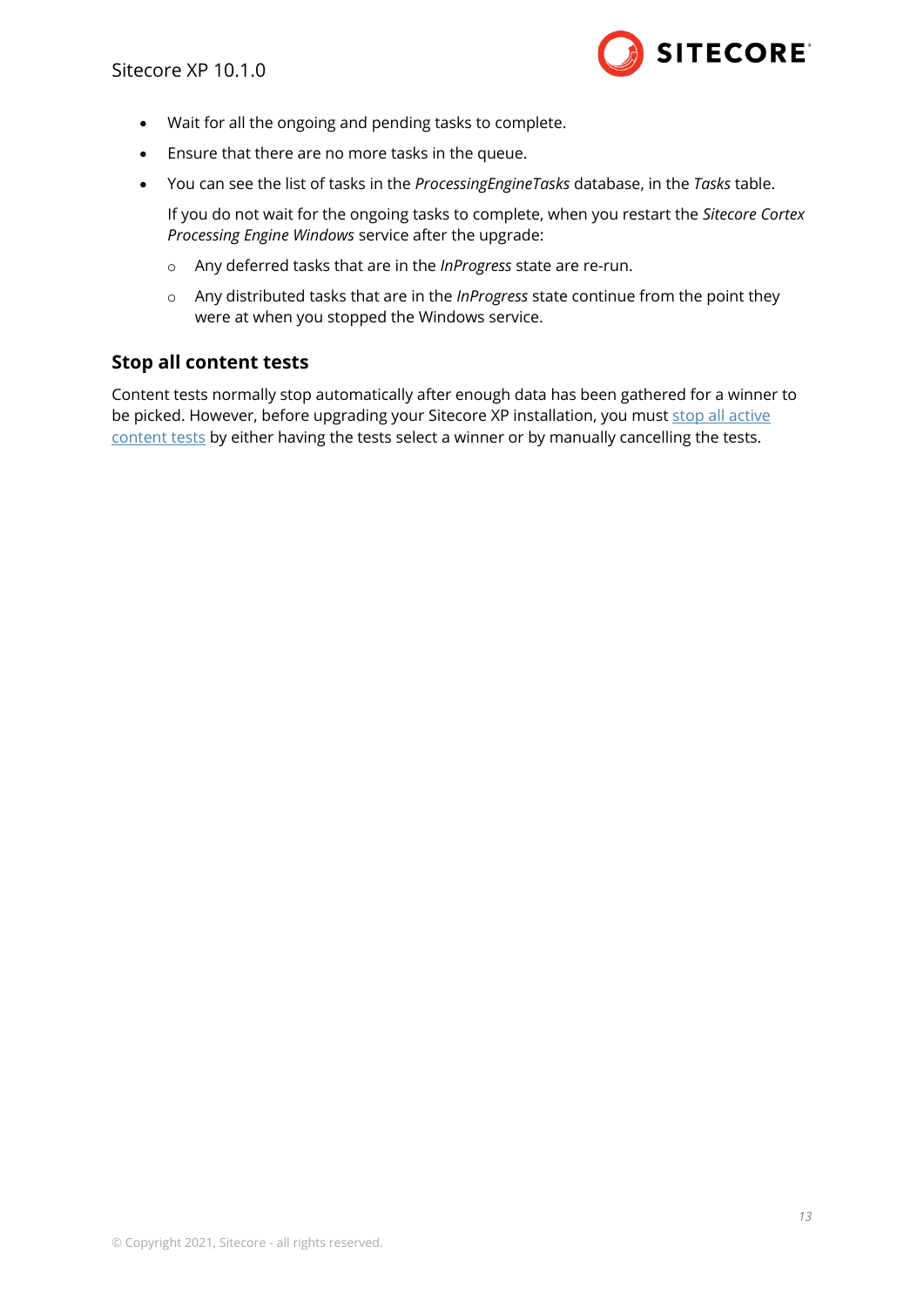

## **Chapter 3**

## <span id="page-13-0"></span>**Upgrade Sitecore XP**

To upgrade to Sitecore XP 10.1.0, you must

- o Be a local administrator on SQL Server.
- o Upgrade your databases to ensure that they are compatible with the new version of Sitecore XP.
- o Install the new version of Sitecore XP beside your existing Sitecore XP installation.
- o Attach the databases to the new installation.
- o Deploy your solution on top of the new installation.

This chapter contains the following sections:

- [Safeguard the databases](#page-14-0)
- [Upgrade the databases](#page-15-0)
- [Install and configure](#page-23-0) Sitecore XP 10.1.0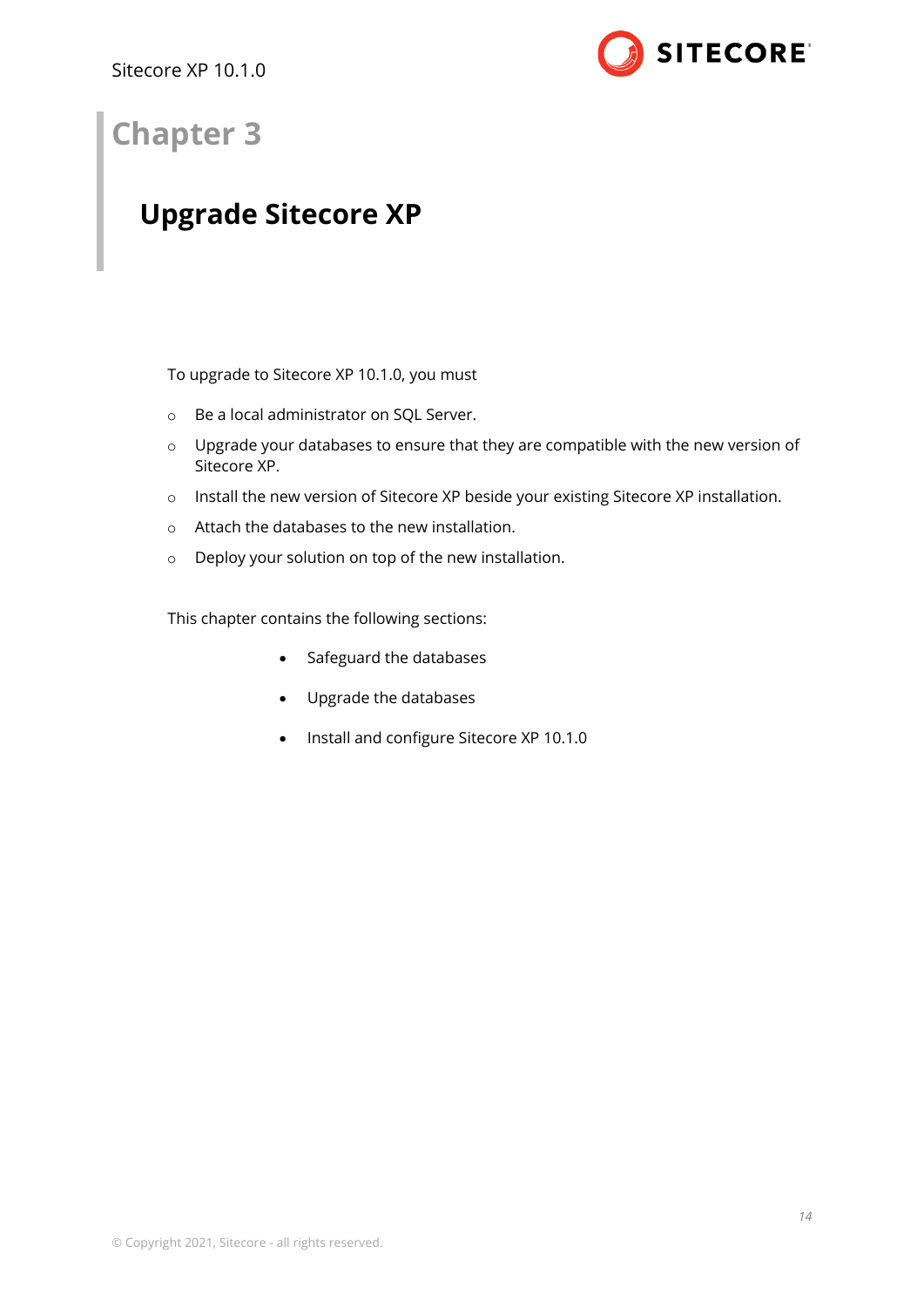

## <span id="page-14-0"></span>**3.1 Safeguard the databases**

The upgrade process involves executing some SQL scripts to upgrade the databases. However, if you execute the scripts against databases that are in use, it can make the system unstable. To avoid this situation, you must safeguard the databases by ensuring that they are not being used when you run the SQL scripts.

To safeguard the databases, you can:

• Use the backup tools to make a copy of the databases and follow the instructions in this guide to upgrade these copies.

For more information about how to configure the *Collection* database after you copy it , see our [documentation.](https://doc.sitecore.com/developers/101/platform-administration-and-architecture/en/rename-an-xdb-collection-database-shard.html)

Or

• Disable the environment and follow the instructions in this guide to upgrade the databases.

Stop the Sitecore web applications and services and turn off the application roles like CM or CD by stopping the sites in the IIS Management Console.

If you are upgrading from Sitecore XP 9.0.0 or later and using the xDB functionality, you must also stop the xConnect web application roles and the following windows services:

- o The Sitecore XConnect Search Indexer service
- o The Sitecore Marketing Automation Engine service
- $\circ$  Sitecore Cortex Processing Engine service if you are upgrading from Sitecore XP 9.1.0 or later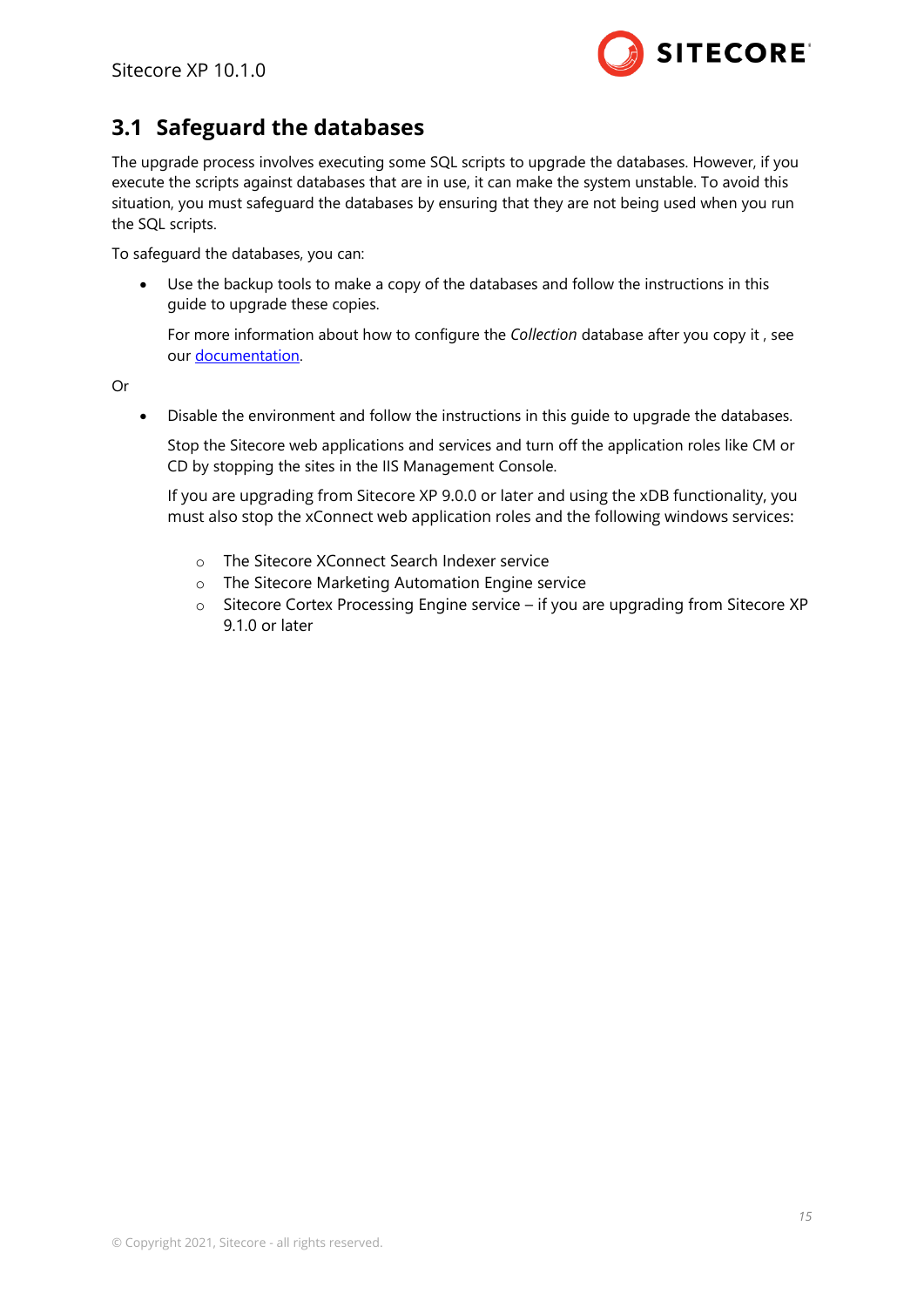

## <span id="page-15-0"></span>**3.2 Upgrade the databases**

Depending on which version of Sitecore XP you are upgrading from, you must upgrade some existing databases and deploy some new ones.

#### **Database upgrade**

The database upgrade scripts contain the changes that must be applied to the Sitecore databases to align them with the new version. They also modify certain tables and collections to support new functionality and improve performance. The changes must be applied once per database.

Before you upgrade a database:

Read the instructions for the database that you want to upgrade.

You may need to run the scripts in a certain sequence, or to perform some manual actions.

• If you need to upgrade a database, extract the database upgrade scripts from the Database Upgrade Script.zip file that you downloaded earlier.

#### **Database deployment**

In the new upgrade process, all the databases are installed when you install the new instance of Sitecore XP.

If you want to deploy the new databases manually, extract the appropriate DACPAC file from the Databases.zip file that you downloaded earlier. When you deploy a new database, ensure to update the connection string for the appropriate Sitecore role.

To restrict access to the database, you must create a user with limited access rights (a least privileged user) and specify this user in the connection string. If you do not have a least privileged user in the existing databases, you must create one. You can see an example of a script that creates a least privileged user in *Appendix A: Scripts*.

<span id="page-15-1"></span>There are sample scripts for creating users for each database in the WDP packages.

## **3.2.1 The XM databases**

The following table lists the databases that you must upgrade or deploy for the XM topology or for the XM part of the XP topology. The table also lists the scripts that you must run against the databases:

|                     |                 |                 | <b>Sitecore XP version</b> |                   |
|---------------------|-----------------|-----------------|----------------------------|-------------------|
| <b>Database</b>     | $8.1.0 - 8.2.7$ | $9.0.0 - 9.2.0$ | 9.3.0                      | $10.0.0 - 10.0.1$ |
| core                | Scripts A, C    | Scripts B, C    | Script C                   | No action         |
| master              | Scripts A, D    | Scripts B, D    | Script D                   | No action         |
| web                 | Scripts A, E    | Scripts B, E    |                            | Script E          |
| experience<br>forms | * Deploy        | Script F, G     | <b>Script F</b>            | No action         |

\*The ExperienceForms connection string is required on *CD* and *CM* servers.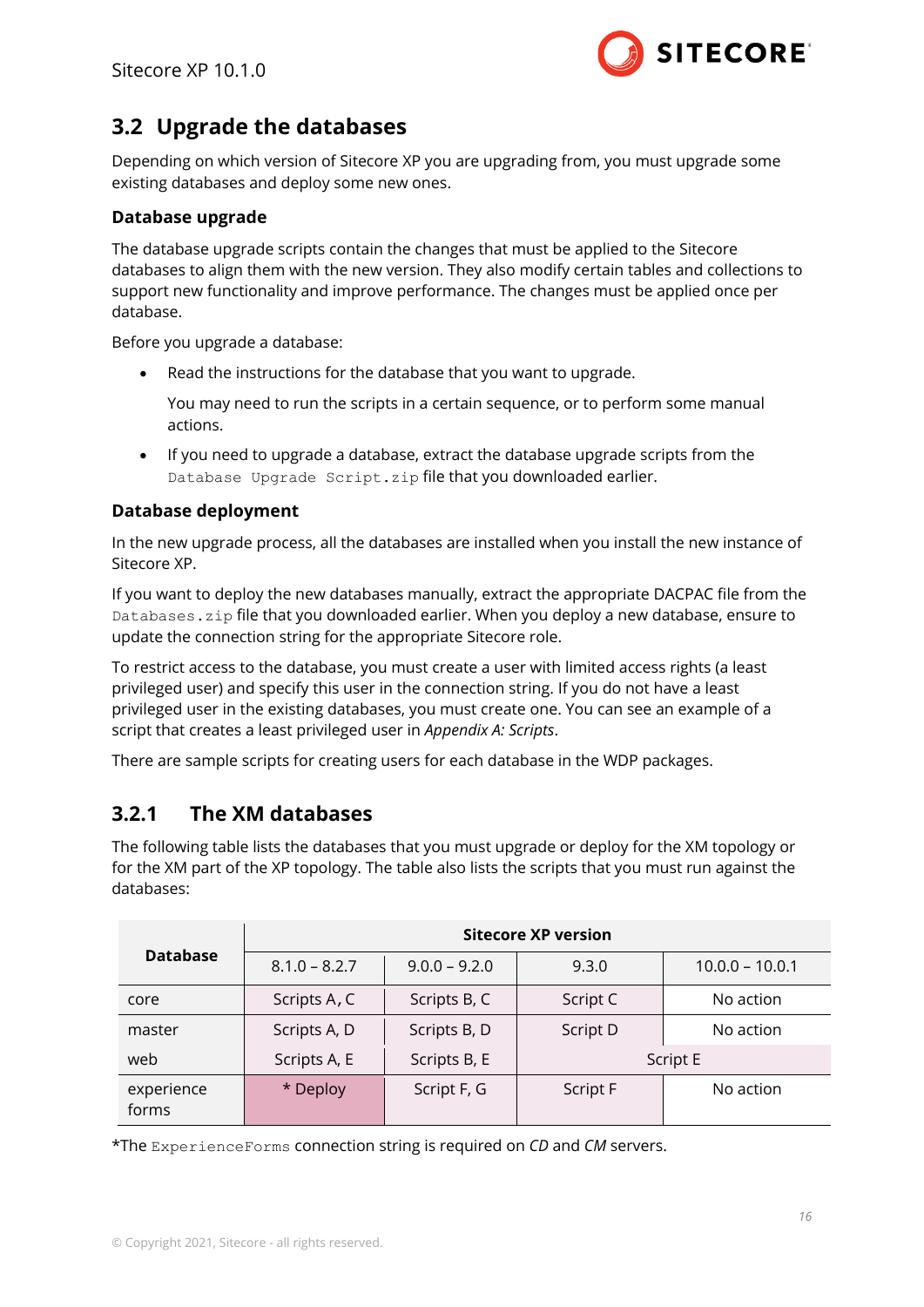

#### **Important**

The scripts listed in the table must be run against the databases in the order that they are listed in the table.

The scripts are:

- Script A-CMS core master web8x.sql
- Script B CMS core master web9x.sql
- Script C-CMS core.sql
- Script D CMS master.sql
- Script E CMS web.sql
- Script F SXP experienceforms storage.sql
- Script G SXP\_experienceforms\_filestorage.sql

#### **The Sessions database**

If you are using an out-of-process session state provider, you must perform the steps in this section.

• *SQL Server*

Replace the *Session* database with a clean one from the Sitecore XP installation package.

• *Redis cache*

Use the Redis Cache service *Console* to clean the cache.

• *Mongo*

Switch to the SQL Server or Redis provider.

## <span id="page-16-0"></span>**3.2.2 The xDB databases**

To continue using the xDB functionality, you must follow the steps described in this section.

#### **Sitecore XP 8.x**

If you are upgrading from Sitecore XP 8.x, a number of new databases are installed with the new version of Sitecore XP.

#### **New xDB databases**

• processing tasks

The xdb.processing.tasks connection string is required on the *Processing* server.

• exm\_master

The Exm.master connection string is required on the *CM* servers.

#### **New xConnect databases**

- processing pools
- marketing automation
- collection shards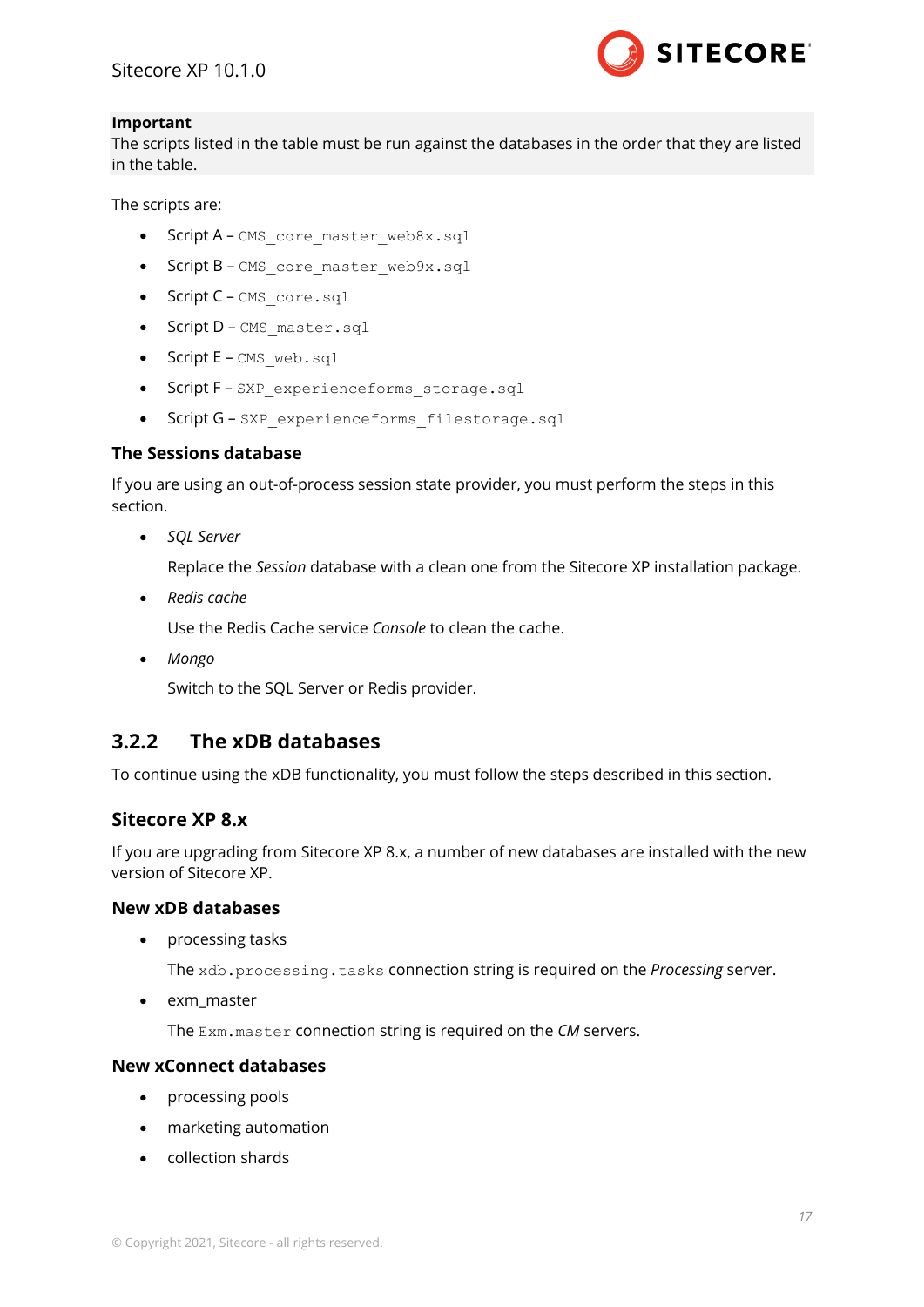

- collection shard map manager
- reference data
- processing engine storage
- processing engine tasks
- messaging

To see which connection strings xConnect requires from the Sitecore server roles, review the connection strings on the new Sitecore installation.

When you have upgraded to Sitecore XP 10.1.0, you can use the xDB Data Migration Tool to migrate your data.

#### **Reporting database**

You can use the xDB Data Migration Tool to [migrate your data](#page-36-0) to the new version of the *Reporting* database.

Alternatively, you can execute the upgrade scripts to upgrade the *Reporting* database.

For more information about running the upgrade scripts, see the next section *[Sitecore XP 9.0.0](#page-17-0)  [and later](#page-17-0)*.

### <span id="page-17-0"></span>**Sitecore XP 9.0.0 and later**

The following table lists the databases that you must upgrade or deploy for the Sitecore XP toplogy. For some databases the table lists the scripts that you must run against the xDB database. For other databases, you can find more details after the table.

|                           | <b>Sitecore version</b> |                 |                          |                             |           |                   |  |
|---------------------------|-------------------------|-----------------|--------------------------|-----------------------------|-----------|-------------------|--|
| <b>Database</b>           | 9.0.0                   | $9.0.1 - 9.0.2$ | 9.1.0                    | $9.1.1 - 9.2.0$             | 9.3.0     | $10.0.0 - 10.0.1$ |  |
| processing engine storage |                         | Deploy          |                          | Upgrade                     |           | No action         |  |
| processing engine tasks   |                         | Deploy          |                          | Upgrade                     |           |                   |  |
| messaging                 | Deploy                  |                 |                          | SXP Messaging.sql           |           |                   |  |
| exm master                | Deploy                  | Upgrade         |                          |                             | No action |                   |  |
| processing tasks          |                         |                 |                          | SXP processing tasks.sql    |           | No action         |  |
| processing pools          |                         |                 | SXP processing pools.sql |                             |           | No action         |  |
| reporting                 |                         |                 | Upgrade                  |                             |           | No action         |  |
| reference data            | Upgrade                 |                 |                          |                             |           | No action         |  |
| collection smm            |                         |                 | Upgrade                  |                             |           | No action         |  |
| collection shards         |                         |                 |                          | Upgrade                     |           |                   |  |
| marketing automation      |                         |                 |                          | SXP marketingautomation.sql |           |                   |  |

For newly deployed databases the following connection strings are added:

• processing.engine.tasks – the connection string is required on the *Processing engine* service.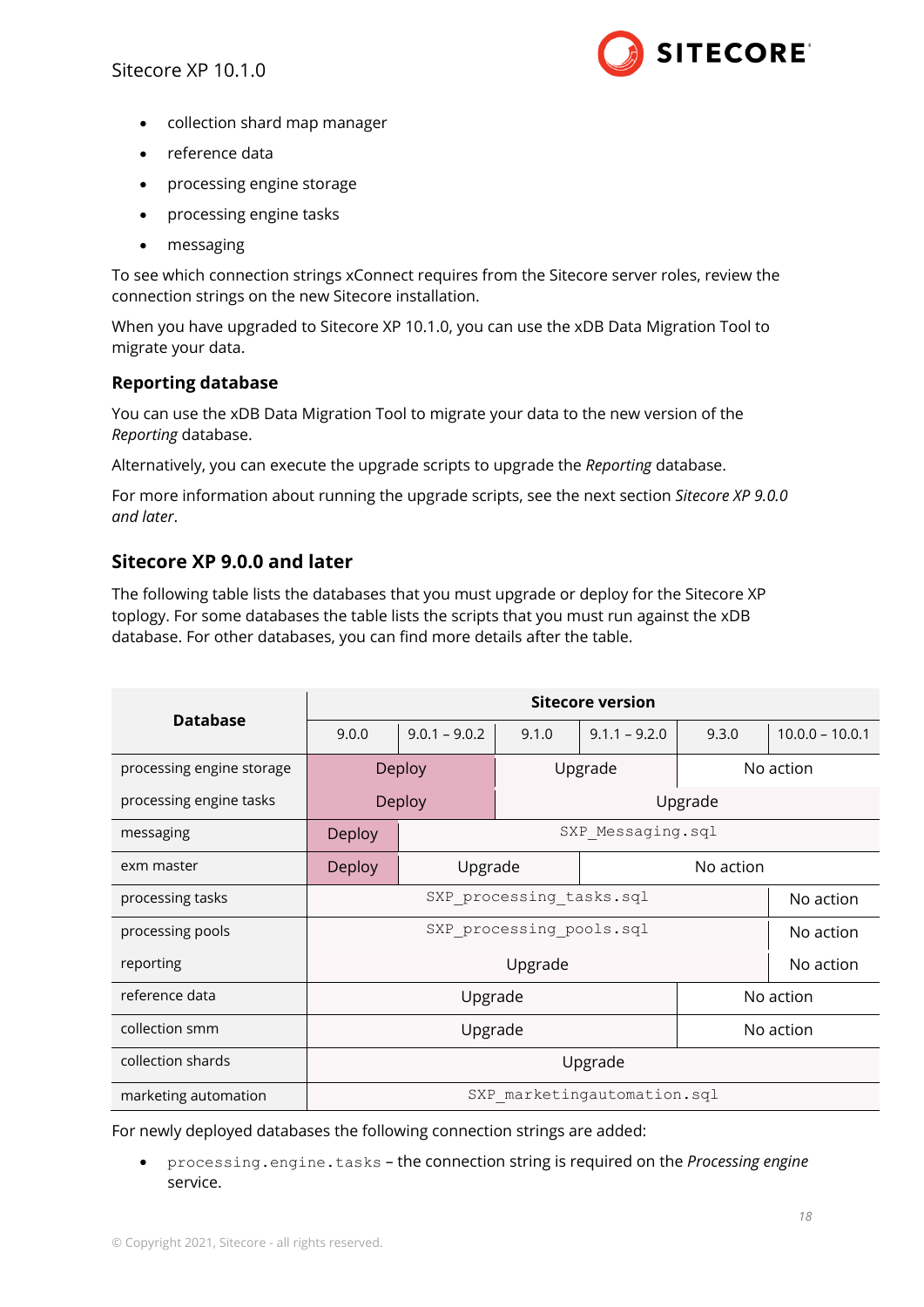

- processing.engine.storage the connection string is required on the *Cortex Processing*, and *Processing engine* services.
- messaging the connection string is required on the *CM* and *CD* server roles and on the following xConnect roles:
	- o collection
	- o collection search
	- o marketing automation
	- o automation engine service
	- o processing engine service
- exm.master the connection string is required on the *CM* servers.

#### **Exm.master**

To upgrade the *exm.master* database :

- 1. If you are upgrading from Sitecore XP 9.0.1 9.0.2, run the SXP exm master dispatchqueue.sql script.
- 2. For every version that requires you to upgrade the *exm.master* database, run these scripts in the following order:
	- o SXP exm master suppressions.sql
	- o SXP exm master save suppressions.sql
	- o SXP exm master update suppressions.sql

#### **Collection – on SQL Server and SQL Azure**

To upgrade the *Shard Map Manager* database:

• Run the SXP collection smm.sql script.

This script registers the schemas for the shard maps.

To upgrade the *collection shards* database:

#### **Note**

The upgrade path for the *collection shards* database depends on the *Always Encrypted* (AE) feature and whether it is configured (On) on your *collection* database or not (Off).

Step 1:

You must perform this step.

- If AE is On:
	- o Run the SXP collection AE Part1.sql script for every shard.
	- o In the new *[UnlockContactIdentifiersIndex\_Staging]* table, configure [deterministic](https://docs.microsoft.com/en-us/sql/relational-databases/security/encryption/always-encrypted-database-engine?view=sql-server-2017#selecting--deterministic-or-randomized-encryption)  [encryption](https://docs.microsoft.com/en-us/sql/relational-databases/security/encryption/always-encrypted-database-engine?view=sql-server-2017#selecting--deterministic-or-randomized-encryption) for the *[Identifier]* and *[Source]* columns, for every shard. To simplify the configuration process, SQL Server Management Studio provides an [Encryption](https://blogs.msdn.microsoft.com/sqlsecurity/2015/10/31/ssms-encryption-wizard-enabling-always-encrypted-in-a-few-easy-steps/)  [Wizard.](https://blogs.msdn.microsoft.com/sqlsecurity/2015/10/31/ssms-encryption-wizard-enabling-always-encrypted-in-a-few-easy-steps/)
- If AE is Off:
	- o Run the SXP collection Part1.sql script for every shard.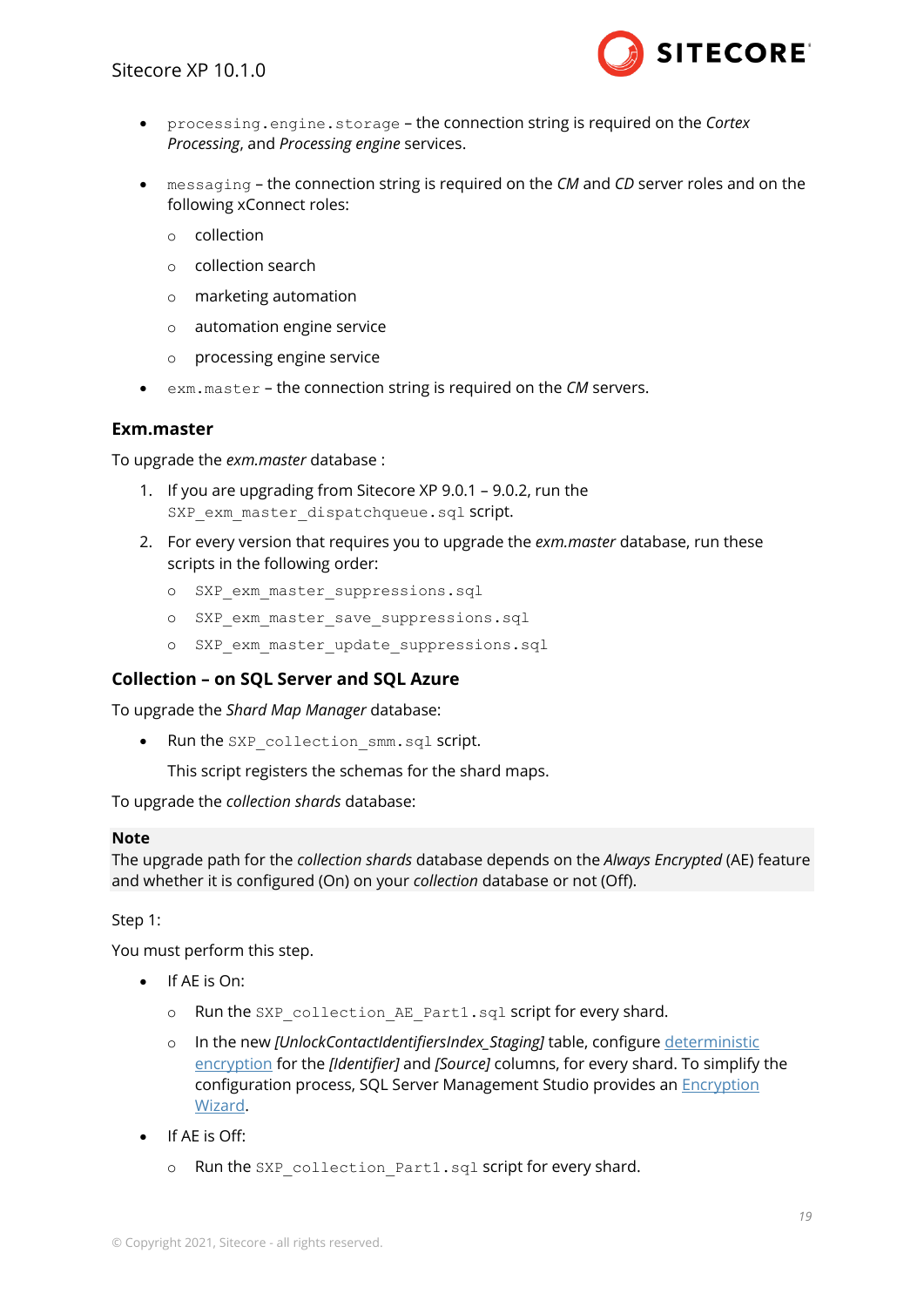

• If AE is On or Off:

In Sitecore XP 9.1.0, the *[UnlockContactIdentifiersIndex\_Staging]* table was introduced. The collection user in every shard must be granted SELECT and INSERT permissions for this table.

To grant the collection user these permissions:

1) Open the SXP collection GrantPermissions.sql script and edit it to specify the user name in the following lines:

```
GRANT SELECT ON [xdb_collection].[UnlockContactIdentifiersIndex_Staging] TO 
[collectionuser]
GRANT INSERT ON [xdb collection].[UnlockContactIdentifiersIndex Staging] TO
[collectionuser]
```
2) Run the script.

Step 2:

#### **Important**

You *must* perform this step if you are upgrading from 9.0.0 - 9.2.0, or if you previously upgraded to Sitecore XP 9.3.0 or later and skipped this step

However, we recommended that you perform this step to align the database schema with the changes that were introduced in Sitecore XP 9.3.0. However, this step is optional

Additionally, in SQL Azure, the aligned schema will enable you to use the scale-out feature with the help of Microsoft Split/Merge service. For more information, see the article Split or merge [xDB Collection database shards.](https://doc.sitecore.com/developers/101/platform-administration-and-architecture/en/split-or-merge-xdb-collection-database-shards.html)

1. To generate the shard keys for data rebalancing and/or missed percentile values, run the *Sitecore Xdb Collection Update* tool.

For more information, see *Appendix B – Generating [shard keys and missed percentile values](#page-42-0)*.

2. After you have run the *Sitecore Xdb Collection Update* tool:

If AE is On:

o Run the SXP collection AE Part2.sql script for every shard.

If AE is Off:

o Run the SXP collection Part2.sql script for every shard.

#### **Collection - on MongoDB**

#### **Important**

In Sitecore 10.1.0, the MongoDB provider is no longer supported. You must use the SQL server provider.

The *Collection* databases is deployed with new Sitecore XP installation. If you want to create a custom shard cluster, use the [SQL Sharding Deployment Tool.](https://doc.sitecore.com/developers/101/platform-administration-and-architecture/en/the-sql-sharding-deployment-tool.html)

#### **Reporting**

To upgrade the *reporting* database:

1. Run the SXP reporting.sql script for the *Reporting* database.

If you are upgrading from Sitecore XP 9.2.0 or earlier, one of the things that this script does is add two new columns – *Converted* and *FirstImpressionCount* – to some of the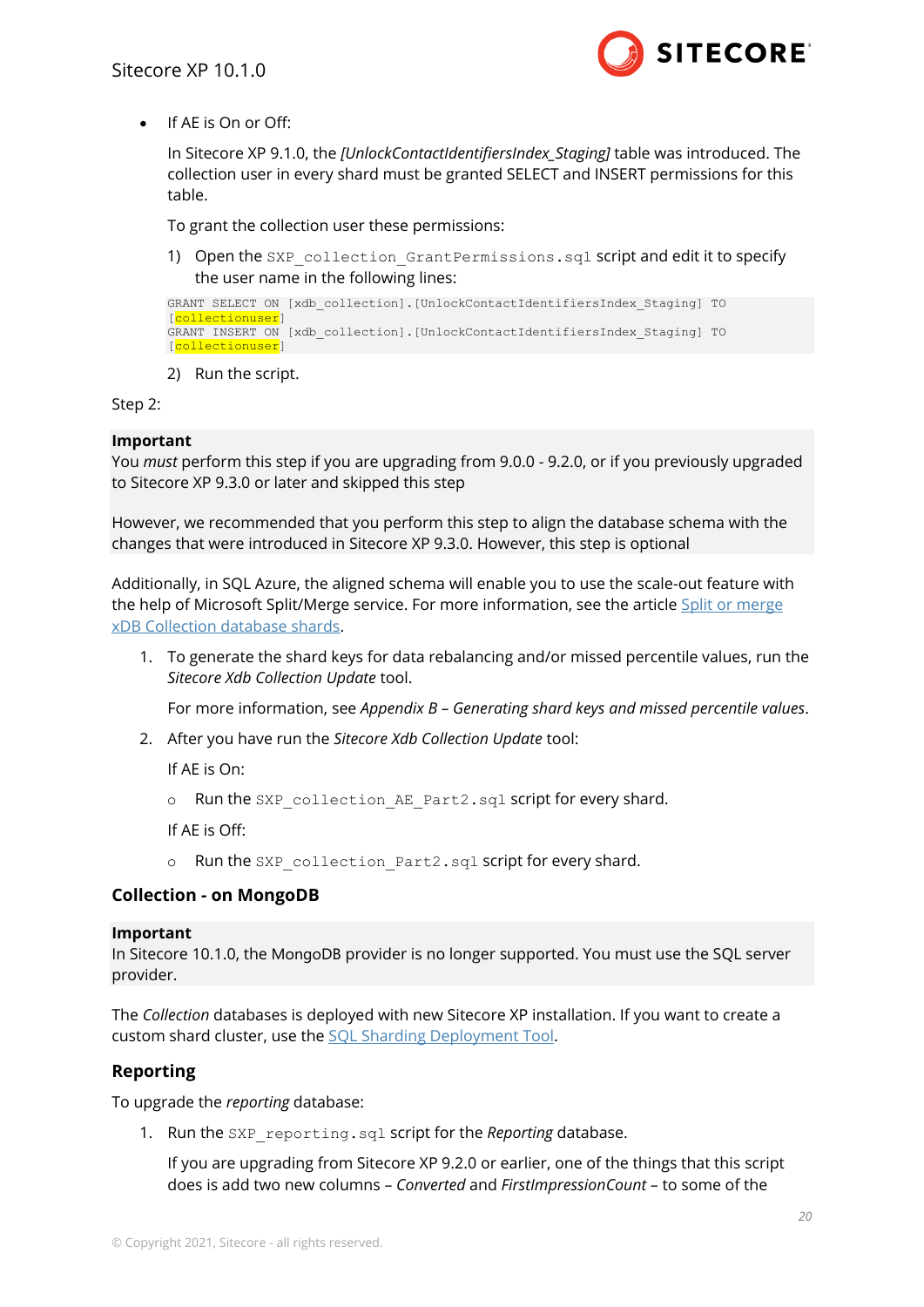

reporting database artifacts. These columns are used to improve the accuracy of conversion and bounce rate calculations.

The script sets the default value of the columns to 0. This means that conversion and bounce rate of old data is set to zero and will be calculated for new interactions after the upgrade.

If you wish to retrieve the historical values with the accurate calculation, you can rebuild the reporting database after the upgrade process is complete.

#### **Note:**

Your historical data will not be changed to zero if you are upgrading from 9.3.0 or later

2. If you are upgrading from Sitecore XP 9.2.0 or earlier, run the SXP\_reporting\_migrate\_experience\_optimization\_data.sql for the *reporting* database.

This script restructures the data in the Fact PageViews and Fact Visits tables.

#### **xDB Reference Data**

You must upgrade the *xDB Reference Data* database. We recommend that you make a copy of the database before you upgrade the database.

#### **Important**

If you are upgrading from Sitecore XP 9.0.0 or later and it is deployed in the Azure App Service, you must [change the collation](https://kb.sitecore.net/articles/364171) of the *xDB Reference Data* database from *SQL\_Latin1\_General\_CP1\_CI\_AS* to *Latin1\_General\_CS\_AS* before you upgrade the database.

To upgrade the *xDB Reference Data* database:

- 1. Run the SXP referencedata Part1.sql script.
- 2. Review the results of running the script. If you receive the following message:

*# definitions cannot be migrated. Length of # definition monikers exceeds 300 characters. Consider truncate, change or remove them. Upgrade stopped. Fix all the issues and run this script again. Upgrade (part 1) has not been completed.*

Fix all the issues as described in this message and run the SXP\_referencedata\_Part1.sql script again.

Repeat this step until you receive the *Upgrade (part 1) has been done successfully.* message.

3. Run the SXP referencedata Part2.sql script.

#### **Processing engine storage**

To upgrade the *processing\_engine\_storage* database:

- 1. Run the SXP processing engine storage.sql script for the *processing\_engine\_storage* database.
- 2. Run the EXECUTE [sitecore processing storage].[GrantLeastPrivilege] '<user\_name>' query - where <user\_name> is the name of the least privileged user that exists in the *processing\_engine\_storage* database.

This updates the permissions for the least privileged user in the *processing\_engine\_storage* database.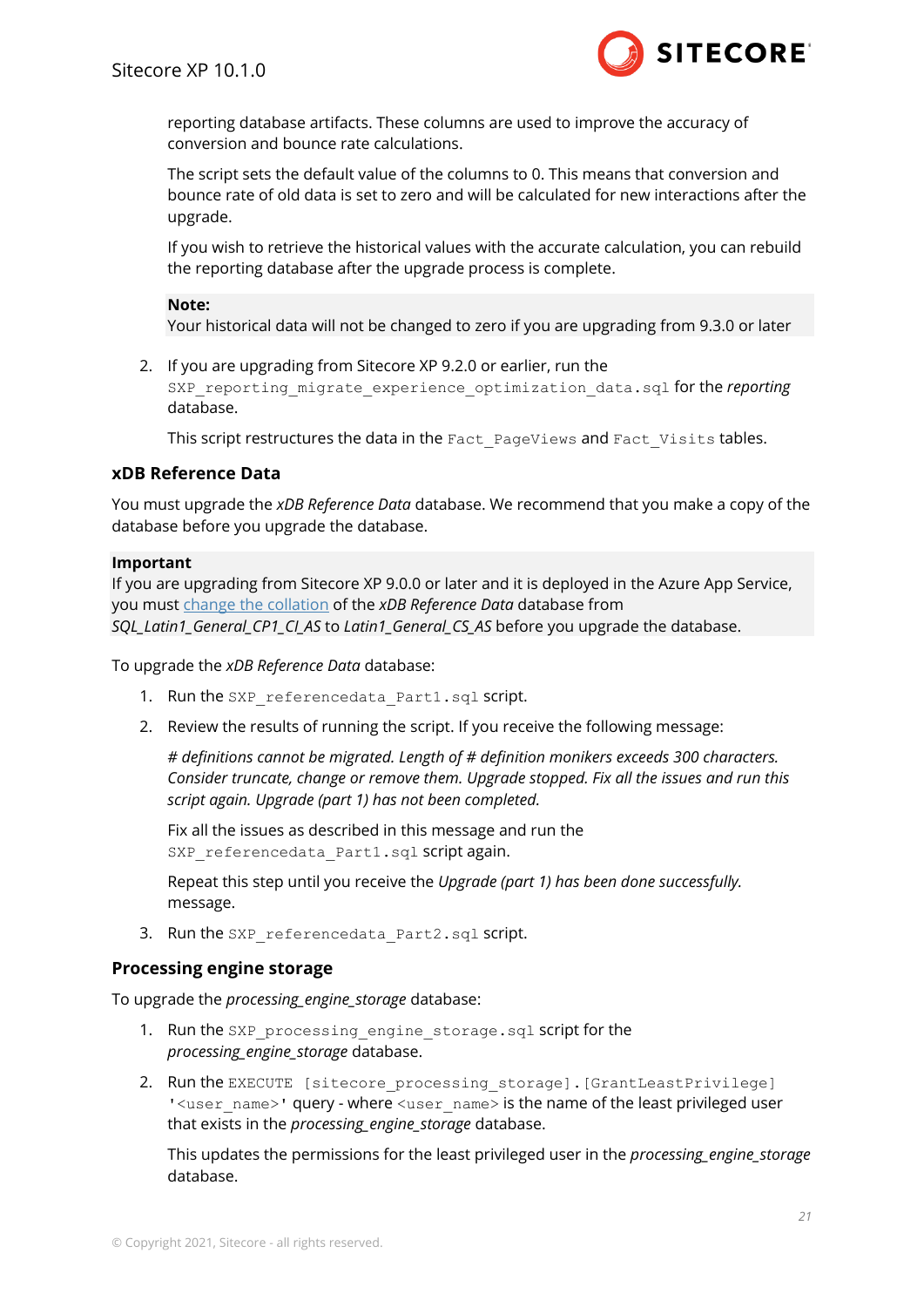

#### **Processing engine tasks**

To upgrade the *processing\_engine\_tasks* database:

- 1. Run the SXP\_processing\_engine\_tasks.sql script for the *processing engine tasks* database.
- 2. Run the EXECUTE [sitecore processing tasks].[GrantLeastPrivilege] ' <user\_name>' query - where <user\_name> is the name of the least privileged user that exists in the *processing\_engine\_tasks* database.

This updates the permissions for the least privileged user in the *processing\_engine\_tasks* database.

## <span id="page-21-0"></span>**3.2.3 Clean up the content databases**

Database clean-up is a one-time operation that you must perform when you upgrade from any version of Sitecore XP to Sitecore XP 10.1.0.

In Sitecore XP 10.1.0, all the default items have been moved into resource files and you must remove these items from your databases.

The *Sitecore.UpdateApp* tool removes these items, if they have not been modified, from the *Core*, *Master*, and *Web* databases. If you have modified these items, they are not removed and the tool adds a list of them to its log file.

We recommend that you delete these items from the SQL database. When you have deleted the items, your Sitecore solution uses the new versions of these items that are in the resource files.

If you have modified any of these items, we recommend that you review them before you delete them to ensure that you still need these modifications. If you decide that you still need the modifications, re-apply your customizations to the new items after you have deleted the old ones.

The *Sitecore.UpdateApp* is a standalone console tool.

To clean up the content databases:

- 1. Locate the Sitecore.UpdateApp 1.1.0 for Sitecore X.X.X rev XXXXXX.zip file that you downloaded earlier and extract its contents to a folder, for example, C:\Sitecore.UpdateApp.
- 2. Copy the license file to the Data folder of the tool, for example, C:\Sitecore.UpdateApp\Data\license.xml.
- 3. In the App\_config folder, update the ConnectionStrings.config file with the connections to your databases, for example, C:\Sitecore.UpdateApp\App\_Config\ConnectionStrings.config.

If you do not have a *security* database, use the connection to the *core* database.

4. Open a Command Prompt in the tool folder and run:

Sitecore.UpdateApp.exe clean

The number of items that are removed from each database is listed in the Command Prompt window.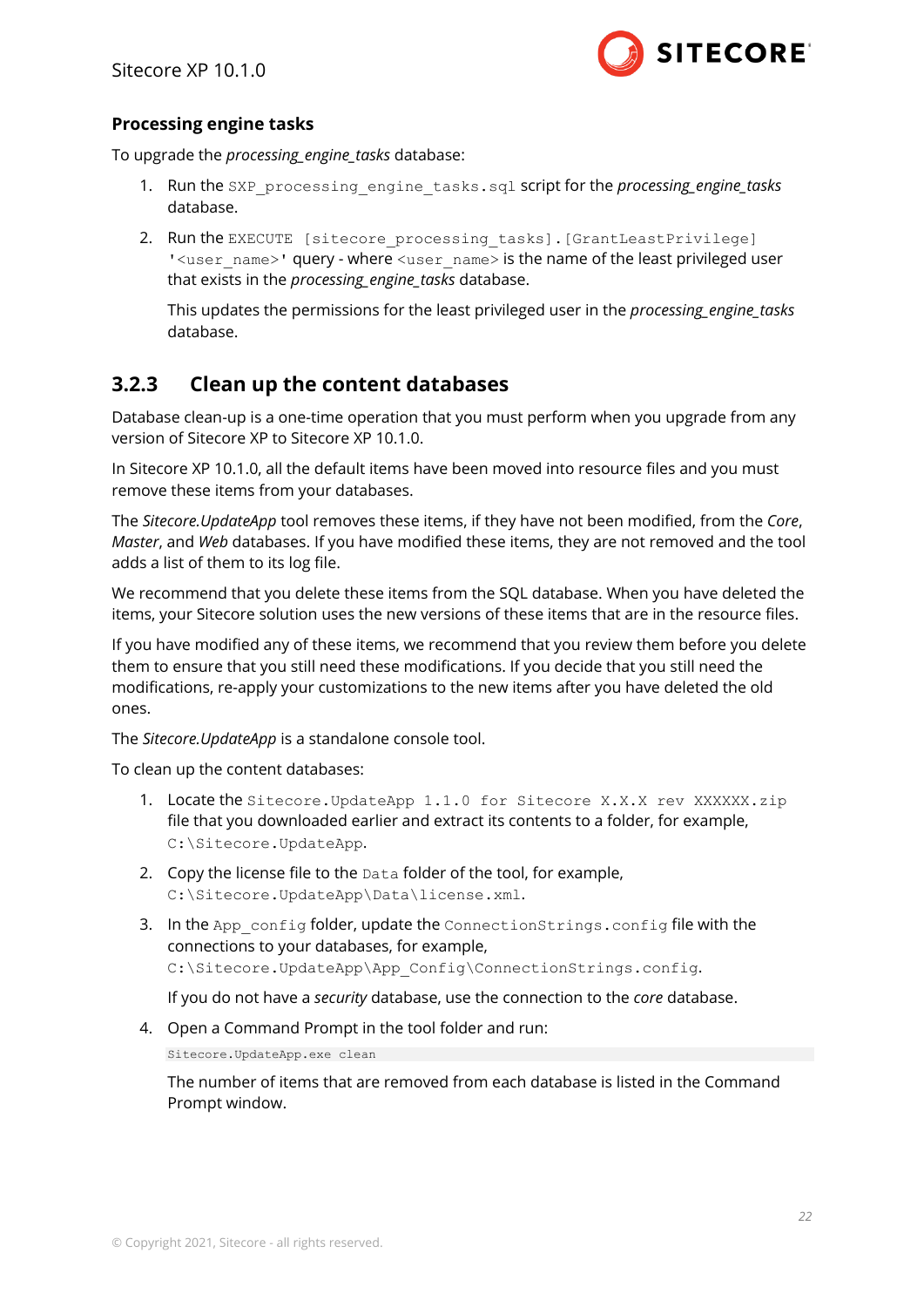

| C:\Sitecore.UpdateApp.Content\content>Sitecore.UpdateApp.exe clean<br>Clean up resource items:<br>master: 5592 item(s)<br>web: 5591 item(s)<br>core: 19448 item(s)<br>Resource items are cleaned up. |  |
|------------------------------------------------------------------------------------------------------------------------------------------------------------------------------------------------------|--|
| C:\Sitecore.UndateAnn.Content\content>                                                                                                                                                               |  |

Detailed information about any modified items that are skipped is written to the log files in the tool folder -  $\Delta\log s$ .

#### **Note**

If you have more than one *Web* database, you must run steps 3 and 4 for every *Web* database.

You must update the connection string to each *Web* database as you run the tool, and not change the connection strings to the other databases.

### **Troubleshooting**

If the Command Prompt displays the following error:

*The type initializer for 'Sitecore.SecurityModel.License.LicenseManager' threw an exception*.

Verify that the correct license file is copied to the Data folder of the tool.

If the Command Prompt displays the following error:

System.InvalidOperationException: Connection string is empty. Name: '<database name>*'*

Verify that the ConnectionStrings.config file in the App\_config folder of the UpdateApp.Content contains the correct connection strings.

If you do not use a separate *security* database, the security connection string must have the same value as the *core* connection string.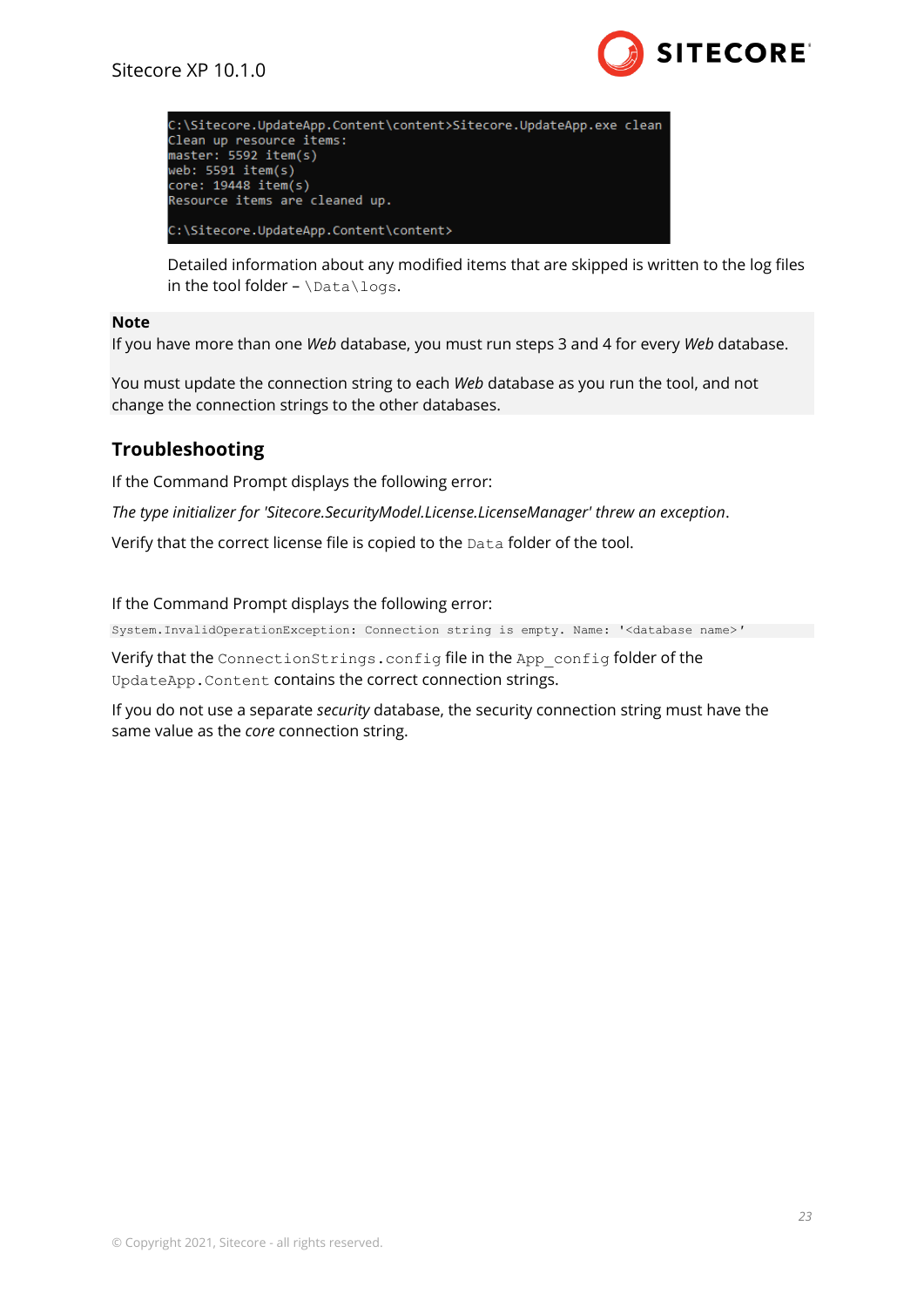

## <span id="page-23-1"></span><span id="page-23-0"></span>**3.3 Install and configure Sitecore XP 10.1.0**

## **3.3.1 Install a new instance of Sitecore XP**

<span id="page-23-2"></span>To install Sitecore XP 10.1.0, follow the instructions in th[e Installation Guide.](https://dev.sitecore.net/Downloads/Sitecore_Experience_Platform/101/Sitecore_Experience_Platform_101.aspx)

## **3.3.2 Connect to SQL databases**

When the installation is finished, modify the ConnectionStrings.config file to connect the new Sitecore XP 10.1.0 instance to the databases from previous Sitecore XP version that you upgraded in the previous chapter.

<span id="page-23-3"></span>Each server role must be configured appropriately.

## **3.3.3 Sitecore Identity**

The latest version of Sitecore Identity server is installed with Sitecore XP 10.1.0.

Update the connection string to point it to the database you work with.

1. On the Sitecore Identity server instance, open the Config\production\Sitecore.IdentityServer.Host.xml file and modify the connection string for the *Core* database:

```
<ConnectionString>Data Source=.;Initial Catalog=Sitecore.Core;User 
ID=coreuser;Password=Test12345</ConnectionString>
```
If you store the users separately, you must edit the connection string for the *security* database.

You must recompile and redeploy any custom Sitecore identity plugins that you use on the new version.

<span id="page-23-4"></span>If you are not using Sitecore Identity server, disable it in Sitecore XP 10.1.0.

## **3.3.4 Deploy your Sitecore solution**

You should now have the new Sitecore XP 10.1.0 instance installed and connected to the upgraded databases.

Depending on your development process, you should:

- In your solution, reference the new Sitecore XP 10.1.0 components and assemblies.
- Fix the breaking changes and recompile your solution.
- Ensure that any configuration changes you have implemented are reconfigured in separate configuration patch files.
- Edit the Web.config file and any other non-patchable configuration files to meet your needs.
- Deploy your Sitecore solution on the new Sitecore XP 10.1.0 installation.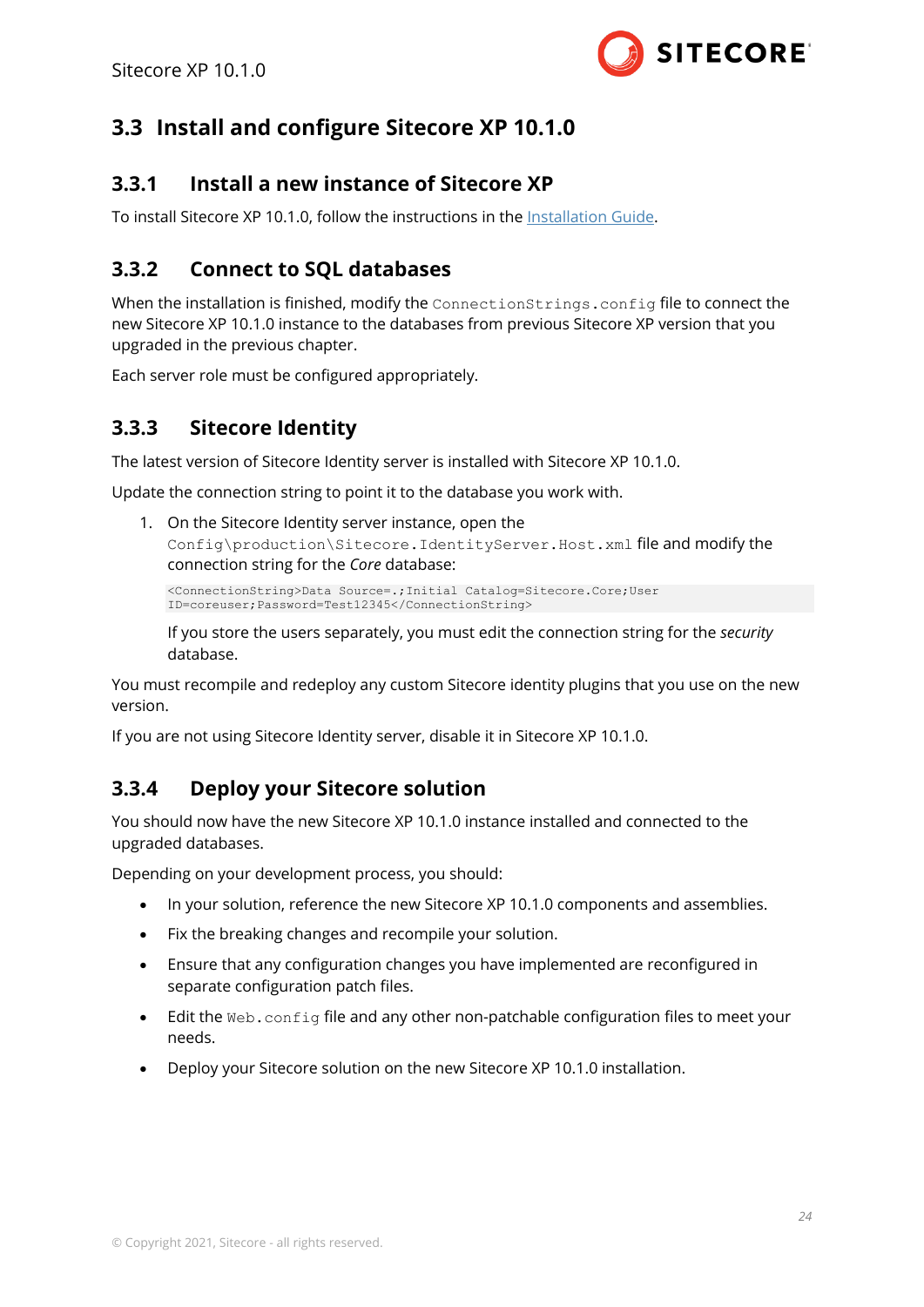

## **Chapter 4**

## <span id="page-24-0"></span>**Post-upgrade steps**

After you have installed the new version of Sitecore XP and deployed your solution, you must complete some post-upgrade steps.

This chapter contains the following sections:

- [General maintenance](#page-25-0)
- [Update](#page-27-0) xDB
- [Rebuild the Reporting database](#page-35-0)
- [Migrate the xDB data](#page-36-0)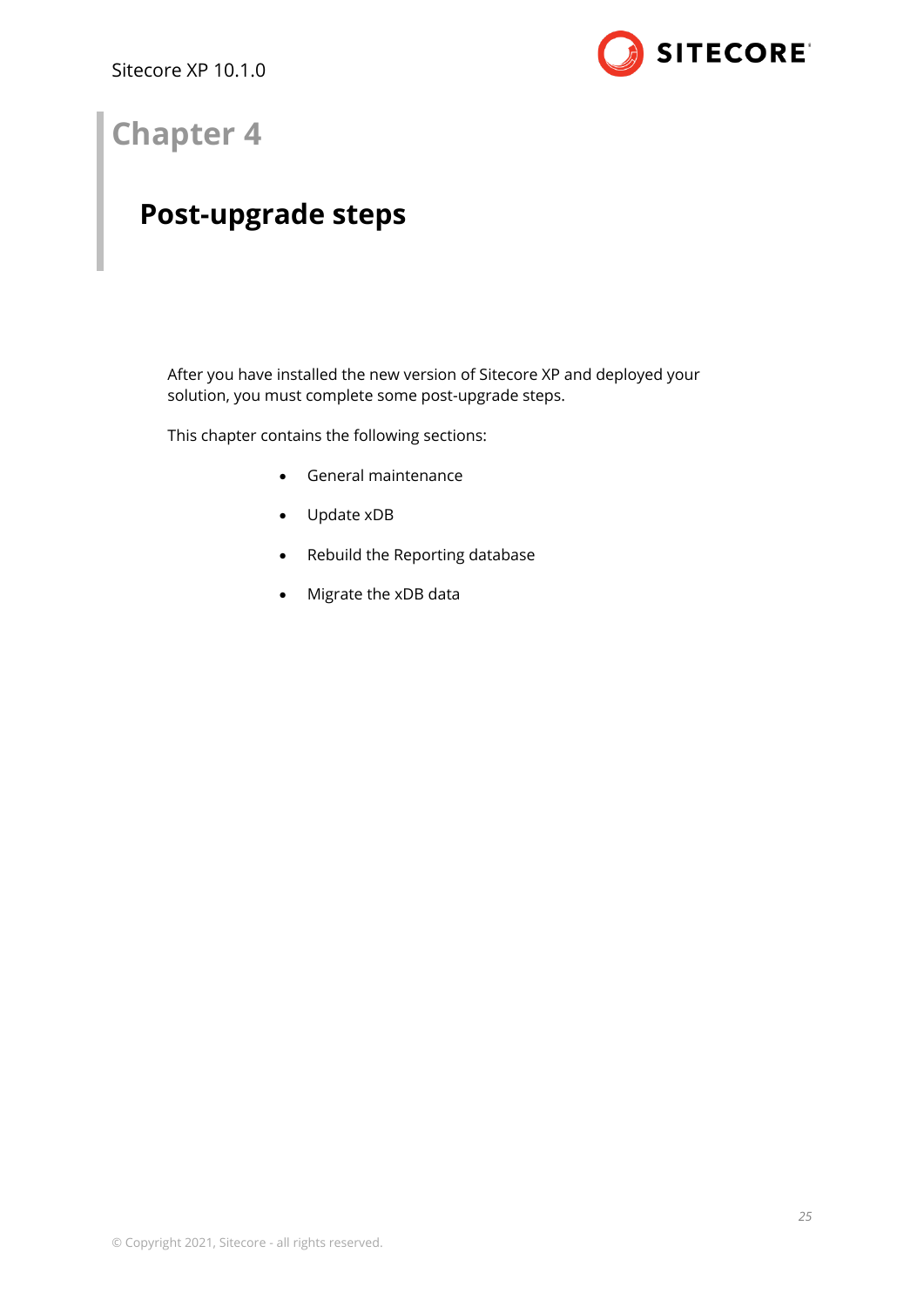

## <span id="page-25-0"></span>**4.1 General maintenance**

When you have finished the upgrade and upgraded any Sitecore modules that you use, and before you start using Sitecore, you must:

- Clear the browser cache.
- Republish your website.

You must publish the entire site, including system items, templates, and so on, to every publishing target.

- On the Sitecore Launchpad, open the **Control Panel** and:
	- o In the **Indexing manager** rebuild th[e content search indexes.](https://doc.sitecore.com/developers/101/platform-administration-and-architecture/en/walkthrough--setting-up-solr.html#UUID-c49e3e99-c717-1fa7-b788-77258c364a83_section-idm4564317166307231519696171512)
	- o In the *Database* section, click **Rebuild link databases**, select the *Master* and *Core* databases, and then click **Rebuild.**
	- o In the Database section, click **Clean up databases**, select all the databases, and then click **Clean**.
- Import client languages.

If you had been using a client language other than English before the upgrade, you must download and import the [latest client translations.](https://dev.sitecore.net/Downloads/Sitecore_Experience_Platform/101/Sitecore_Experience_Platform_101.aspx)

For more information about how to apply a client language, see the [Sitecore Experience](https://dev.sitecore.net/~/link.aspx?_id=B685CC31771E466080080239FDBEA625&_z=z)  [Platform Client Translations Manual.](https://dev.sitecore.net/~/link.aspx?_id=B685CC31771E466080080239FDBEA625&_z=z)

### <span id="page-25-1"></span>**4.1.1 Update personalization rules**

In Sitecore XP 9.1.0, the following personalization conditions were modified:

- Campaign was Triggered
- Entry Page
- Day of Week
- Device Type
- Matches Pattern

If you have implemented any personalization rules that use these conditions, you *must* update them.

The following table lists the changes:

| Sitecore XP 9.0 Update 2 or earlier                                                    | Sitecore XP 9.1 or later                                                               |
|----------------------------------------------------------------------------------------|----------------------------------------------------------------------------------------|
| where the <i>specific</i> campaign was triggered<br>during the current visit           | where at least one of campaigns in list was<br>triggered during the current visit      |
| where the Visit started at the Entry Page                                              | where the Visit started at one of pages in list                                        |
| when the current day is day of the week                                                | when the current day is one of days of the week                                        |
| where device type is value                                                             | where device type is one of the list                                                   |
| where the current contact matches the<br>specific pattern card in the specific profile | where the current contact matches at least one<br>of the profile pattern card in lists |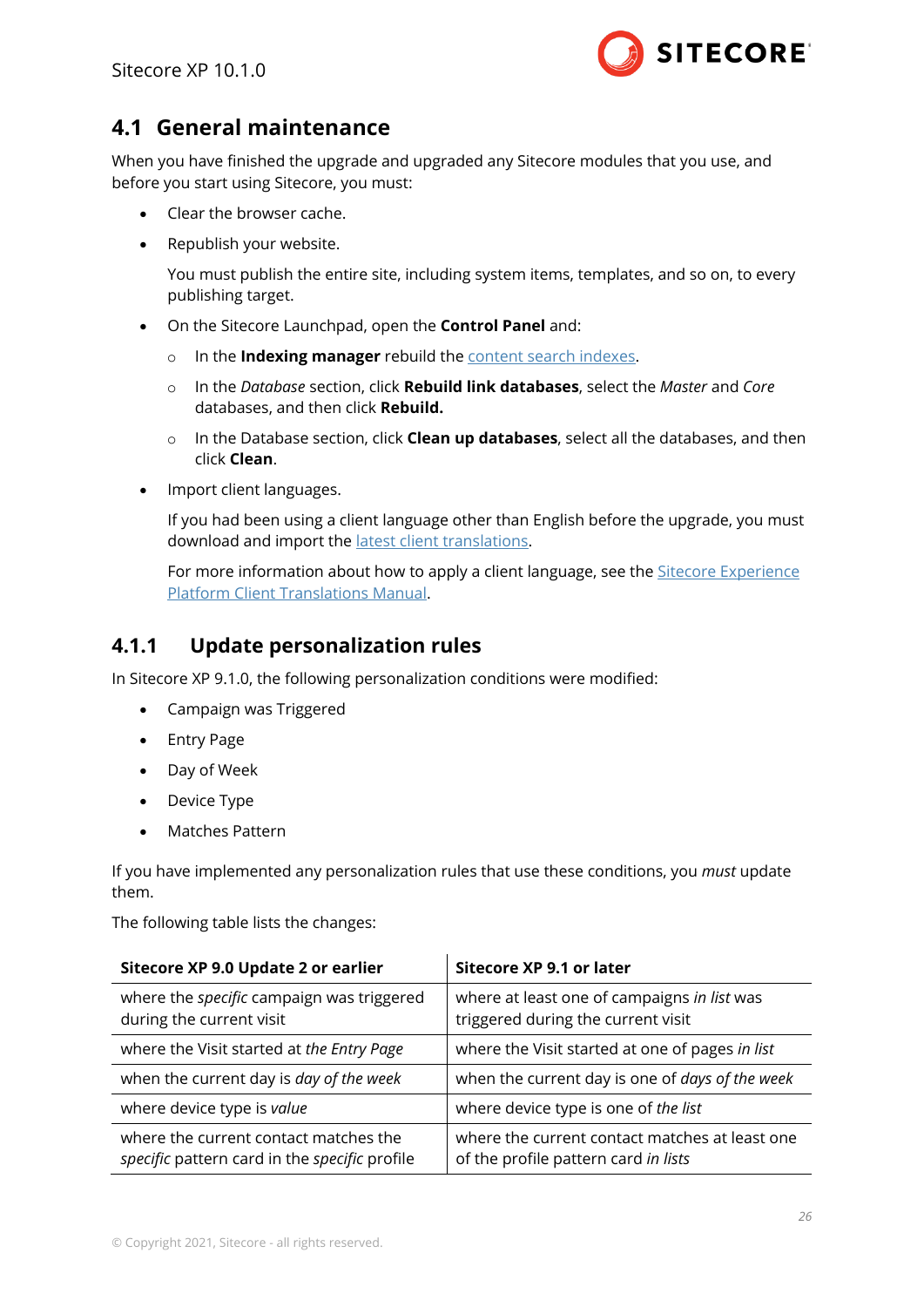

## <span id="page-26-0"></span>**4.1.2 xDB maintenance**

If you are using xDB, you must:

- [Rebuild the xDB](https://doc.sitecore.com/developers/101/sitecore-experience-platform/en/rebuilding-the-xdb-search-index.html) index.
- Redeploy the marketing definitions.

To ensure that the binary data stored in the *Data* column in the definition tables - *CampaignActivityDefinitions*, *GoalDefinitions,* and so on – is compatible with this version of Sitecore, you must redeploy the marketing definitions.

To redeploy the marketing definitions:

- 1) On the Sitecore Launchpad, click **Control Panel**, **Analytics**, and then click **Deploy Marketing Definitions**.
- 2) In the **Deploy marketing definitions** dialog box, select all the definitions and taxonomies and click **Deploy**.

#### **EXM configuration**

EXM is enabled by default, to use it you must have an EXM license. For more information about configuring email delivery, see [Sitecore Email Cloud compared to the custom SMTP.](https://doc.sitecore.com/developers/exm/100/email-experience-manager/en/the-sitecore-email-cloud-compared-to-the-custom-smtp.html)

You must use the Transport Layer Security (TLS) protocol version 1.2 on all your Sitecore XP CM and Dedicated Dispatch servers (DDS). For more information about enabling TLS 1.2, see [Microsoft's documentation](https://www.microsoft.com/en-us/download/details.aspx?id=55266).

If you don't plan to use EXM you can disable it in the \Website\Web.config file, in the <AppSettings> section, setting the value to *"no"*:

<add key="exmEnabled:define" value="yes" />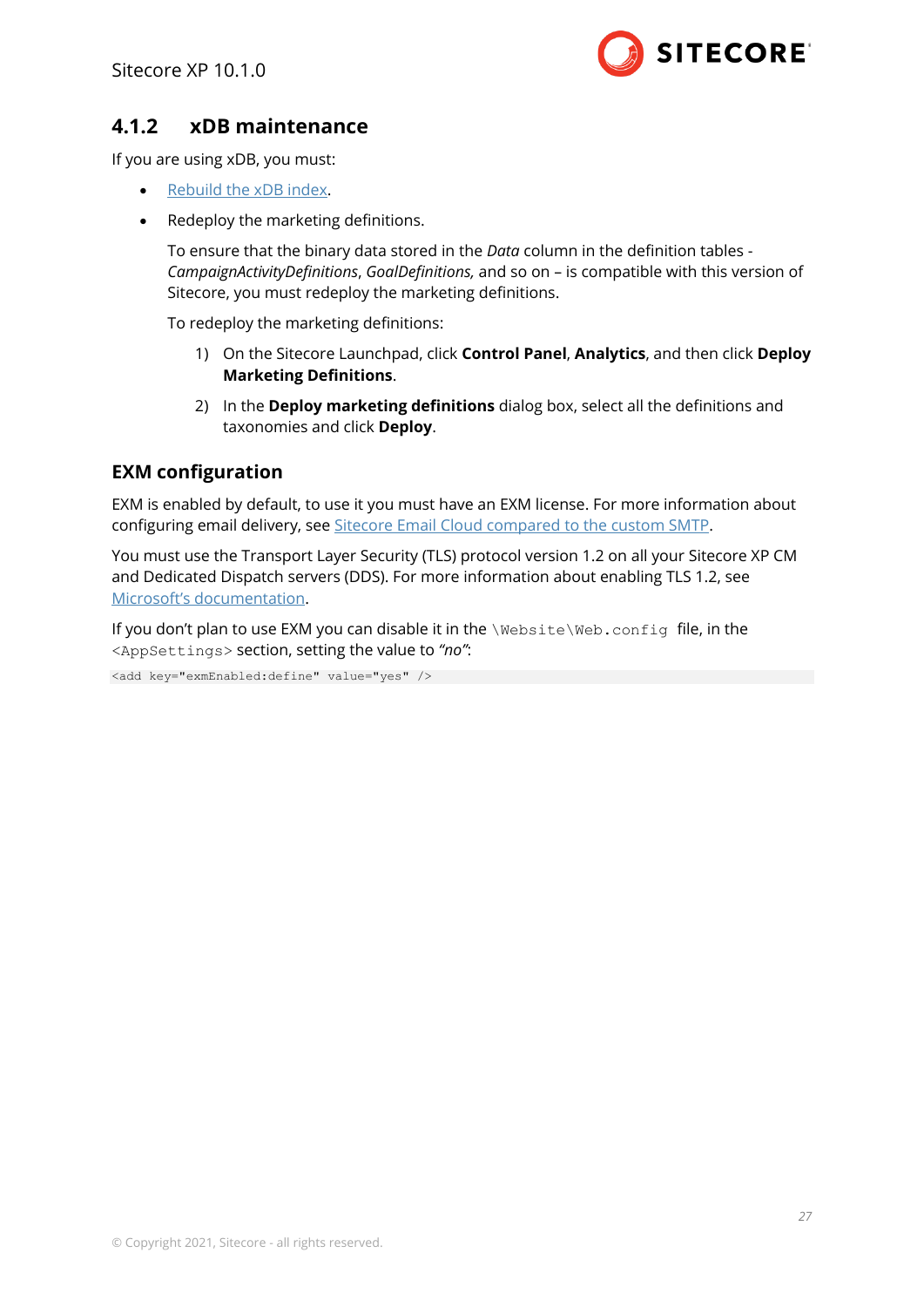

## <span id="page-27-0"></span>**4.2 Update xDB**

To continue using Sitecore xDB, you must perform the steps described in this chapter.

The steps are listed according to the Sitecore version where the changes were introduced.

You must perform all the steps that are applicable for the version of Sitecore XP that you are upgrading from.

For example:

• If you have upgraded from Sitecore XP 9.0.2, you must perform all the steps that are applicable from Sitecore XP 9.0.2 through to Sitecore XP 10.0.1.

## <span id="page-27-1"></span>**4.2.1 Upgrading from Sitecore XP 8.x**

#### **Important**

If you are upgrading from Sitecore XP 8.1 – 8.2.7, you must perform the tasks described in this section.

#### **Delete unwanted marketing definitions and marketing taxonomies**

If you are using the xDB functionality, you might have restored some previously deleted marketing definitions and marketing taxonomies before installing the upgrade package.

Now that the upgrade and installation is complete, you can delete your custom marketing definitions and marketing taxonomies again.

#### **Note**

If you try to remove any Sitecore items that are provided out of the box, they will not be removed. In Sitecore XP 10.1.0, these default items are supplied as resources and are immutable.

To see a list of the marketing definitions that were previously deleted:

In a text editor, open the \App\_Data\RestoredDefinitions {timestamp}.dat file.

To see a list of the marketing taxonomies that were previously deleted:

• In a text editor, open the \App\_Data\RestoredTaxonomies {timestamp}.dat file.

To delete the unwanted marketing definition items from the *Master* database:

1. To open the *Restore Deleted Marketing Definitions* page, enter the following URL in a browser:

http://<hostname>/sitecore/admin/RestoreDeletedMarketingDefinitions.aspx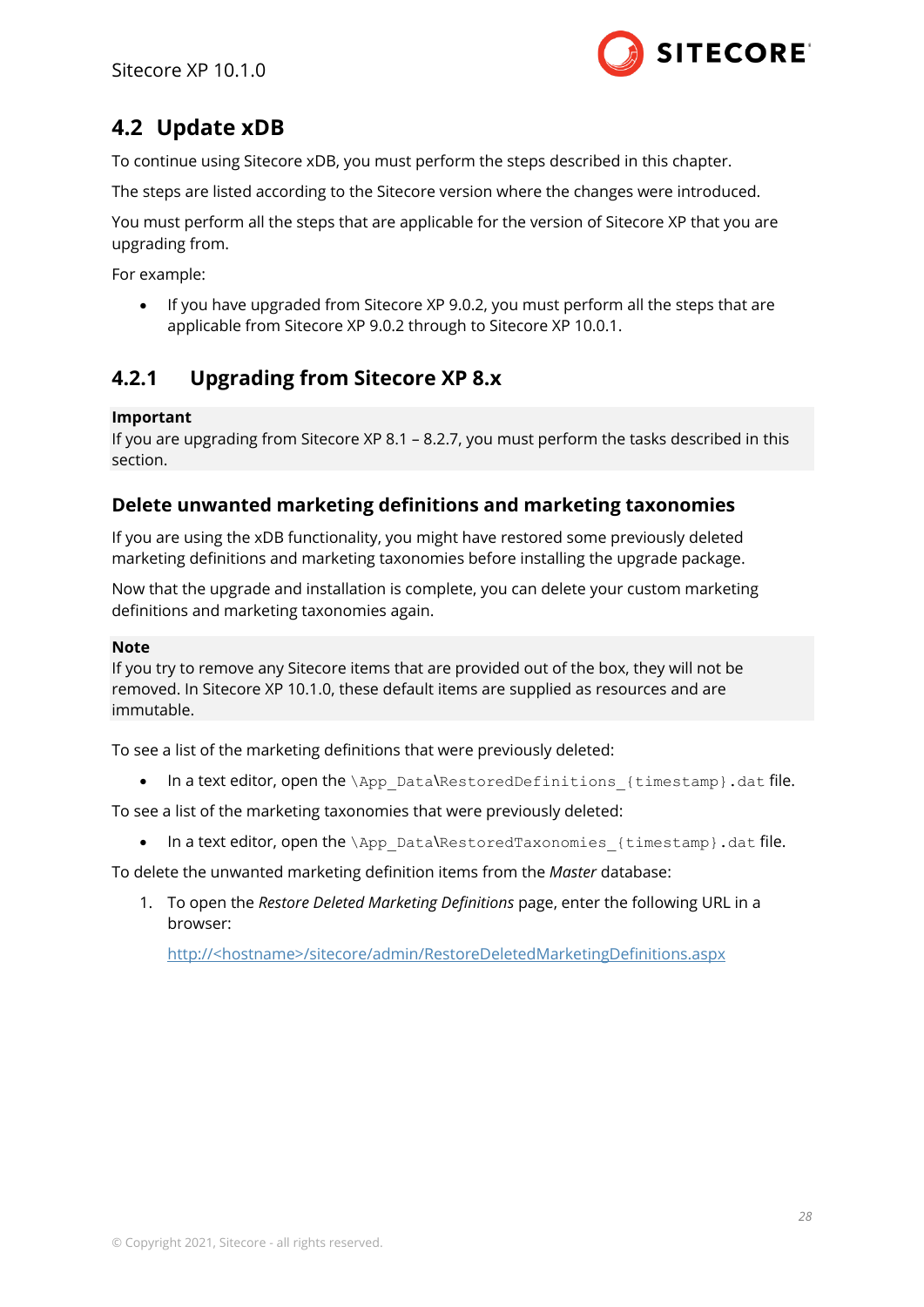

2. At the bottom of the page, next to the name of the file that contains data about the restored items, click **Remove restored definition items**.



To delete unwanted marketing taxonomy items from the *Master* database:

1. To open the *Restore Deleted Marketing Taxonomies* page, enter the following URL in a browser:

http://<hostname>/sitecore/admin/RestoreDeletedMarketingTaxonomies.aspx

2. At the bottom of the page, next to the name of the file that contains data about the restored items, click **Remove restored taxonomy items**.



#### **Update customizations for reporting**

In Sitecore, the filters in Experience Analytics and the maps in Path Analyzer are based on rule sets that you configure in the Rule Set Editor. In Sitecore XP 9.0, the rule set has been redesigned. If you are upgrading to the latest version of Sitecore from any Sitecore XP 8.x version, you must therefore update all your custom filters and custom maps by setting and configuring new rules in the Rule Set Editor.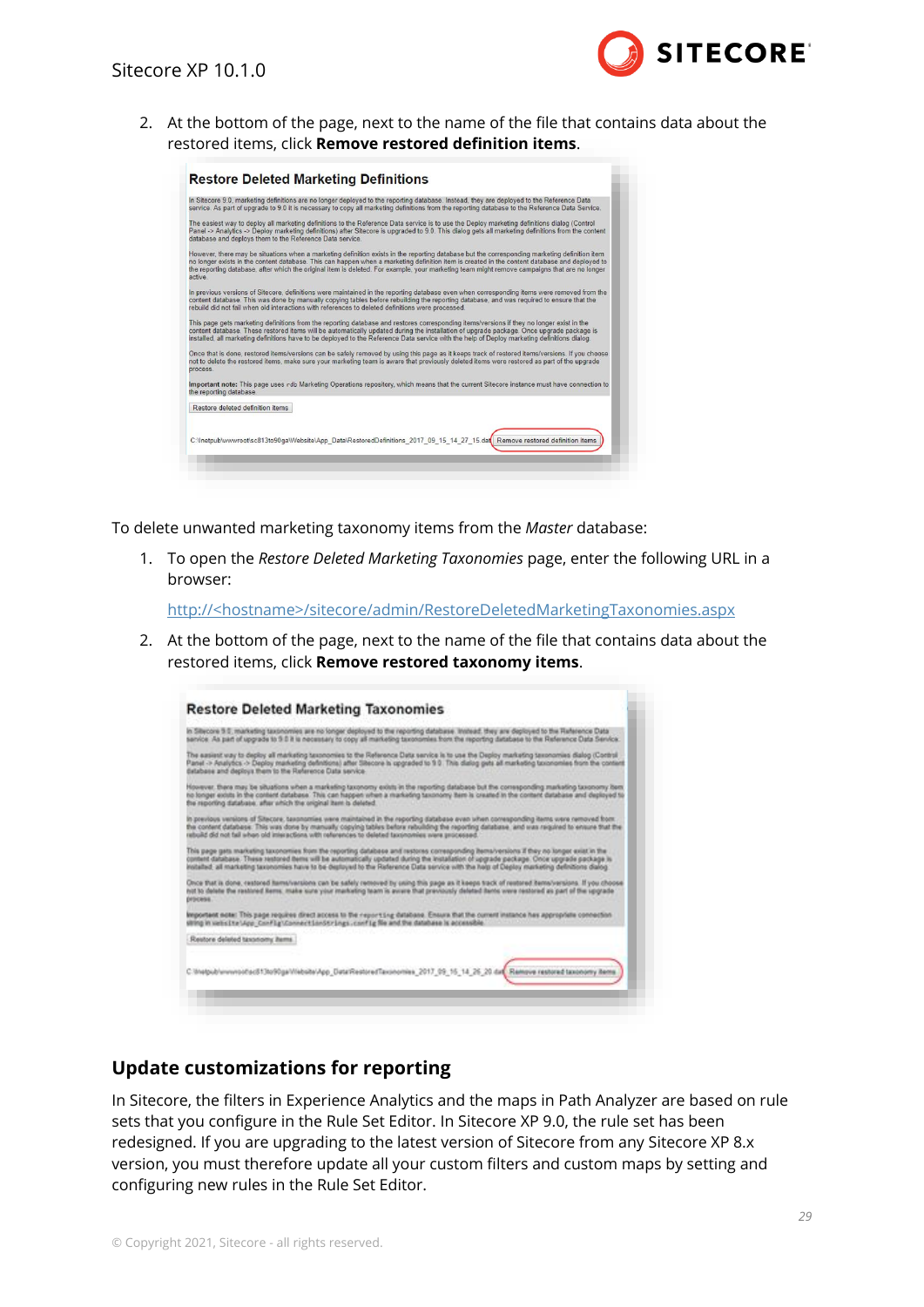

All the filters and maps that come with the new version of Sitecore XP have been updated already.

If you customized Experience Analytics or created any custom segments, reports, or dashboards, you must update these. If you have created any custom maps in the Path Analyzer, you must also update them.

### **Upgrade Experience Analytics**

In Sitecore XP 9.0.0 or later, some subsystems that affect Experience Analytics have been changed. If you are upgrading from Sitecore XP 8.x and have customized Experience Analytics, you must update these customizations to support the updated subsystems.

#### **Custom segments**

If you have any custom filters or any segments that use these custom filters, you must update these filters manually and redeploy the segments.

The Rule Set Editor has been updated and the rules that it contains have also been changed.

You must therefore:

- Reconfigure any filters that use these custom segments and then redeploy the custom segments.
- Rebuild any custom filters that you have created so that they are compatible with the new subsystems.

For more information about editing filters, see the topic [Update a custom filter to use new rules.](https://doc.sitecore.com/users/100/sitecore-experience-platform/en/update-a-custom-filter-to-use-new-rules.html)

#### **Custom reports**

In Sitecore XP 9.0.0 or later, you can collect specific metrics for each dimension. If you created any custom reports or dashboards, you must update these manually, change the dimension/segment that it uses, and select the new version of the metrics that you want to use in the reports or dashboards.

For more information about adding a parameter to a report, see the topic [Experience Analytics.](https://doc.sitecore.com/users/100/sitecore-experience-platform/en/experience-analytics.html)

#### **Upgrade the Path Analyzer**

In the Path Analyzer, you must reconfigure any custom maps that you have created and redeploy all the Path Analyzer maps.

#### **Update custom maps**

The filter rules have changed. As a result, if you have created any custom maps, you must map these to the new filter rules.

#### **Redeploy the Path Analyzer Maps**

In Sitecore XP 9.0 or later, the deployed Path Analyzer maps are stored in a different format. You must therefore redeploy the Path Analyzer maps.

To redeploy the Path Analyzer maps:

1. In SQL Server Management Studio, in the *Reporting* database, to remove all the data from the *TreeDefinitions* table, run the following command:

Delete from TreeDefinitions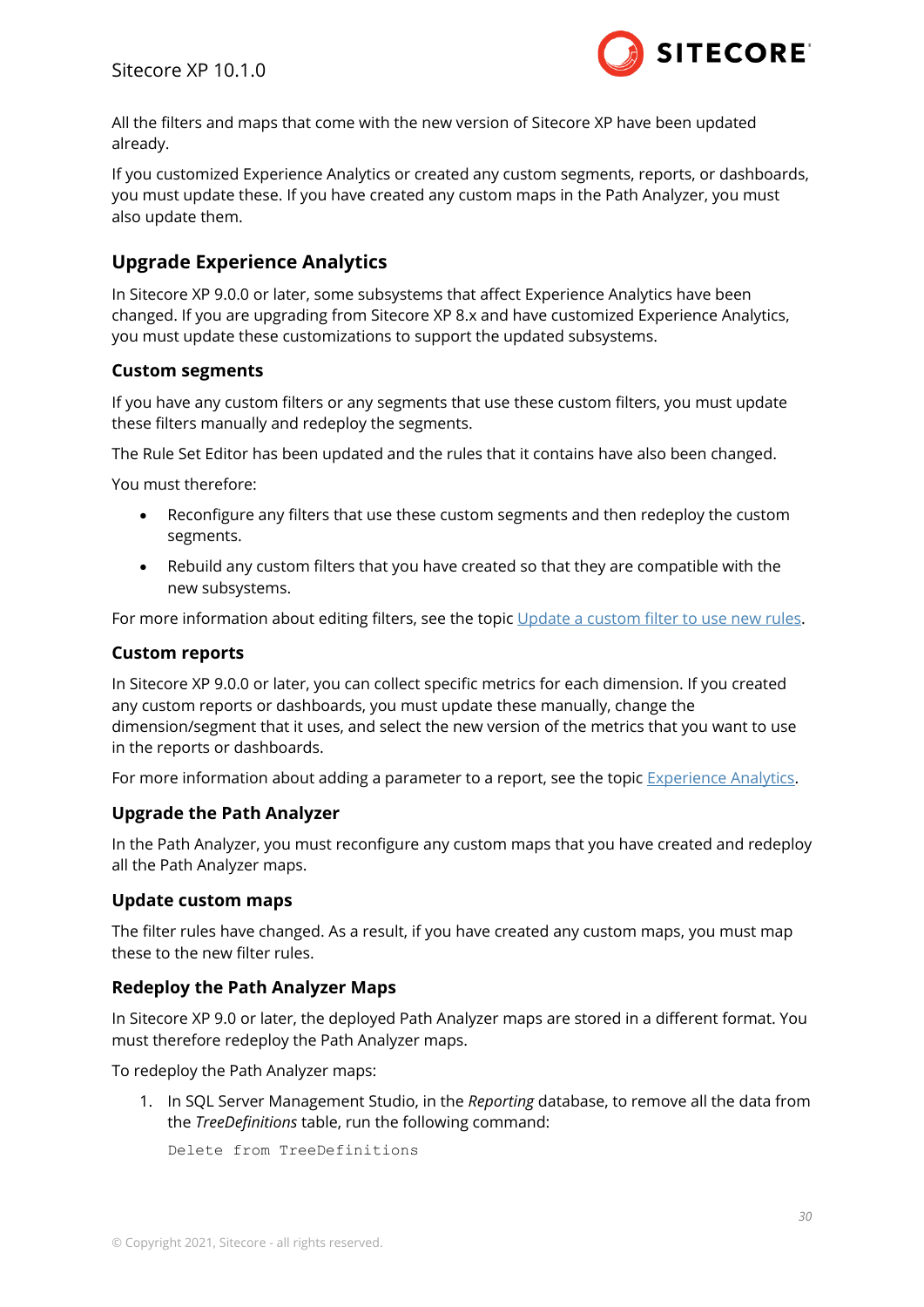

- 2. In Sitecore, open the Path Analyzer admin page /sitecore/admin/pathanalyzer.aspx.
- 3. In the **Maps Manager** section, click **Deploy all maps that are not deployed**.

## <span id="page-30-0"></span>**4.2.2 Upgrading from Sitecore XP 9.0.1**

#### **Upgrade the contact merge data**

#### **Important**

You must only follow this step if you are upgrading from Sitecore XP 9.0.1.

In Sitecore XP 9.0.2, the contact merge behavior was changed and when you merge contacts, interactions are copied from the source contact to the target contact and the source contact is marked as obsolete.

To apply the new contact merge logic to existing contacts that have previously been merged:

1. On the xDB Processing server, open the

/sitecore/admin/xdb/ContactsMerge.aspx page.

| Start Cancel                                |    |
|---------------------------------------------|----|
| <b>Overall Status</b>                       |    |
| Process State:                              |    |
| Last stored error:                          |    |
| Is Active:                                  | No |
| Progress:                                   |    |
| Total:                                      |    |
| Processed:                                  |    |
| Started at (Server Time):                   |    |
| Last Process State Change At (Server Time): |    |

2. Click **Start**.

This copies all the interactions from the source contact to the target contact and significantly improves the performance of data retrieval.

When the contact merge upgrade process is complete, the Process State changes to *Completed*.

#### **Note**

This process might take a long time and you can run it in a production environment while the system is live. You can also postpone this step, but it is an important part of the upgrade process and you *must* perform it.

If you followed our security recommendation and [restricted access to the client](https://doc.sitecore.com/developers/101/platform-administration-and-architecture/en/restrict-access-to-the-client.html) from the processing server role, you must enable it to access the *ContactsMerge* page. When the upgrade process is finished, you can restrict access again.

After the merge process completes, summary information is written to the contactMergeDataUpgrade.log.{date}.txt file in the logs folder. The log file includes status and error information about the merge process. The log is file is always created even when no information is written to it.

The administration page at \Website\sitecore\admin\xdb\ContactsMerge.aspx reports the errors noted in the log file.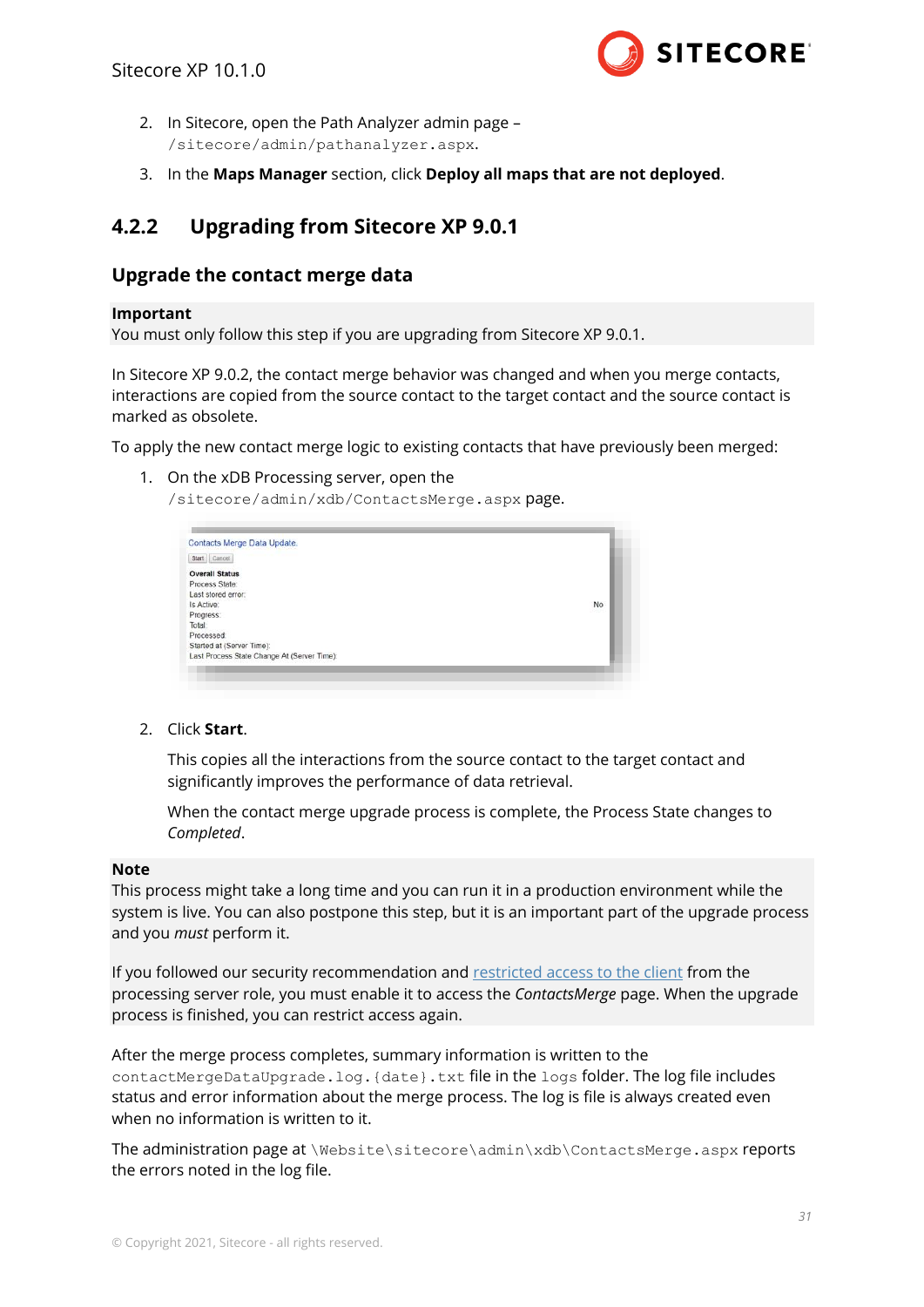

## <span id="page-31-0"></span>**4.2.3 Upgrading from Sitecore XP 9.0.2 or earlier**

#### **Upgrade the included lists in List Manager**

In Sitecore XP 9.0.2 or earlier, you could add contact lists to other lists.

Since Sitecore XP 9.1.0, included lists are treated as list sources and this allows you to track contacts from different sources. If you have contact lists that contain included lists and want them to be shown as list sources, you must:

1. On the *CM* instance, open the

/sitecore/admin/ConvertContactListSources.aspx page.

| Contact lists to convert: |                               |  |  |
|---------------------------|-------------------------------|--|--|
|                           | High value customers          |  |  |
|                           | Summer sale                   |  |  |
|                           | <b>Convert selected lists</b> |  |  |
|                           |                               |  |  |
|                           |                               |  |  |

2. Select the lists that you want to convert into lists sources (only lists that contain included lists that are not treated as list sources appear on a screen) and click **Convert selected lists**

When you open this page again, it displays the lists that are currently being processed. When all the included lists have been converted to list sources, the page is empty.

#### **Upgrade the Experience Analytics data**

#### **Important**

You must only follow this step if you are upgrading from Sitecore XP 9.0.0, 9.0.1, or 9.0.2.

To upgrade Experience Analytics data:

1. Locate the SXP reporting migrate experience analytics data.sql script file.

This script file is available in the Database Upgrade Script.zip file.

#### **Important**

If you have added custom segments, you must update the migration script with these segments.

For an example, see *Appendix C - [Update Experience Analytics custom segments](#page-45-0)*.

2. In SQL Server, select the *Reporting* database and run the SXP reporting migrate experience analytics data.sql script.

The script deletes the following database artifacts:

- o [dbo].Add\_DeviceMetrics\_Tvp
- o [dbo].Add\_GeoMetrics\_Tvp
- o [dbo].DeviceMetrics\_Type
- o [dbo].GeoMetrics\_Type
- o [dbo].Fact\_DeviceMetrics
- o [dbo].Fact\_GeoMetrics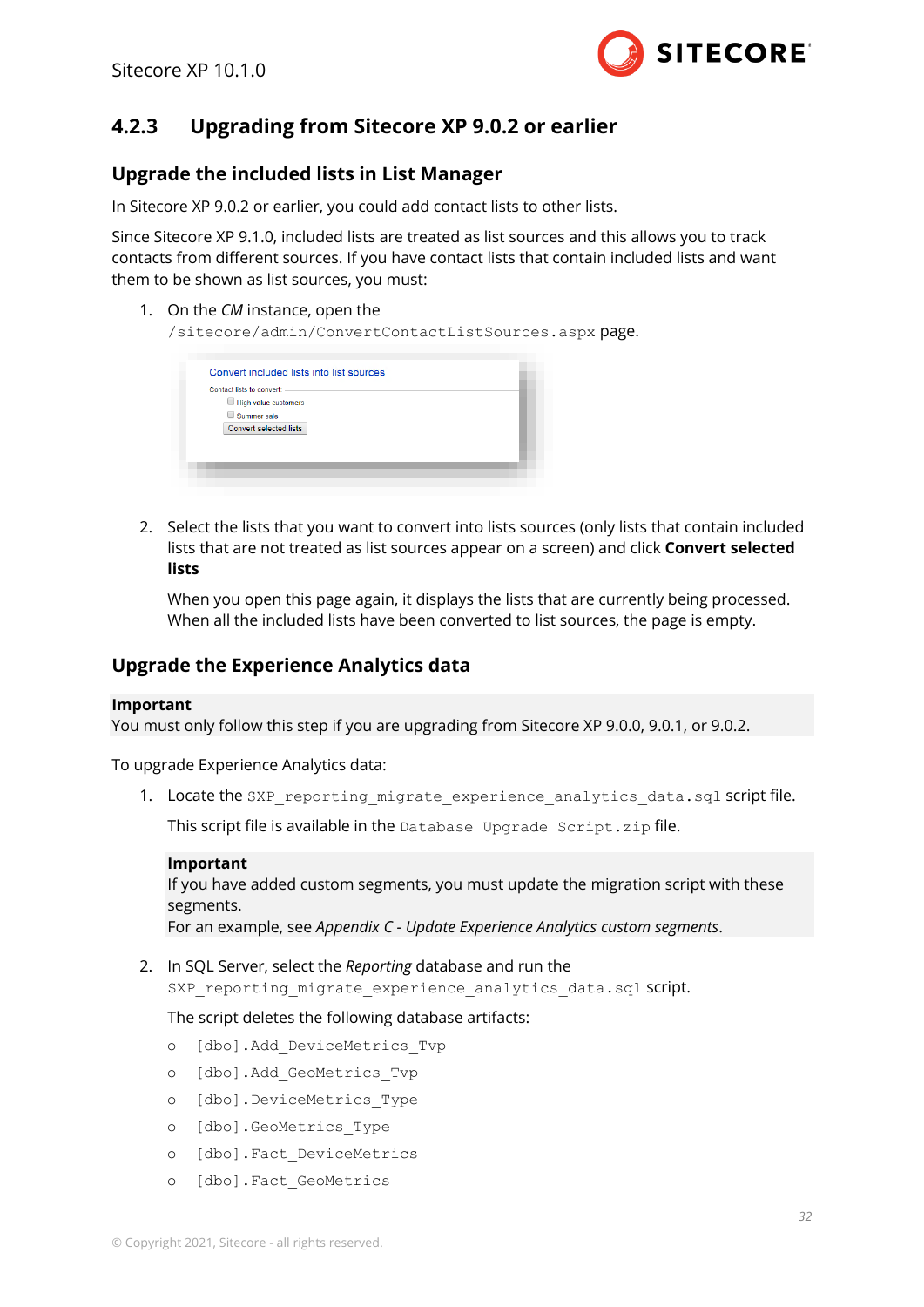

The script also migrates all the data in the Fact DeviceMetrics and Fact GeoMetrics tables to other tables in the database.

## <span id="page-32-0"></span>**4.2.4 Upgrading from Sitecore XP 9.1.1 or earlier**

#### **Important**

If you are upgrading from Sitecore XP 9.1.1 or earlier, you must perform the steps in this section.

To update the Sitecore.Analytics.ExcludeRobots.config file:

• In the

website\App\_Config\Sitecore\Marketing.Tracking\Sitecore.Analytics.Exc ludeRobots.config file, in the <excludedUserAgents> node, remove the user agents.

Sitecore uses the device detection component to identify robots and the user agents listed here are detected as robots.

If you have added user agents to the list, you can check whether each user agent is a known robot at [https://51degrees.com/resources/user-agent-tester.](https://51degrees.com/resources/user-agent-tester) If the user agent is a robot, you can safely remove it from the list.

## <span id="page-32-1"></span>**4.2.5 Upgrading from Sitecore XP 9.2.0 orearlier**

#### **Important**

If you are upgrading from Sitecore XP 9.2.0 or earlier, you must perform the steps in this section.

#### **Remove deprecated Path Analyzer maps from the** *Reporting* **database**

In Sitecore XP 9.3.0, the *First Visits* and *Returning Visits* maps were removed from the *Global* and the *Site* maps.

After the upgrade, the tree definitions for these maps are still present in the *Reporting* database and Sitecore XP continues to needlessly aggregate data for these definitions.

• To delete the tree definitions of the maps that have been removed, run the following query:

```
DELETE FROM [dbo].[TreeDefinitions]
WHERE DefinitionID IN
('E049AD86-D98B-4639-A450-77D1B294A270','D57B53BE-CD98-4EC4-9767-C99F8A72EC0A',
'F2C21FD3-22C5-4F32-92AC-443984D06FC7','4118EA73-7CEE-4FBC-AECE-5693171744C7')
```
#### **Customize the MarketingDefinitionAliasValidationRegex application setting**

If you customized the alias validation expression, you must also apply the same customized expression to the MarketingDefinitionAliasValidationRegex application setting of both the CMS and xConnect websites after the upgrade:

```
<appSettings>
   <add key="MarketingDefinitionAliasValidationRegex" value="^[a-zA-Z0-9_\-\x20]*$" />
</appSettings>
```
For more information about this step, see the section *Validate the names of the marketing definition items*.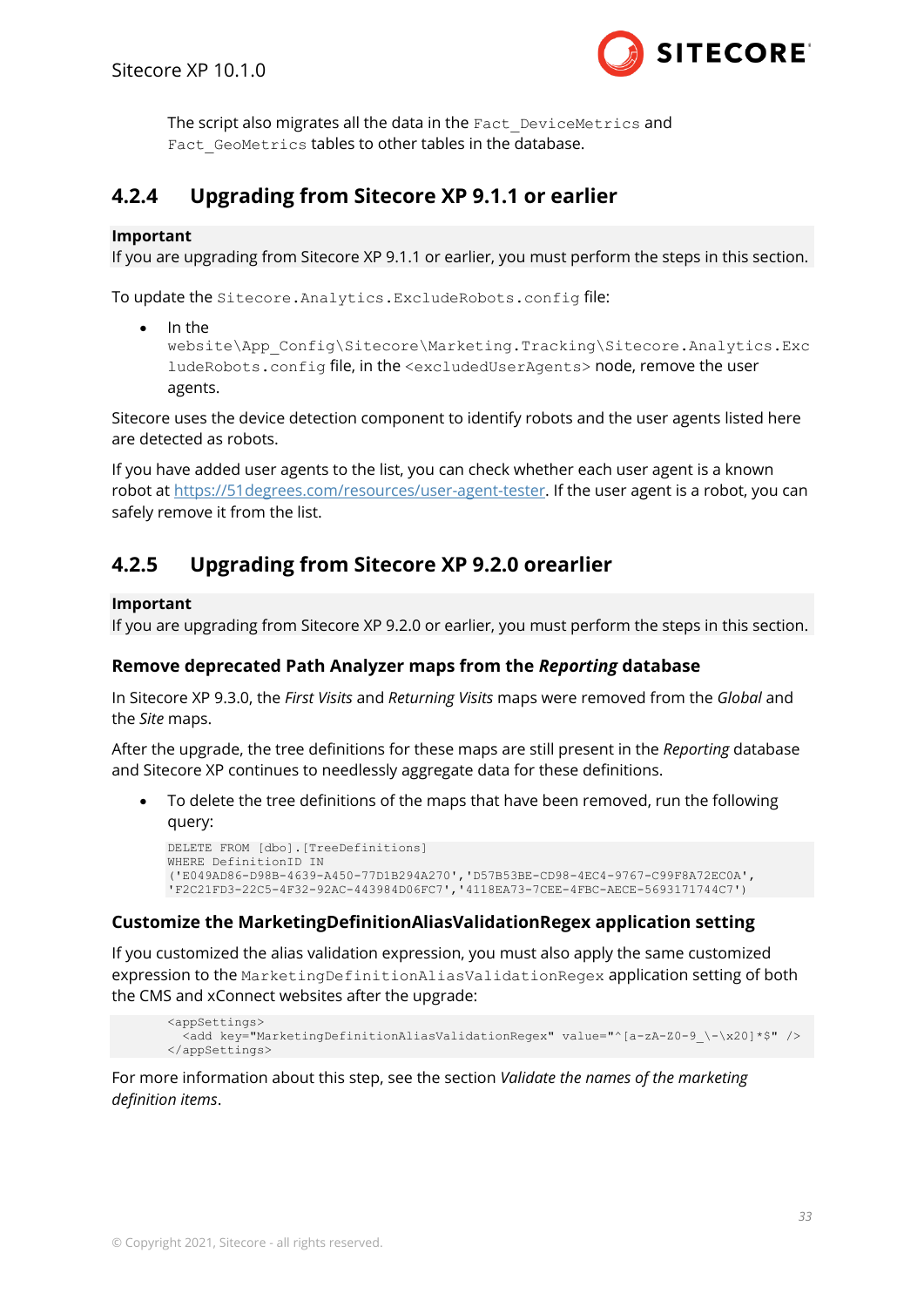

## <span id="page-33-0"></span>**4.2.6 Upgrading from Sitecore XP 10.0.1 or earlier**

#### **Important**

If you are upgrading from Sitecore XP 10.0.1 or earlier, you must perform the steps in this section.

#### **Customize pattern matching**

In Sitecore XP 10.1.0, we introduced a new setting:

• Marketing.Patterns.MinimalProfileScoreCount

This setting replaces the Analytics.Patterns.MinimalProfileScoreCount setting in the /Sitecore/Marketing.Tracking/Sitecore.Analytics.Tracking.config file.

If you customized pattern matching by editing the value of the old Analytics.Patterns.MinimalProfileScoreCount setting, you must also apply the same customizations to the new Marketing.Patterns.MinimalProfileScoreCount setting after the upgrade.

#### **Important**

We recommend that you use a patch file to edit this setting.

Furthermore, on every xConnect instance, in the sc.Marketing.XConnect.xml configuration file, you must synchronize this new setting with the ProfileDefinitionManagerSettings-IProfileDefinitionManagerSettings\Options\MinimalProfileScoreCount setting.

#### **Deactivate unused segment definitions in the Reference Data database**

In Sitecore XP 10.1.0, if you delete a segment definition, it is automatically deactivated in the *Reference Data* database.

If you are using the xDB functionality and have deleted any segment definitions from your content management server in an earlier version of Sitecore XP, you must deactivate these segment definitions in the *Reference Data* database.

To deactivate the unused segment definitions:

- 1. Unpack the MarketingDefinitionsUpgrade.zip file.
- 2. Copy the DeactivateSegmentsInReferenceData.aspx page to the \sitecore\admin folder of your website.
- 3. To open the DeactivateSegmentsInReferenceData.aspx page, enter the following URL in a browser:

http://<hostname>/sitecore/admin/DeactivateSegmentsInReferenceData.aspx

4. Click **Test Run - Get affected segments**.

The segment definitions are validated.

If any segment definitions are not found under the /sitecore/system/Marketing Control Panel/Segments item on the Content Management server, a list of these segment definitions that should be deactivated in the *Reference Data* database is shown.

#### 5. Click **Deactivate segments**.

The segment definitions are deactivated in the *Reference Data* database.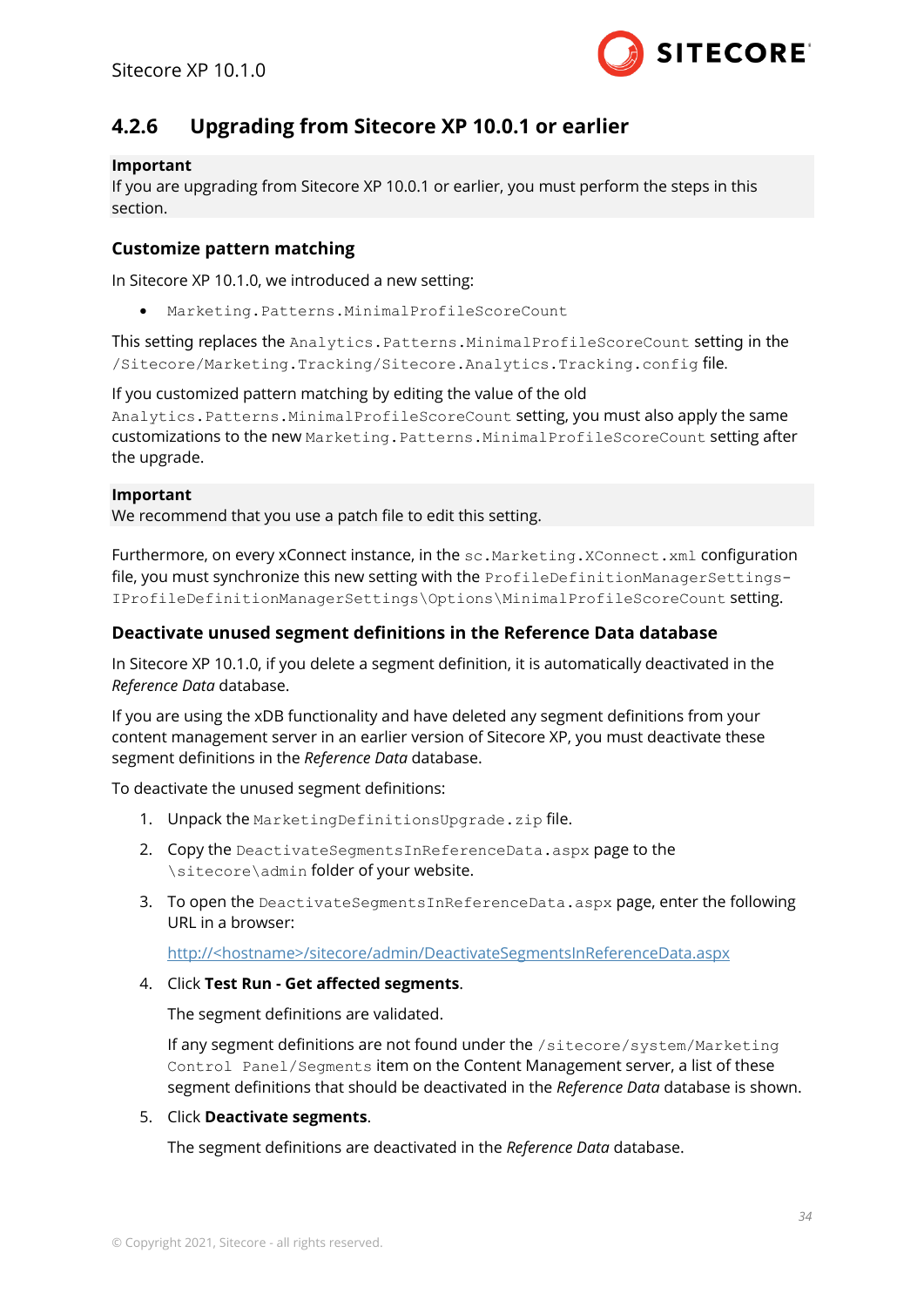

6. To validate that all the segment definitions were successfully deactivated, click **Test Run - Get affected segments**.

#### **Synchronize the Experience Analytics segments**

In Sitecore XP 9.3.0, the *filterID* column was added in the Experience Analytics *fact\_tables* to support system dimensions. *filterID* is not stored in the *Reference Data* database by default.

In Sitecore XP 10.1.0, segment details are distributed between the *Reference Data* and *Reporting* databases. *Aggregation*, *Reaggregation*, and *Reducer* will not work on segments that are not synchronized across the *Reference Data* and *Reporting* database

To synchronize the segments across the *Reference Data* and *Reporting* databases:

- 1. On a CM instance, open the /sitecore/admin/ExperienceAnalytics.aspx page.
- 2. Click **Synchronize**.

|                                  |                                                                                                   | This tool synchronizes the segment details in the Reference Data database with those in the Properties |
|----------------------------------|---------------------------------------------------------------------------------------------------|--------------------------------------------------------------------------------------------------------|
| table in the Reporting database. |                                                                                                   |                                                                                                        |
|                                  | Before synchronizing, ensure that all the segments and their corresponding versions are deployed. |                                                                                                        |
|                                  |                                                                                                   |                                                                                                        |
|                                  |                                                                                                   |                                                                                                        |
| <b>Status</b>                    |                                                                                                   |                                                                                                        |
|                                  |                                                                                                   |                                                                                                        |
|                                  |                                                                                                   |                                                                                                        |
|                                  |                                                                                                   |                                                                                                        |
|                                  |                                                                                                   |                                                                                                        |
|                                  |                                                                                                   |                                                                                                        |
|                                  |                                                                                                   |                                                                                                        |
|                                  |                                                                                                   |                                                                                                        |
|                                  |                                                                                                   |                                                                                                        |
|                                  |                                                                                                   |                                                                                                        |
|                                  |                                                                                                   |                                                                                                        |

If you are upgrading from Sitecore XP 9.2.0 or earlier, and you have created custom segments that uses filters, you must update the system dimension.

To update the system dimension:

- 1. On a CM instance, open the /sitecore/admin/ExperienceAnalytics.aspx page.
- 2. Click **Update System Dimension**

|               | This tool scans every segment, checks the filter ID of each segment, and creates new segments under the |
|---------------|---------------------------------------------------------------------------------------------------------|
|               | System Dimension as required based on the filter ID.                                                    |
|               | The names of the new segments use the following format: "filter-< filterID >".                          |
|               |                                                                                                         |
| <b>Status</b> |                                                                                                         |
|               |                                                                                                         |
|               |                                                                                                         |
|               |                                                                                                         |
|               |                                                                                                         |
|               |                                                                                                         |
|               |                                                                                                         |
|               |                                                                                                         |
|               |                                                                                                         |
|               |                                                                                                         |
|               |                                                                                                         |
|               | Update System Dimension                                                                                 |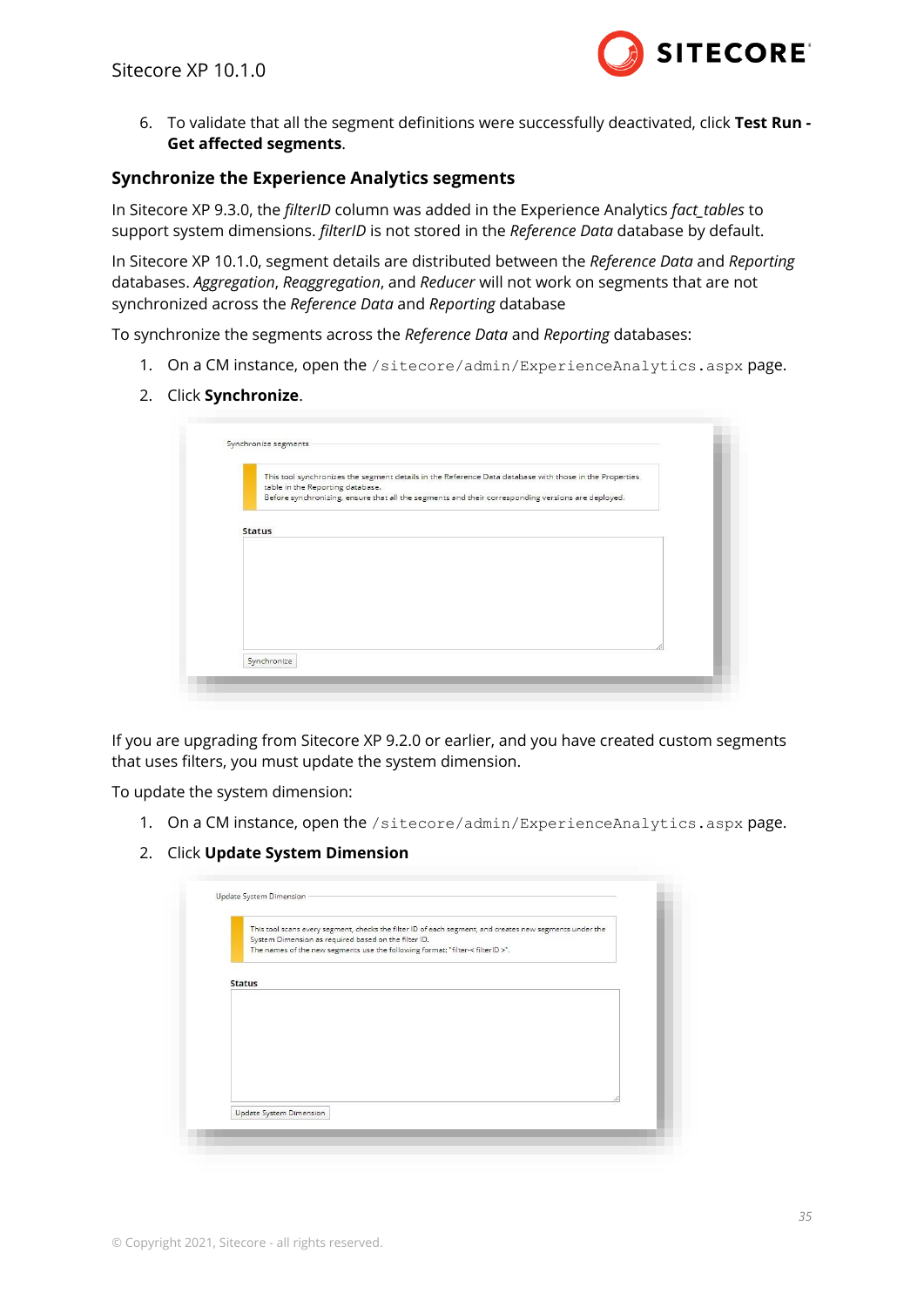

## <span id="page-35-0"></span>**4.3 Rebuild the Reporting database**

After you have upgraded Sitecore XP, if you want to ensure that your historical and current data is consistent in the *Reporting* database, you mus[t rebuild the Reporting database.](https://doc.sitecore.com/developers/101/sitecore-experience-platform/en/rebuild-the-reporting-database.html)

For more information about why you should rebuild the reporting database, see this [topic.](https://doc.sitecore.com/developers/81/sitecore-experience-platform/en/reasons-for-rebuilding-the-reporting-database.html#:~:text=You%20should%20rebuild%20the%20reporting,reports%20that%20use%20older%20data)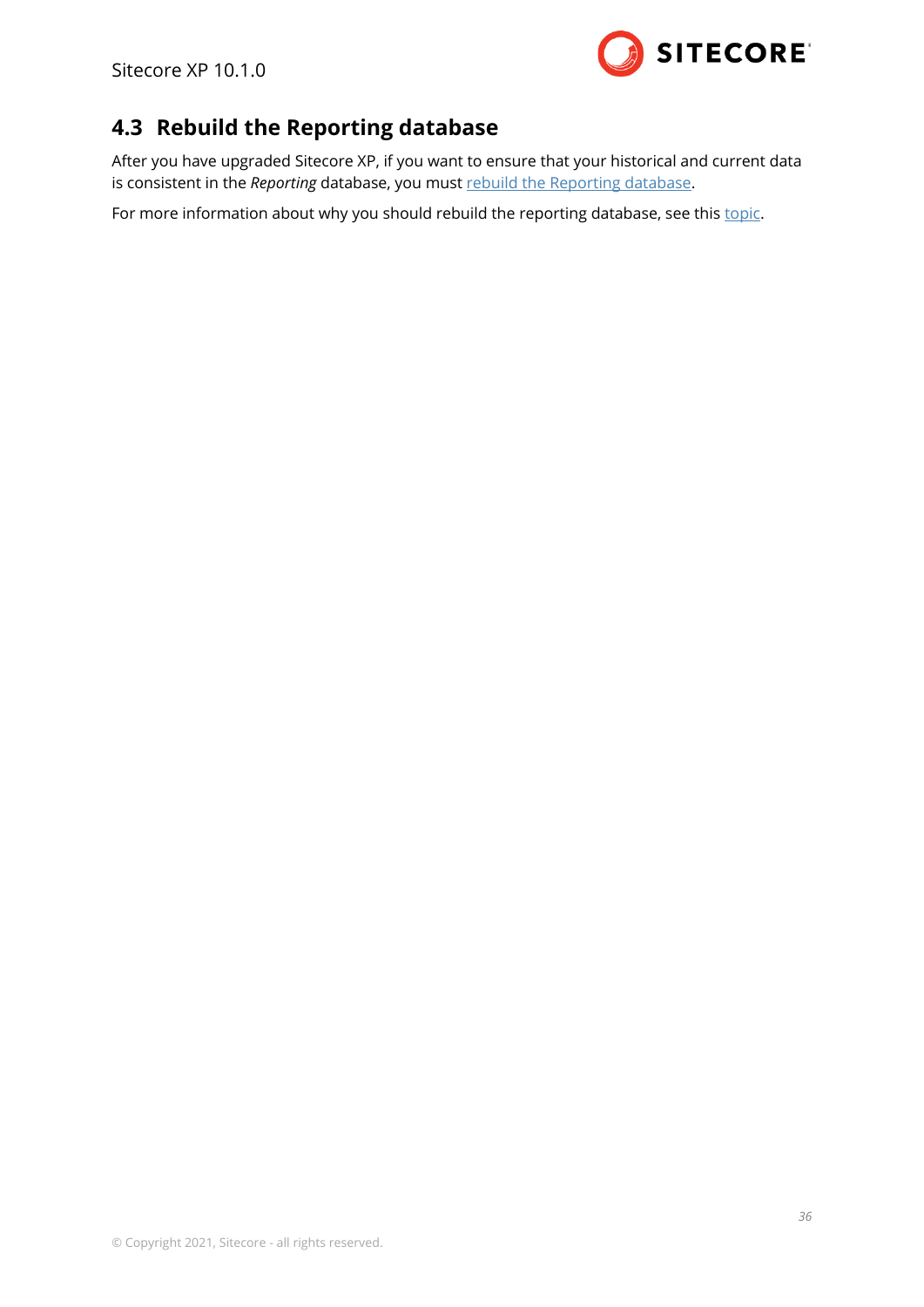

## <span id="page-36-0"></span>**4.4 Migrate the xDB data**

#### **Important**

If you are upgrading from Sitecore XP 8.1.0 – 8.2.7, you must perform this step.

If you are upgrading from Sitecore XP 9.0.0 – 9.0.1, skip this step.

In Sitecore XP 9.0.0, we introduced a new data model for the Experience Database (xDB). This means that you must convert all the data in the MongoDB database to the new format. Use the xDB Data Migration Tool to perform this data conversion.

If you want to use the Sitecore Experience Database (xDB), and you do not want to keep your old data, you do not have to use the xDB Data Migration Tool to migrate your data.

You must complete all the procedures in this guide before using the xDB Data Migration Tool.

#### **Note**

The xDB Data Migration Tool only supports migrating data to Sitecore XP 10.0.1

If you are upgrading from Sitecore XP 8.1.0 – 8.2.7 and want to keep your xDB data, you must first upgrade to Sitecore XP 10.0.1. You can then use the [xDB Data Migration Tool](https://dev.sitecore.net/Downloads/Sitecore_xDB_Data_Migration_Tool.aspx) to migrate your data.

After you have migrated your xDB data to Sitecore XP 10.0.1, you can upgrade to Sitecore XP 10.1.0.

## <span id="page-36-1"></span>**4.4.1 Use the xDB Data Migration tool to migrate xDB data**

Before you run the xDB Data Migration tool, you must deploy the new *Reporting* database to SQL Server.

To deploy the new *Reporting* database:

1. Deploy the Sitecore.Reporting.dacpac.

This file is in the Sitecore 10.0.1 rev. 004842 (upgrade files).zip package, in the \Databases folder.

2. In the ConnectionStrings.config file, replace the name of the old reporting database with the name of the new one. For example:

```
<add name="reporting" connectionString="Data Source=(server);Initial 
Catalog=Sitecore.Reporting.New;user id=user;password=password" />
```
In a non-scaled topology, update the Reporting connection string in the following files:

- o sitecore\App\_Config\ConnectionStrings.config
- o xconnect\App\_Config\ConnectionStrings.config
- o xconnect\App\_Data\jobs\continuous\ProcessingEngine\App\_Config\Conn ectionStrings.config

In a scaled topology, update the connection strings for every *Content Management*, *Reporting* and *Cortex Reporting* instance.

## <span id="page-36-2"></span>**4.4.2 Migrate the xDB data**

After you deploy the new *Reporting* database to SQL Server, you can run the [xDB Data Migration](https://dev.sitecore.net/Downloads/Sitecore_xDB_Data_Migration_Tool.aspx)  [tool.](https://dev.sitecore.net/Downloads/Sitecore_xDB_Data_Migration_Tool.aspx)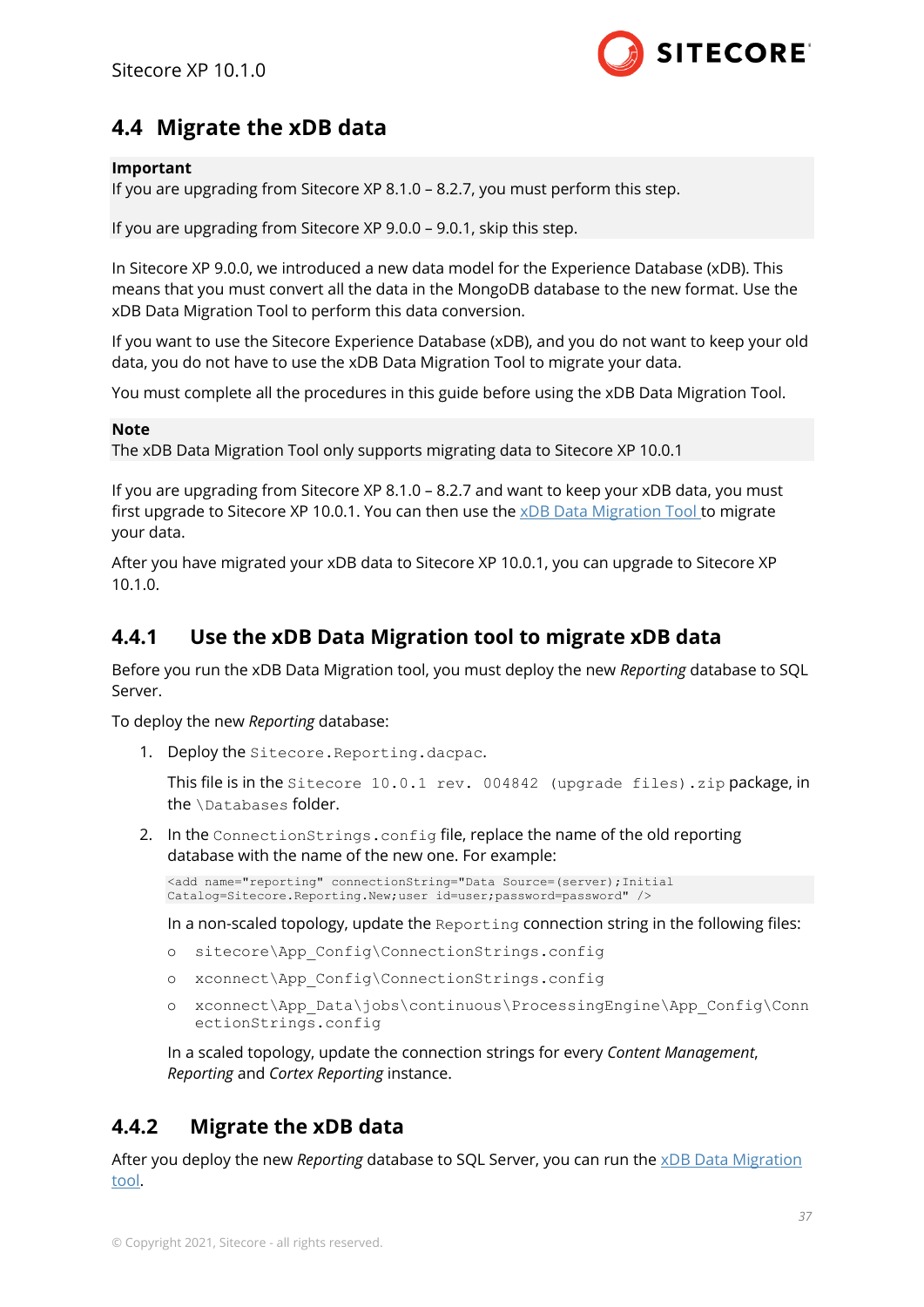Sitecore XP 10.1.0



For more information about installing and running th[e xDB Data](https://doc.sitecore.com/developers/dmt/50/xdb-data-migration-tool/en/index-en.html) Migration tool, see xDB Data [Migration Tool documentation](https://doc.sitecore.com/developers/dmt/50/xdb-data-migration-tool/en/index-en.html)*.*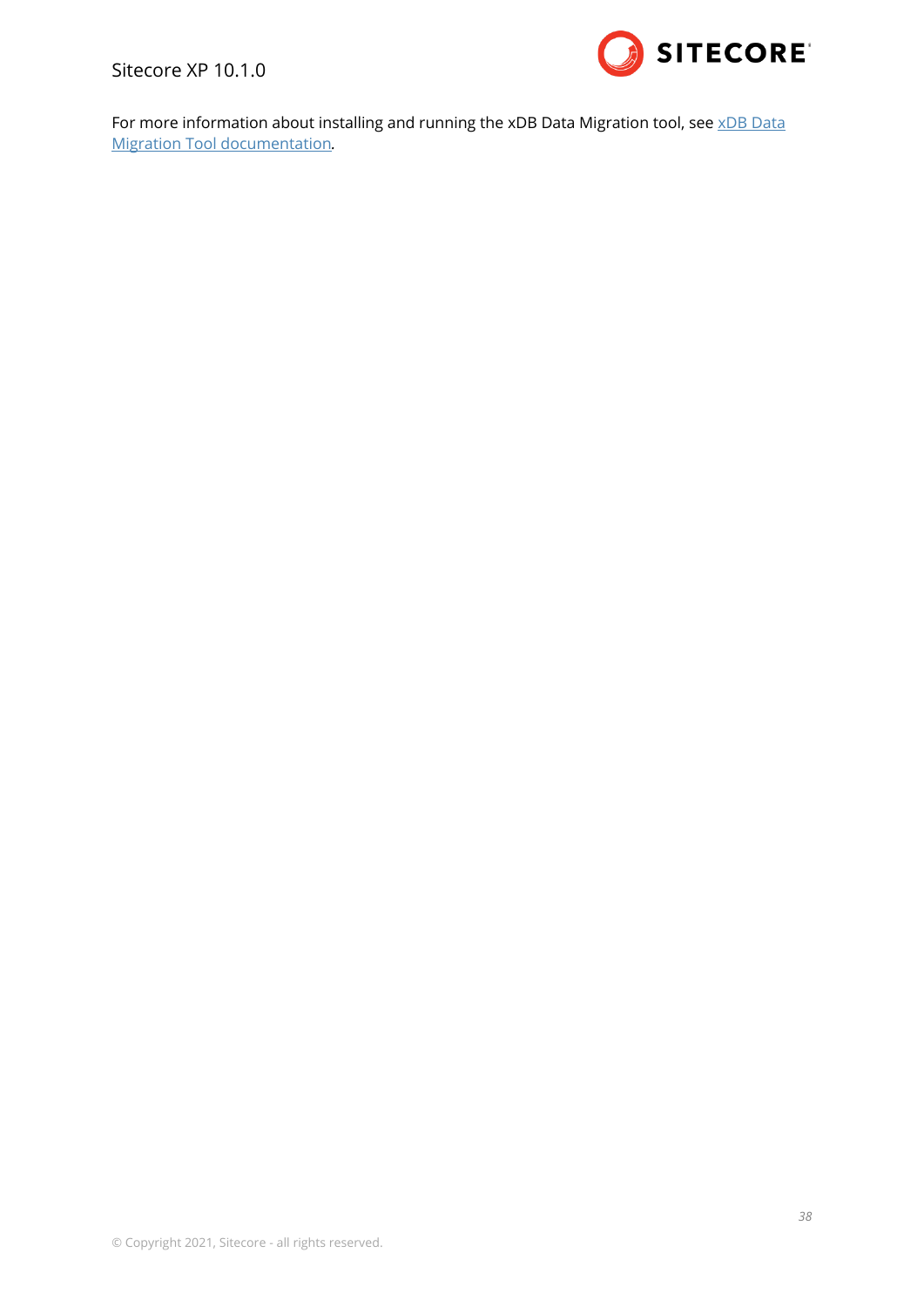

## **Chapter 5**

## <span id="page-38-0"></span>**Appendices**

This chapter contains the following sections:

- [Sitecore recommends](#page-39-0)
- [Appendix A](#page-41-0) Scripts
- Appendix B Generating [shard keys and missed percentile values](#page-42-0)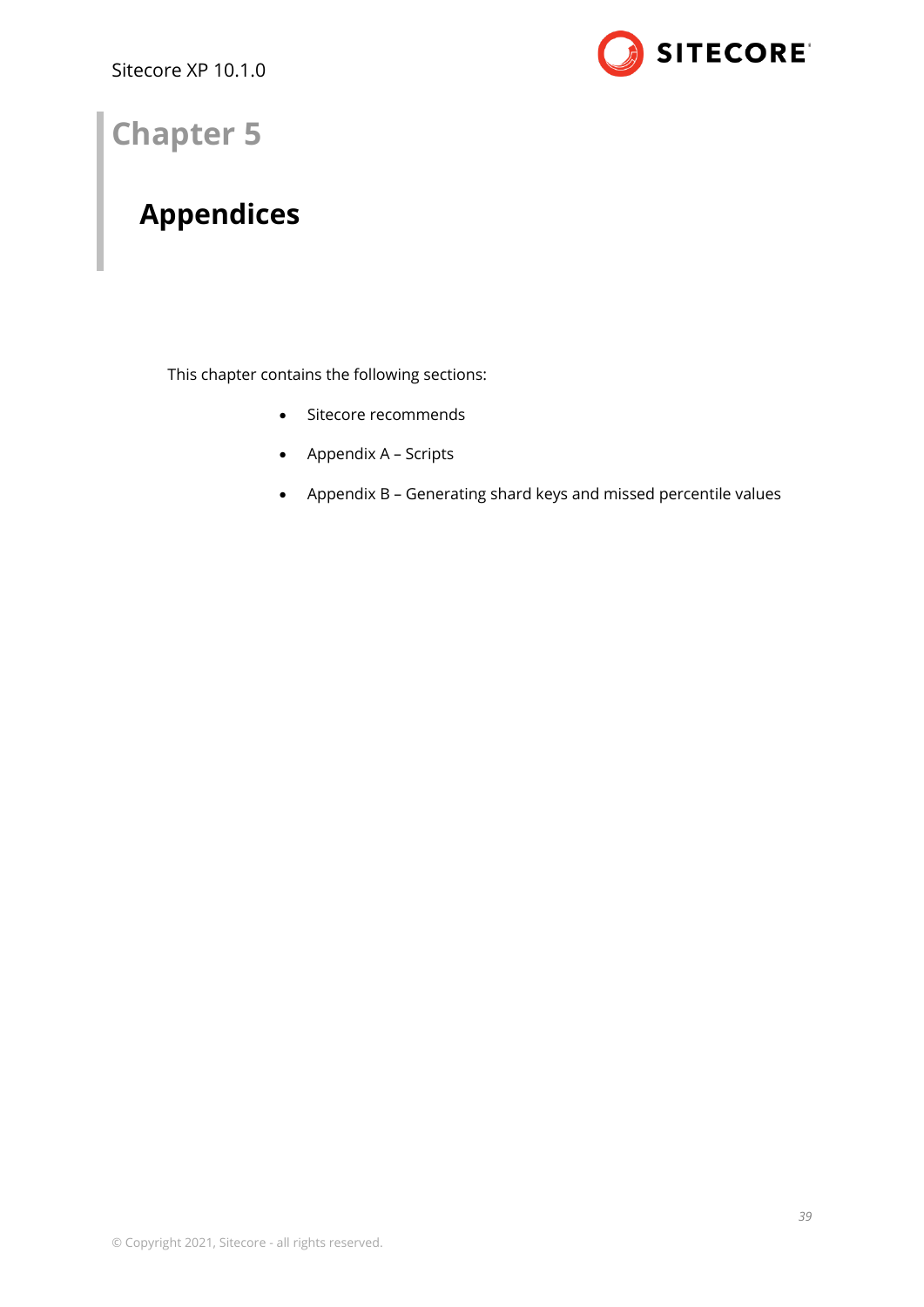

## <span id="page-39-1"></span><span id="page-39-0"></span>**5.1 Sitecore recommends**

### **5.1.1 Enable telemetry reporting in production environments**

The Sitecore telemetry reporting feature gathers information that helps Sitecore understand how customers use our products. The environment type (production or non-production) helps us to associate the features used with the appropriate use-cases.

The telemetry system assumes Sitecore is running in a non-production environment by default. When you set up a production environment, you must therefore define a system variable to report the environment type.

To define a system variable:

1. In the Control Panel, click **System**, **Advanced system settings**.

| System                   |                                                    |                                                     |            | $\times$         |
|--------------------------|----------------------------------------------------|-----------------------------------------------------|------------|------------------|
| c.<br>办                  | > Control Panel > System and Security > System     |                                                     | $\vee$ 0   | Search Co., p    |
| Control Panel Home       | View basic information about your computer         |                                                     |            |                  |
| Device Manager<br>o      | Windows edition                                    |                                                     |            |                  |
| Remote settings<br>o     | Windows 10 Enterprise                              |                                                     |            |                  |
| System protection<br>Φ   | C 2017 Microsoft Corporation. All rights reserved. |                                                     | Windows 10 |                  |
| Advanced system settings |                                                    |                                                     |            |                  |
|                          | System                                             |                                                     |            |                  |
|                          | Processor:                                         | Intel(R) Core(TM) i7-6600U CPU @ 2.60GHz 2.81 GHz   |            |                  |
|                          | Installed memory (RAM):                            | 16.0 GB (15.9 GB usable)                            |            |                  |
|                          | System type:                                       | 64-bit Operating System, x64-based processor        |            |                  |
|                          | Pen and Touch:                                     | No Pen or Touch Input is available for this Display |            |                  |
|                          | Computer name, domain and workgroup settings       |                                                     |            |                  |
|                          | Cannabarnana                                       | IT COUT LES                                         |            | <b>Christmas</b> |

2. In the **System Properties** dialog, click **Environment Variables**.

| <b>System Properties</b>                                                 |    |        |                        | $\times$ |
|--------------------------------------------------------------------------|----|--------|------------------------|----------|
| Computer Name Hardware Advanced System Protection Remote                 |    |        |                        |          |
| You must be logged on as an Administrator to make most of these changes. |    |        |                        |          |
| Performance                                                              |    |        |                        |          |
| Visual effects, processor scheduling, memory usage and virtual memory    |    |        |                        |          |
|                                                                          |    |        | Settings               |          |
|                                                                          |    |        |                        |          |
| <b>User Profiles</b>                                                     |    |        |                        |          |
| Desktop settings related to your sign-in                                 |    |        |                        |          |
|                                                                          |    |        |                        |          |
|                                                                          |    |        | Settings               |          |
| Start-up and Recovery                                                    |    |        |                        |          |
| System start-up, system failure and debugging information                |    |        |                        |          |
|                                                                          |    |        | Settings               |          |
|                                                                          |    |        |                        |          |
|                                                                          |    |        |                        |          |
|                                                                          |    |        |                        |          |
|                                                                          |    |        | Environment Variables. |          |
|                                                                          |    |        |                        |          |
|                                                                          | OK | Cancel | Apply                  |          |

3. In the **Environment Variables** dialog, in the **System variables** section, click **New**.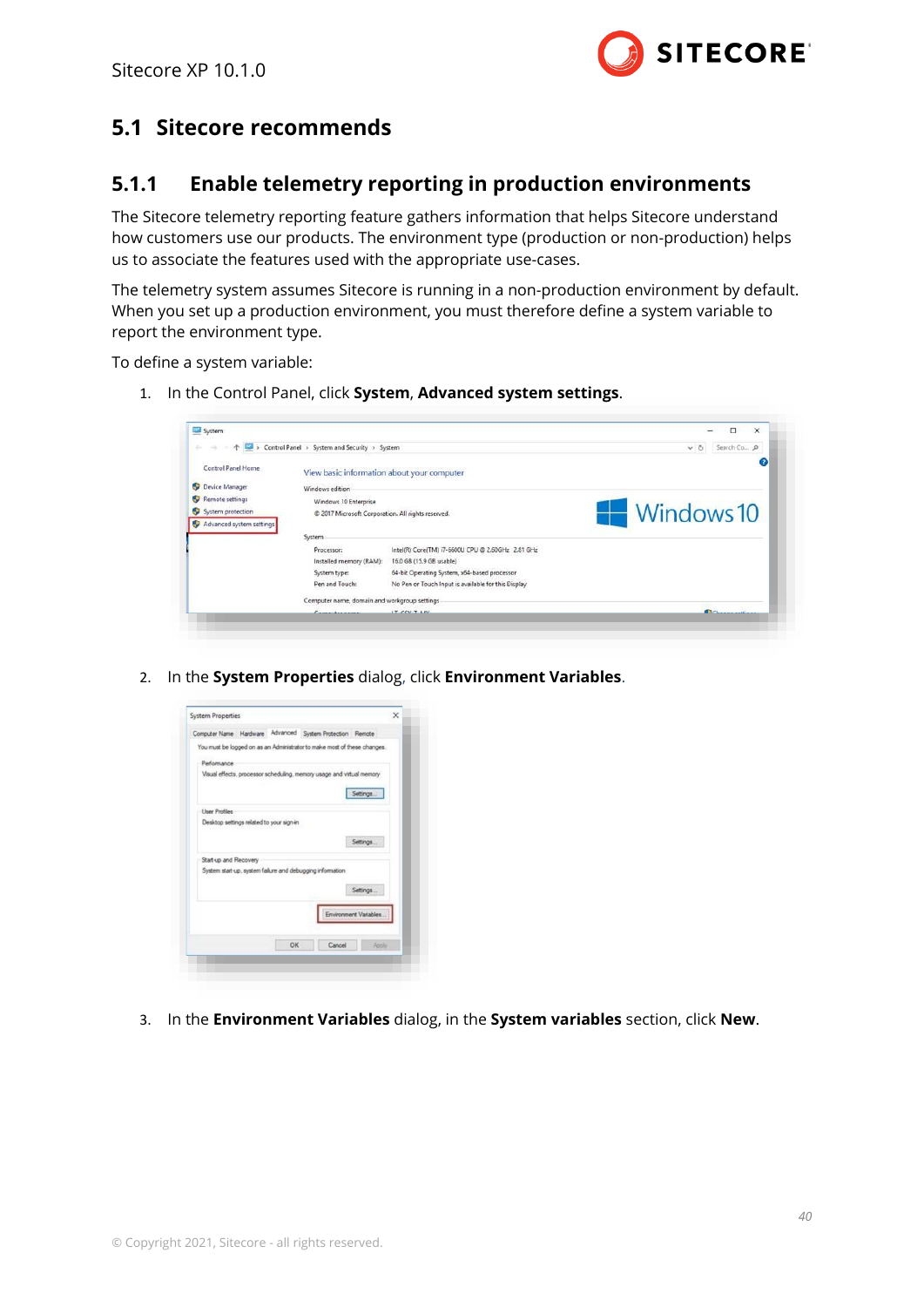

4. In the **New System Variable** dialog, in the **Variable name** field, enter SITECORE\_ENVIRONMENT\_TYPE and in the **Variable value** field, enter *Production*.

| Variable                                                                                                                         | Value                                                                          |     |      |             |
|----------------------------------------------------------------------------------------------------------------------------------|--------------------------------------------------------------------------------|-----|------|-------------|
| New System Variable                                                                                                              |                                                                                |     |      | $\times$    |
| Variable name:                                                                                                                   | SITECORE_ENVIRONMENT_TYPE                                                      |     |      |             |
| Production<br>Variable value:                                                                                                    |                                                                                |     |      |             |
| Browse Directory                                                                                                                 | Browse Eile                                                                    |     | OK   | Cancel      |
|                                                                                                                                  |                                                                                | New | Edit | i<br>Delete |
| System variables<br>Variable                                                                                                     | Value                                                                          |     |      | ^           |
|                                                                                                                                  |                                                                                |     |      |             |
|                                                                                                                                  |                                                                                |     |      |             |
|                                                                                                                                  | Destination=file                                                               |     |      |             |
|                                                                                                                                  | C:\WINDOWS\system32\cmd.exe<br>C:\Program Files (x86)\Dell\ClientSystemUpdate\ |     |      |             |
|                                                                                                                                  | <b>NO</b>                                                                      |     |      | $\cdots$    |
|                                                                                                                                  | 4                                                                              |     |      |             |
|                                                                                                                                  | <b>Windows NT</b>                                                              |     |      |             |
| Dath                                                                                                                             | CAMINDOMS\cyctam32-CAMINDOMS-CAMINDOMS\Svctam32\Whem-CAMI                      |     |      |             |
|                                                                                                                                  |                                                                                | New | Edit | Delete      |
| asl.log<br>ComSpec<br>DellClientSystemUpdatePath<br><b>ESET OPTIONS</b><br>FP_NO_HOST_CHECK<br>NUMBER OF PROCESSORS<br><b>OS</b> |                                                                                |     |      |             |

5. Restart the computer.

## <span id="page-40-0"></span>**5.1.2 Azure Key Vault**

In Sitecore XP, you can protect sensitive data with *Always Encrypted* on SQL Server and store the encryption keys in [Azure Key Vault.](https://docs.microsoft.com/en-us/azure/sql-database/sql-database-always-encrypted-azure-key-vault)

For more information about how to configure Azure Key Vault, see [Sitecore's documentation](https://doc.sitecore.com/developers/93/sitecore-experience-manager/en/configure-azure-key-vault.html).

<span id="page-40-1"></span>For more information about Azure Key Vault, see [Microsoft's documentation](https://azure.microsoft.com/en-us/services/key-vault/).

## **5.1.3 Cache configuration**

#### **Note**

If you have upgraded from any version of Sitecore XP 8.1, read this section, otherwise skip it.

When the upgrade is completed, you must optimize caching to improve performance, reduce server load, and increase system capacity.

For more information, see the topic [cache API changes](https://doc.sitecore.com/developers/82/sitecore-experience-platform/en/cache-api-changes.html) topic on the Sitecore Documentation Site.

For more information about cache configuration, download the [Cache Configuration Reference](https://doc.sitecore.com/legacy-docs/sitecore-cms-6.6-docs.zip) document.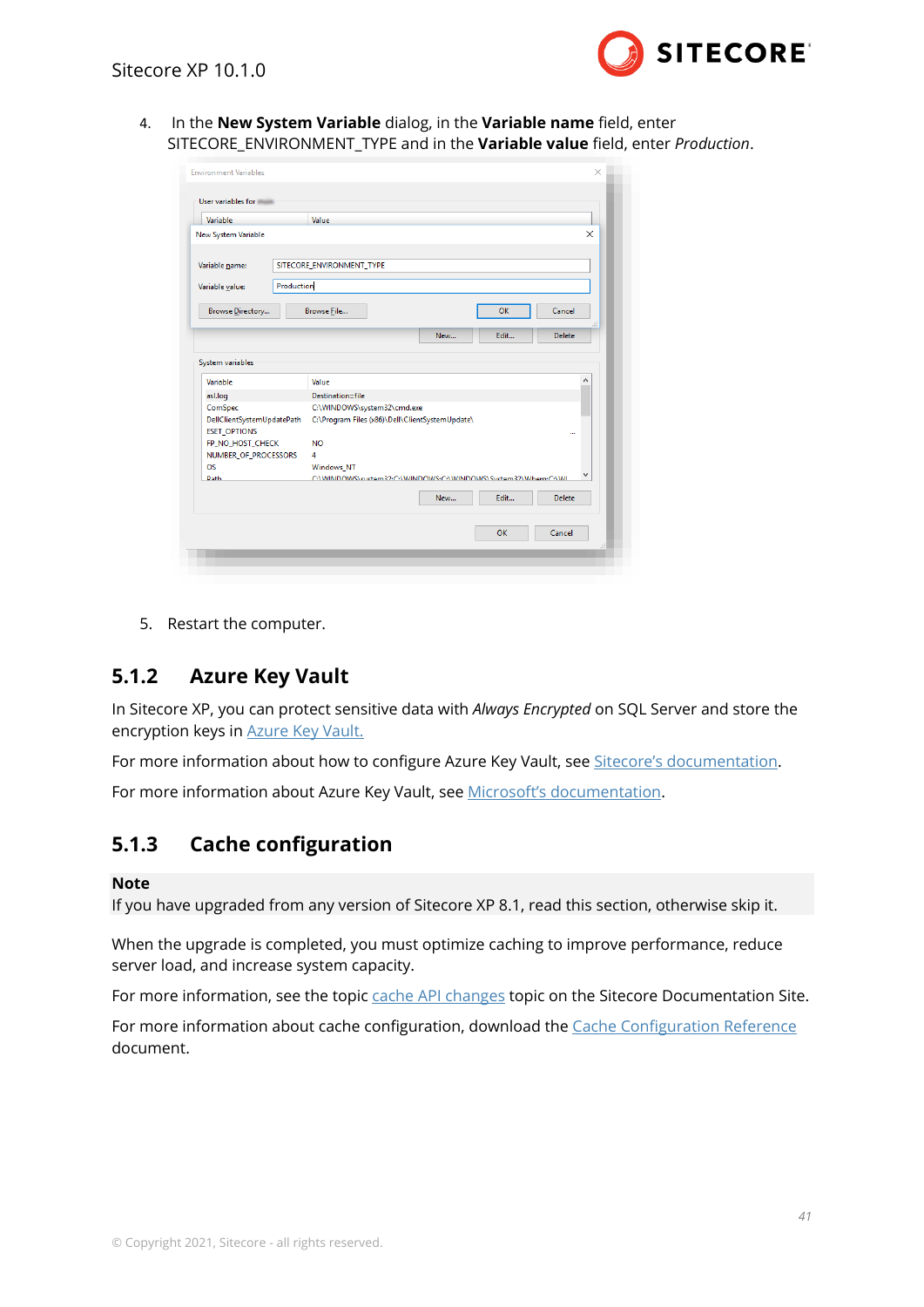

## <span id="page-41-0"></span>**5.2 Appendix A – Scripts**

#### **User credential script for database deployment**

The following script is an example of how to specify user credentials when you deploy a database.

You must update the script to match the database.

```
:SETVAR DatabasePrefix xp0
:SETVAR UserName messaginguser
:SETVAR Password Test12345
:SETVAR MessagingSuffix Messaging
GO
IF(SUSER_ID('$(UserName)') IS NULL) 
BEGIN 
        CREATE LOGIN [$(UserName)] WITH PASSWORD = '$(Password)'; END; 
GO 
USE [$(DatabasePrefix)$(MessagingSuffix)]
IF NOT EXISTS (SELECT * FROM sys.database_principals WHERE name = N'$(UserName)') 
BEGIN 
    CREATE USER [$(UserName)] FOR LOGIN [$(UserName)] END; 
GO
EXEC sp_addrolemember 'db_datareader', '$(UserName)'
EXEC sp_addrolemember 'db_datawriter', '$(UserName)'
GO
```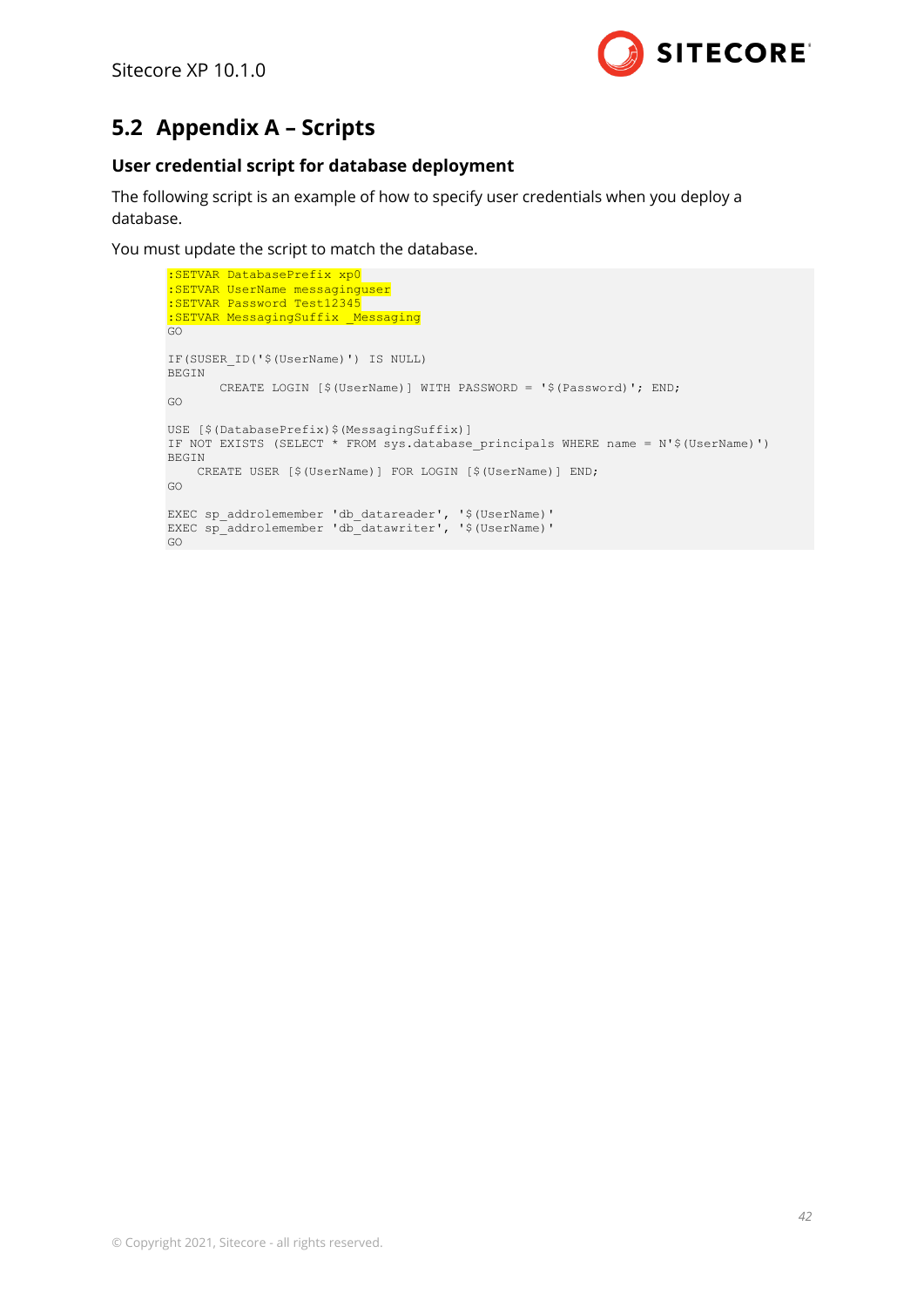

## <span id="page-42-0"></span>**5.3 Appendix B – Generating shard keys and missed percentile values**

This appendix applies if the *Collection* database is on SQL Server and the *[AlwaysEncrypted](https://docs.microsoft.com/en-us/sql/relational-databases/security/encryption/always-encrypted-database-engine?view=sql-server-2017)* feature is not configured. For more information, see the section about the xDB *Collection* database for the upgrade path you are following.

When you update the SQL *Collection* schema to version 10.1.0, the shard key values are null by default. Previous upgrades to version 9.2 might result in percentile value being less than 0.

We recommend that you replace the default values of the shard key and the percentile with the value that is calculated based on row ID.

The *Sitecore Xdb Collection Update* tool is used to generate shard keys and missed percentile values from record IDs. These values are calculated from row IDs (usually from contact ID).

## <span id="page-42-1"></span>**5.3.1 Run the Sitecore Xdb Collection Update tool**

In Sitecore XP 9.3.0, the *Collection* database schema was changed to store a shard key value. This is required by the Microsoft Split-Merge service that rebalances data between shards.

The Split-Merge functionality is only available if you are running Sitecore XP 10.1.0 on Azure (not on-Prem), and the *AlwaysEncrypted* feature is not configured. It is only relevant if you want to split the data in databases to improve scaling.

The *Sitecore Xdb Collection Update* tool fills in the shard key values for data that has been collected before you upgraded to Sitecore XP 10.1.0. You can use it to update production databases while only placing a minimal load on the database server.

Download the *Sitecore Xdb Collection Update* tool from the [Sitecore Experience Platform](https://dev.sitecore.net/Downloads/Sitecore_Experience_Platform/101/Sitecore_Experience_Platform_101.aspx)  [download site.](https://dev.sitecore.net/Downloads/Sitecore_Experience_Platform/101/Sitecore_Experience_Platform_101.aspx)

The tool is stored in the *Configuration files for upgrade* file in the \Tools\XConnect Upgrade Tool folder. You might have downloaded the *Configuration files for upgrade* file earlier.

#### **Important**

You must run the *Sitecore Xdb Collection Update* tool before you can use the Microsoft Split-Merge service.

For more information about how to configure Sitecore XP to use the Microsoft Split-Merge service, see the [Sitecore documentation.](https://doc.sitecore.com/developers/101/platform-administration-and-architecture/en/split-or-merge-xdb-collection-database-shards.html)

### **Run the tool**

You run the *Sitecore Xdb Collection Update* tool from a Windows Command Prompt.

You can also run this tool before using the shard keys *functionality*.

#### **Note**

We recommended that you run this tool on offline databases.

If it is impossible to take the database offline, we recommend that yo[u turn off change tracking](https://docs.microsoft.com/en-us/sql/relational-databases/track-changes/enable-and-disable-change-tracking-sql-server?view=sql-server-2017) for the tables whose shards are updated - *Contacts*, *Interactions*, *InteractionFacets*.

#### **Important**

Do not turn off change tracking at database level.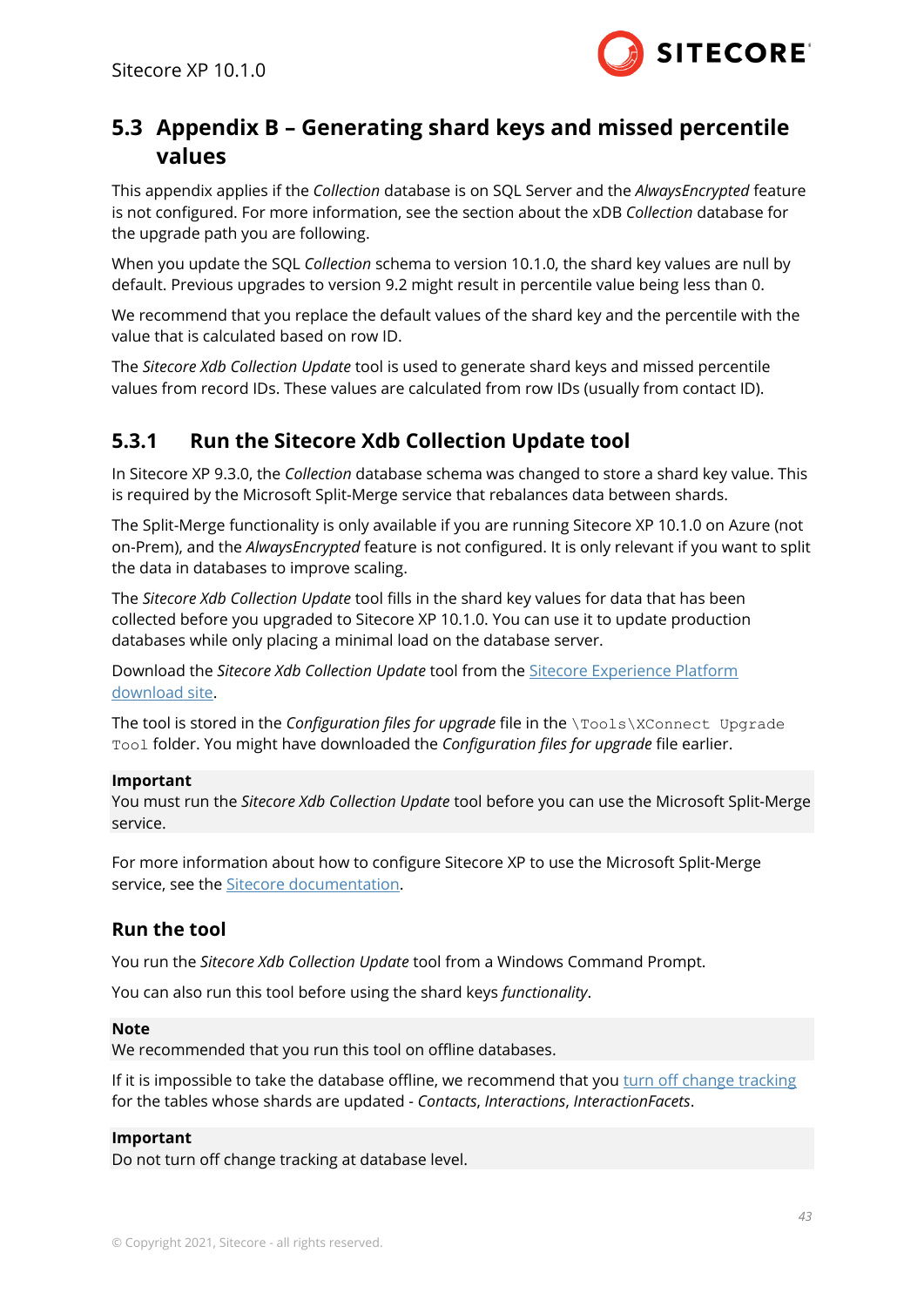

### **Update operations**

The *Sitecore Xdb Collection Update* tool initiates several update operations. The update operations use the primary key to scan the relevant tables by ID in ascending order, if possible. Next operations are also supported.

The update operations are:

- *deviceProfiles* Updates the *shard key* column in the *device profile* table. The value is calculated based on the device profile ID.
- *deviceProfileFacets* Updates the *shard key* column in the *device profile facets* table. The value is calculated based on the device profile ID.
- *contacts* Updates the *shard key* column in the *contact*, *contact's identifiers*, *contact's facets*, *contact's interactions*, and *interaction's facets* tables. The shard key value is calculated based on the contact ID for all these tables and should be the same for all contactrelated data.
- *contactIdentifierIndexes* Updates the *shard key* column for the *contact identifier index* table. The value is calculated based on the contact ID.
- *contactPercentile* Updates the *percentile* column of the *contact* table. The value is calculated based on the contact ID.
- *interactionPercentile* Updates the *percentile* column of the *interaction* table. The value is calculated based on the interaction ID.

The update operations are listed in the recommended run order.

#### **Note**

If you turned off change tracking on shard tables, turn it on again when the upgrade tool is finished.

#### **Tool arguments**

The following table lists the Sitecore *Xdb Collection Update* tool's arguments:

| <b>Argument</b><br>(short synonym) | Required       | <b>Default</b><br>value | <b>Description</b>                                                                       |
|------------------------------------|----------------|-------------------------|------------------------------------------------------------------------------------------|
| $---cmd (-c)$                      | Yes            |                         | The update operation that you<br>want to run.                                            |
| $--connectionString(-s)$           | Yes            |                         | The connection string to the<br>collection shard, including the user<br>ID and password. |
| --consumersNumber (-<br>cn)        | No.            | 8                       | The number of threads that will<br>send update queries.                                  |
| --batchSize (-bs)                  | N <sub>0</sub> | 500                     | The number of entities that should<br>be updated in a single query.                      |
| $--timeout(-t)$                    | No             | 30                      | The command query timeout.                                                               |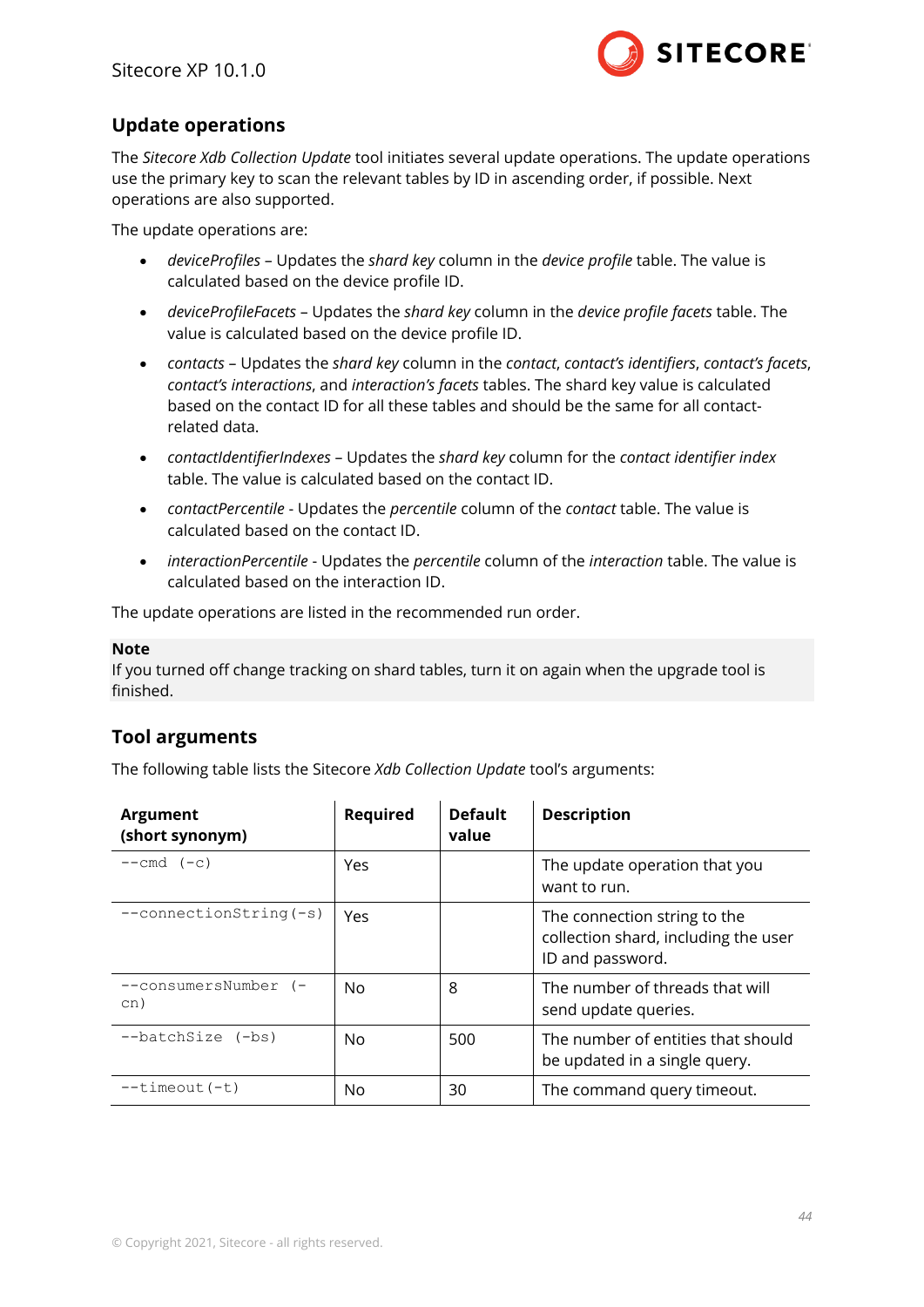

| No | 00000000 | The ID value that you want to start |
|----|----------|-------------------------------------|
|    | -0000-   | updating from.                      |
|    | 0000-    | The contactPercentile,              |
|    | 0000-    | contactPercentile, and contacts     |
|    | 00000000 | update operations support this      |
|    | 0000     | argument.                           |
|    |          |                                     |

#### Example:

.\SitecoreXdbCollectionUpdateTool.exe -s "user id=sa;password=12345;data source=.\SQL2017;Initial Catalog=xPFPlatformTests Xdb.Collection.Shard0" -c contacts